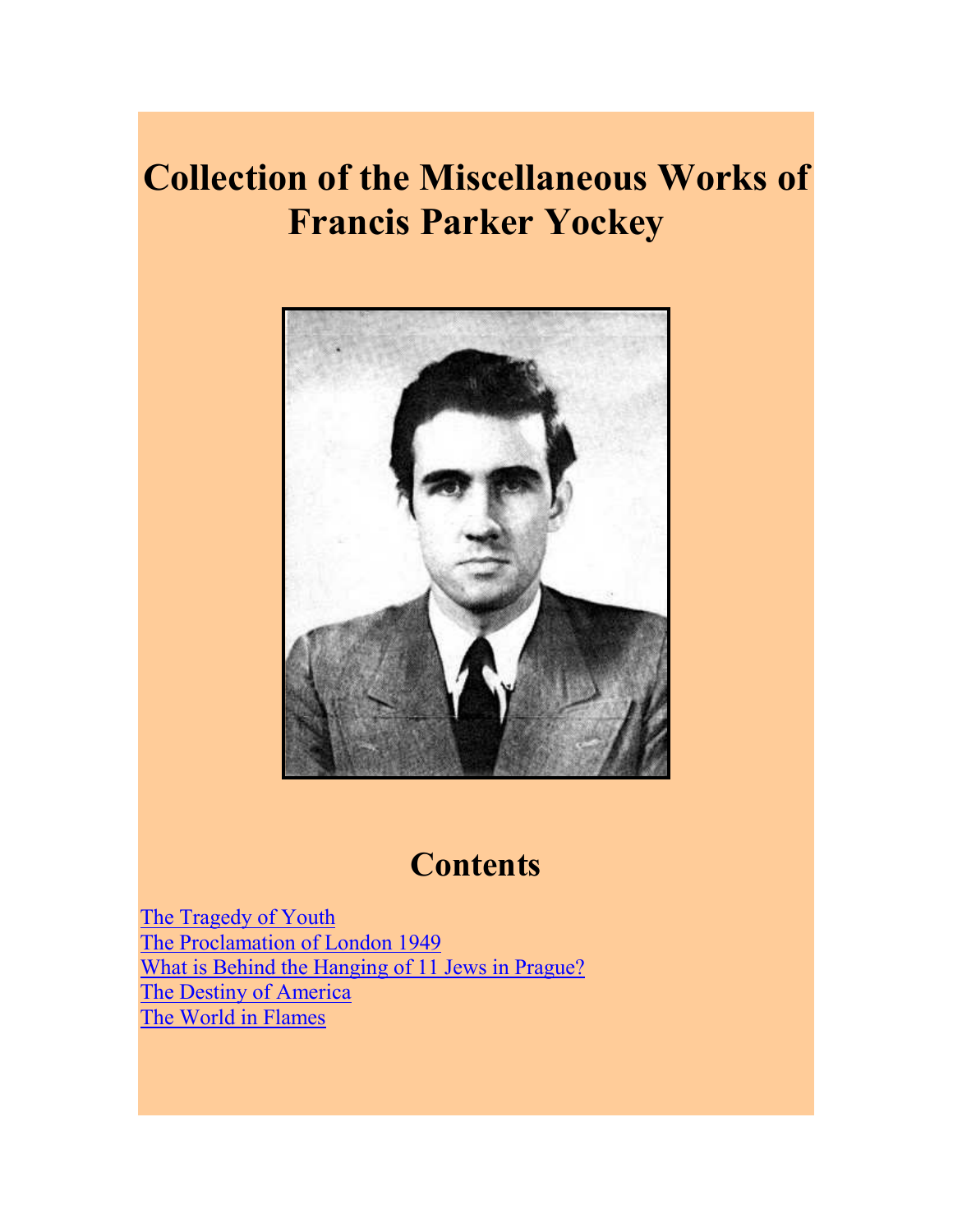## **The Tragedy of Youth**

<span id="page-1-0"></span>*Forward: This essay was published in August 1939 when America was still in the throes of a depression. President Roosevelt, for all of his economic schemes -- aimed at destroying the old Republic -- failed to return America to its previous productive capacity. He needed a war, and he plotted to get America into one. WW II was a victory for liberal internationalist capitalism.*

#### **Their Generation, Now Unemployed, Must Fight the War Then Become Slaves in Red State That Follows**

No section of the American populace has been more completely deceived by the forces interested in keeping the truth from the people than America's youth. Youth stands to suffer most from the present regime of America's enemies in control of America. Therefore, it is from youth that the Leftist dictatorship might some day have the most to fear.

The alien-minded minority in control of the cinema, the radio, and the newspaper and magazine press has poured out a constant stream of propaganda with the intent of gaining complete spiritual power over the minds of young Americans emerging into maturity. With what success the attempt has met everyone knows who has talked on their own level to representative American youths from the ages of 19 to 27. One and all their world-views have been cut out for them in New York, Hollywood, and Washington.

Appalling numbers of youth have been led into a cynical ultra-sophisticated attitude which regards drinking as a badge of social aptitude, which makes a fetish of sport and professes eroticism as a way of life. A perverted and insane pictorial art, lewd exhibitionistic dancing and jungle music form the spiritual norm of this sector of America's youth.

#### BOOKS, MAGAZINES CARRY PROPAGANDA

For those serious-minded youths, who are genuinely interested in the tremendous problems now facing us, another insidious attack has been devised. Books have been written, plays staged, and an unending train of lecturers have mounted the platform all to convey to these thinking youths the same message of class war and international hatred.

Magazines have been founded for none other than propaganda purposes -- vide Life, Look, Click, Esquire, Ken, Coronet -- and have been made up in such a way as to prove attractive to the young readers.

The result of this campaign to destroy Christian Americanism among the youth is that every periodical, 95 per cent of the books, and all the lecturers are Leftist. Leftist ideas are a part of the very atmosphere which American youth breathes. The young person whose reasoning powers have come to full development within the past seven years has never even come in contact with a conservative, Christian view of life. His professors are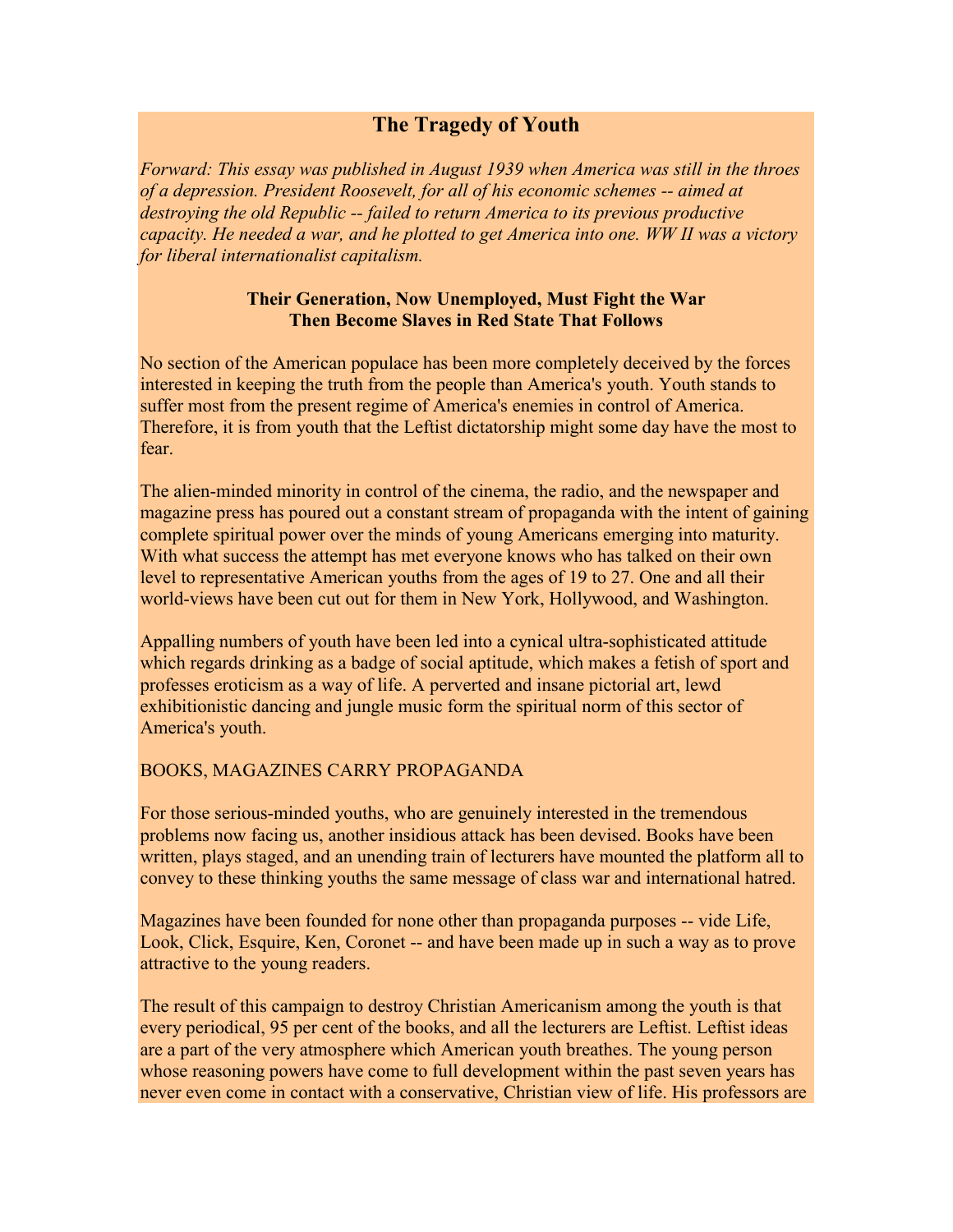in the main Leftists, those who are not are afraid to speak out for fear of their jobs. Most of the parents do not realize the spiritual regimentation of their children because they themselves have been indoctrinated along with them. Those parents who do think otherwise are considered "old-fashioned," and proponents of the "horse-and-buggy days" by the preachers of Roosevelt Leftism.

## YOUTH VICTIMS OF RED DEMORALIZATION

The tragedy of this conscription of American youth under the banners of atheism, classwar, and social degeneration is just this: that the continuance of the economic and spiritual distress of the youth is an integral part of the revolutionary program of the same Communist forces which have seduced and indoctrinated them.

According to Communist leaders, the revolutionary struggle in the United States is in the stage of the "Popular Front," with Mr. Roosevelt as the leader pro tempore. The aim of a "Popular Front" government can best be set forth in the words of Maurice Thorez, French Communist leader:

"It will be a government which will give the working-class and the Communist Party all possibilities for agitation, propaganda, organization and action, a government which will make it possible to prepare for the complete seizure of power by the working-class (i.e., by their self-chosen leaders), in brief, a government which will be a prelude for the armed insurrection for the dictatorship of the proletariat... For the Communists, the Popular Front is not a tactic of expediency. Still less is it an election move. It is an element of their fundamental policy, and application of the principles of Marx and Lenin ... " (From his speech at Villeurbanne, January, 1936.)

## PROSPERITY FATAL TO COMMUNIST HOPES

Now it is easy to see that this program, however successful to date in America, cannot be fulfilled if our nation is prosperous arid if the population is engaged in productive, decently paid labor. Both the "Popular Front" which we now endure and its successor, the blood-bath Communist dictatorship, are based on national conditions of widespread economic distress and unemployment such as we now have.

The tactic that is being employed to bring about the necessary crisis for the "complete seizure of power" is that of producing a financial collapse by profligate and insensate government expenditures on everything and anything. It does not matter whether the projects are needed or not, all that matters is that the money gets spent, and spent in such a way as to make the greatest number possible dependent on the Government, thus to break their spirits and render them fertile ground for planting class hatred, and prepare them for enrollment in the Left Army, an army which now includes labor unions, W.P.A. workers, those on relief, organized Negroes, the teachers and professors and the greater part of the youth.

The tragedy for youth lies in this, that every condition for the success of the Communist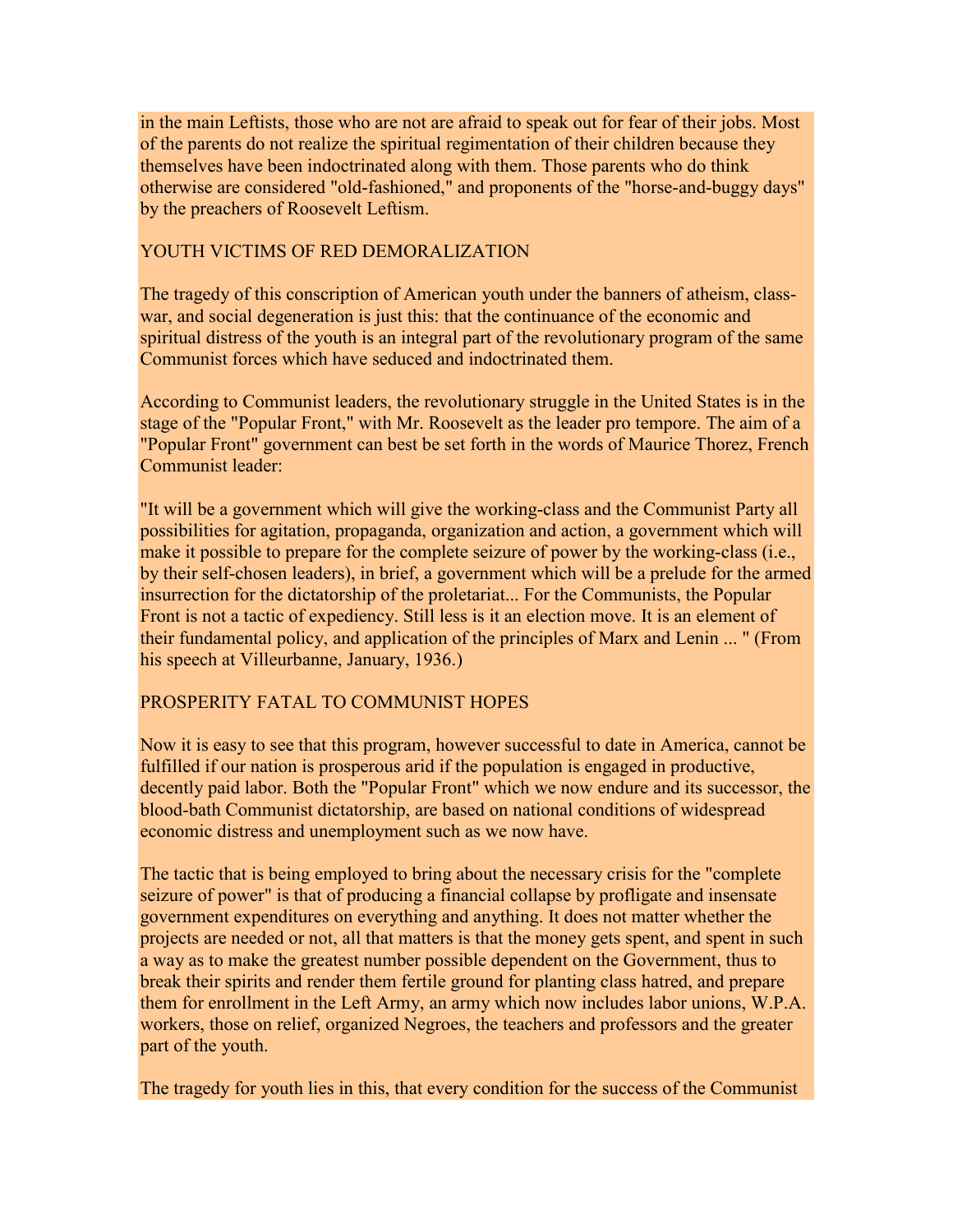scheme is created at the expense of youth, and every tactic employed in actualizing it makes the position of youth more desperate and more nearly hopeless.

#### REVOLUTIONISTS DO NOT WANT IMPROVMENT

First, there is the ghastly extent of unemployment among the youth. Hundreds of thousands of young Americans up to the age of 27 have never had any other employment than Government relief work. When will they realize that the alien-minded minority in control of our country does not want this condition with its revolutionary possibilities removed?

Second, the burden that the ever-growing national debt imposes is almost solely a burden on the youth. No matter how this debt is liquidated, by confiscatory inflation, or by being paid off, dollar for dollar, it will be paid at the cost of liberty and happiness of presentday American youth. If all the private and corporate wealth of the nation is confiscated to pay off the debt, what economic force will be left in the country that can run a country and employ the idle millions? And such a collapse is just the crisis out of which a Red dictatorship will fasten on America. If the other alternative is adopted, it will mean that the youth of the present will be slaves during their whole life, working, not for their own wants and happiness, but in order to pay \$2 out of every \$3 they earn to the Government. The national standard of living in this case would not be pleasant to contemplate.

Third, the individual future of almost every American youth has been jeopardized. Not one of those same young men now in universities and professional schools who spend their conversation in deciding "how to stop Hitler" knows where or whether he can start his career.

Where is there research or construction to take up all the young engineers, business to take tip accountants and stenographers?

How many families can now afford to have a doctor every time they need one?

Or to litigate their legal claims?

Where is there a future for those trained in commerce?

Youth Always Fights the Nation's Wars

Lastly, American youth by the millions will be conscripted into armies to be sent to Asia and Europe to fight the battle of world Communism, unless a powerful Christian nationalism arises to cast out the alien-thinking minority in Washington. A war will give our "liberal" Government a chance to avenge wrongs done it by those foreign governments which have liquidated class war within their nations, and to defeat by a repressive war-dictatorship the incipient movement among the people against radicalism and in favor of a Christian nationalistic government.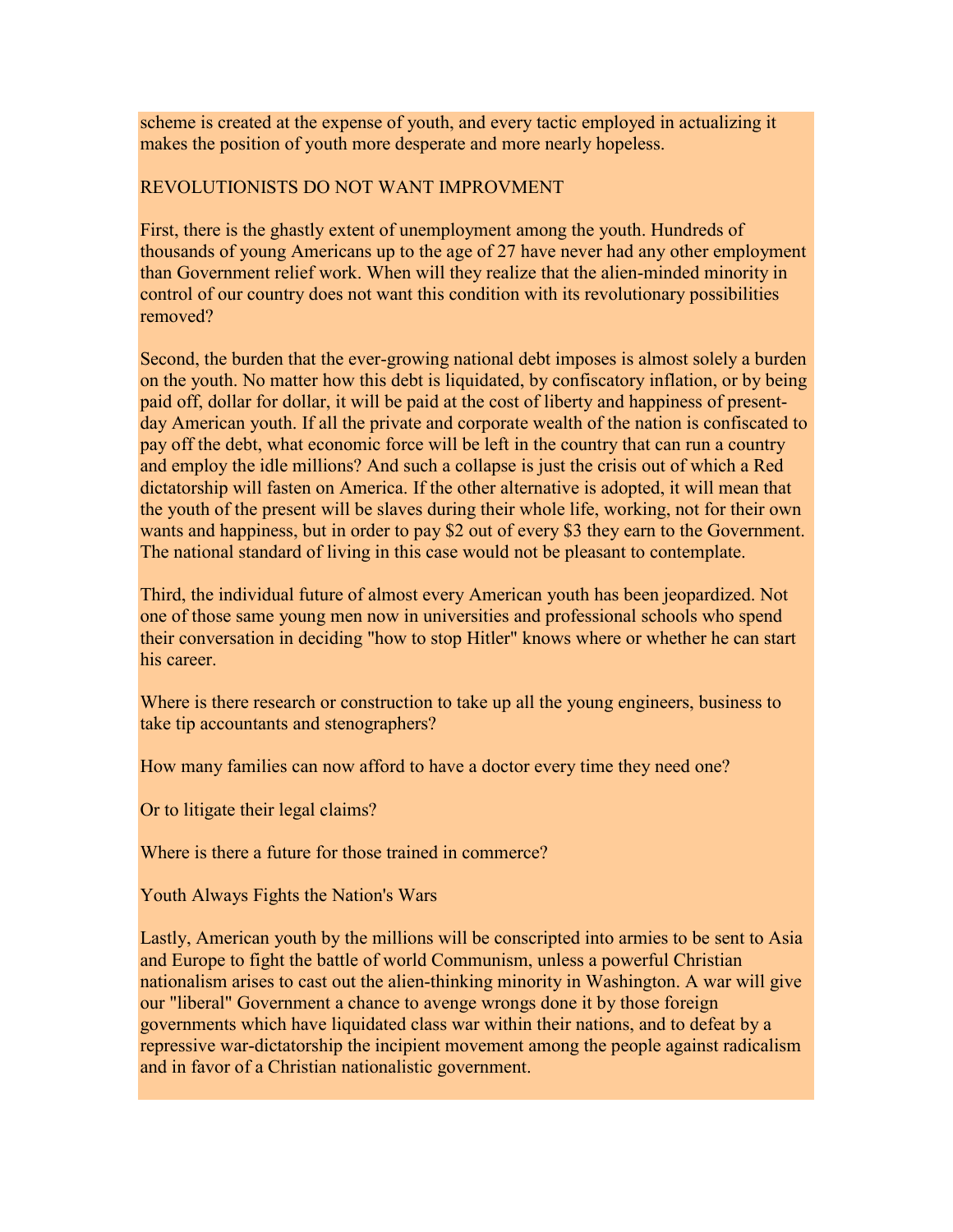Those to return from the battlefields where world Communism would send them to a Communist America would perhaps wish they were in the war cemeteries of Western Europe with their buddies.

With this prospect -- with the assurance of Communist leaders that the Popular Front is not only to defeat Fascism, but also to bring about Communist dictatorship -- with the mask torn off the Leftist trend of many in high posts of control in the Federal Government -- no longer controlled by Americans -- is American youth to wait supinely, absorbed in picture magazines, for the butchers to start their blood bath here?

Youth of America -- Awake! It's your problem and your task. You are the special victim if they win.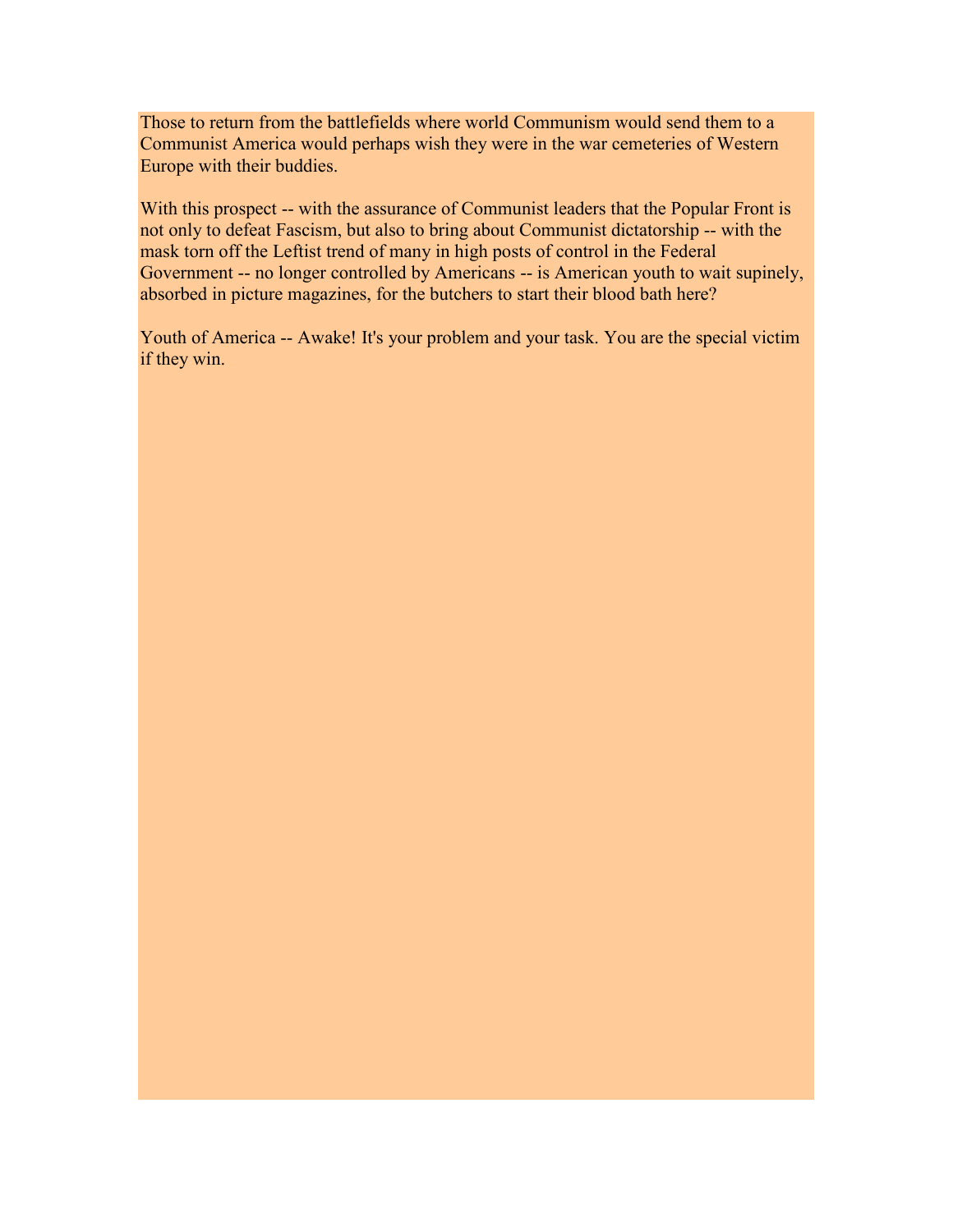## **The Proclamation of London 1949**

#### **CONTENTS:**

#### <span id="page-5-0"></span>**INTRODUCTION**

**SECTION I. THE HISTORICAL FOUNDATIONS OF THE LIBERATION FRONT. 1. The Unity of the Western Culture 2. The Age of Materialism** 

**SECTION II. THE CHAOS OF THE PRESENT. A. THE UNDERMINING OF THE NATIONS. 1. Class-War 2. The Emergence of the Jew 3. Social Degeneration B. THE DESTRUCTION OF THE POLITICAL UNITY OF EUROPE. C. THE DESTRUCTION OF EUROPE'S WORLD-EMPIRE.** 

## **SECTION III. THE MISSION OF THE LIBERATION FRONT.**

--------------------------------------------------------------------------------

#### **INTRODUCTION**

THROUGHOUT all Europe there is stirring today a great superpersonal Idea, the Idea of the Imperium of Europe, the permanent and perfect union of the peoples and nations of Europe. This Idea embodies in itself the entire content of the future, for unless this Idea is fulfilled, there will be no European future.

Those who regard this Idea, which is expressed at this moment in the Liberation Front, as a danger to them, wish to destroy it at all costs. Its enemies are, first, the anti-European forces without the Western Civilization who, at this moment of history, dominate the entire world, and second, their subservient lackeys within the Western Civilization, the reactionary party-politicians, together, with the self-interested forces they represent. Both are united in their blind hatred of this young and vital Idea, which is irresistibly releasing forces which threaten to engulf these old powers of reaction, finance-capitalism, classwar, and Bolshevism.

This is addressed to the entire Western Civilization: to the colonies planted all over the world, and to the heart and soul of the West, the Mother-soil and Father-Culture of Europe. It is Europe that is the focus of the historical force of the world. The profundity and strength of this soul and body dominate even those extra-European forces which have just concluded a temporarily victorious war against Europe, and who are now engaging in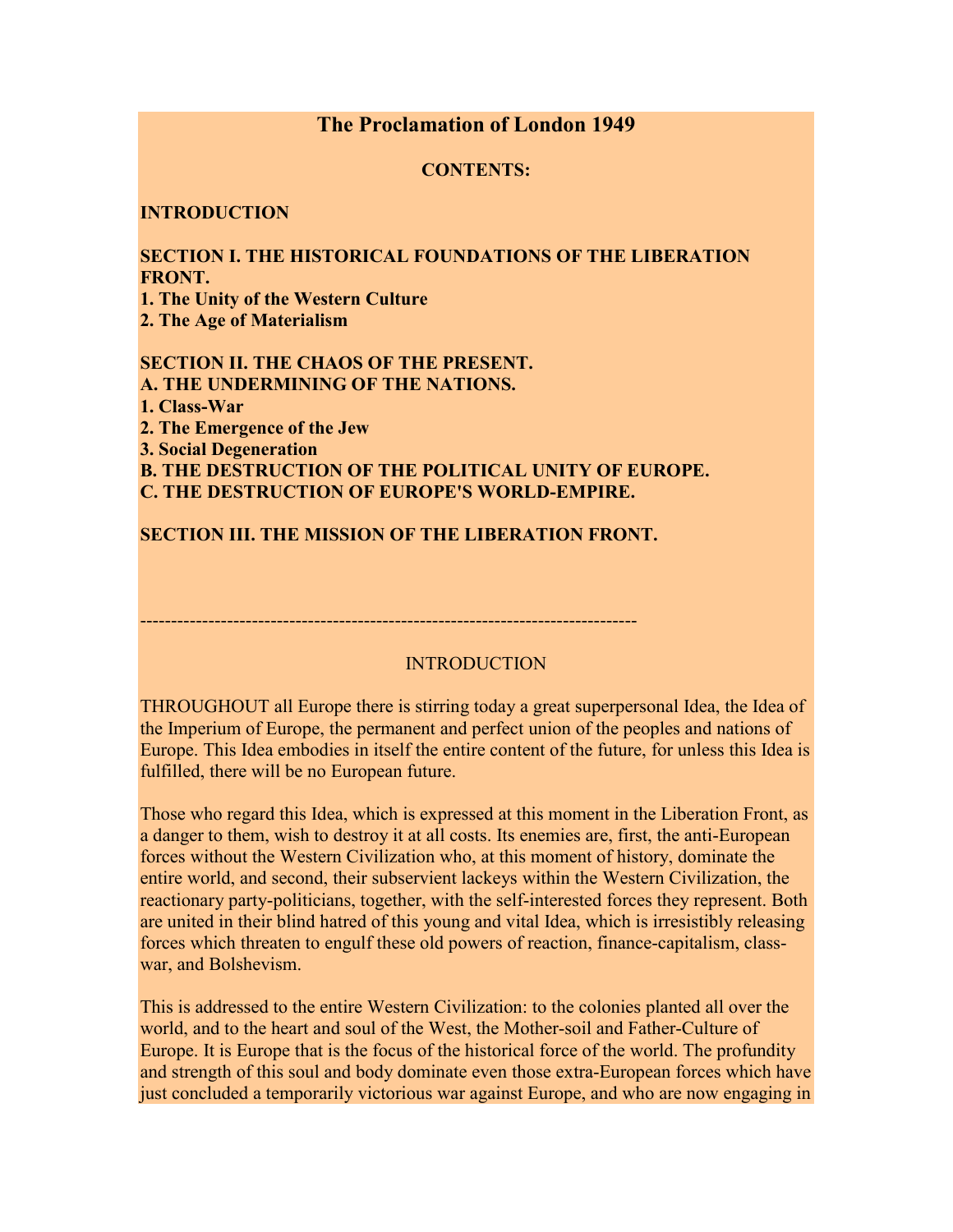preparations for war against one another, in which each hopes to push its crude and formless lust for negative conquest even to the mastery of the world. In the plans of their masters of today, the true American people and the Russian people figure only as expendable material. In these two populations, there are wide and deep strata which inwardly belong to the Western Civilization and who look to the sacred soil of Europe as to their origin, their inspiration and their spiritual home. To these also, this proclamation is addressed.

By gigantic war, by terror, and by manifold persecution, the party-politicians and their extra-European masters have sought and seek to stifle this mighty Idea. They have sought in vain to deprive it of voice, and of all means of self-expression, through the written word or the spoken.

They themselves thus testify that the Liberation Front is already a power in Europe. Against the organic Imperative of the Front, they seek to enlist all the forces of the past. They create thus a spiritual disjunction which compels all men to take their place on the one side or the other.

It has become necessary that those who are in the service of this Idea should proclaim to the Western Civilization the spiritual foundations and significance of the Liberation Front and of the Imperium of Europe for which the Front will clear the way, for this Front is the sole creative force of our times. Therefore the representative adherents of the Front, from all, the former nations of Europe, have gathered together in London for the purpose of documenting their outlook, their aim, and their position in the world. This Proclamation is published in the original in the German, English, Spanish, Italian, French and Flemish languages.

#### I.THE HISTORICAL FOUNDATIONS OF THE LIBERATION FRONT

## 1. THE UNITY OF THE WESTERN CULTURE

From the beginning, the Western Culture has been a spiritual unit. This basic, universally formative fact is in the sharpest contrast to the shallow and ignorant outlook of those who pretend that the unity of the West is a new idea, a technical thing which can only be brought about on a limited and conditional basis.

From its very birth-cry in the Crusades, the Western Culture had one State, with the Emperor at its head, one Church and religion, Gothic Christianity, with an authoritarian Pope, one race, one nation, and one people, which felt itself, and was recognized by all outer forces, to be distinct and unitary. There was a universal style, Gothic, which inspired and informed all art from the crafts to the cathedrals. There was one ethical code for the Culture-bearing stratum, Western chivalry, founded on a purely Western feeling of honour. There was a universal language, Latin, and a universal law, Roman law. Even in the very adoption of older, non-Western things, the West was unitary. It made such things into an expression of its proper soul, and it universalized them.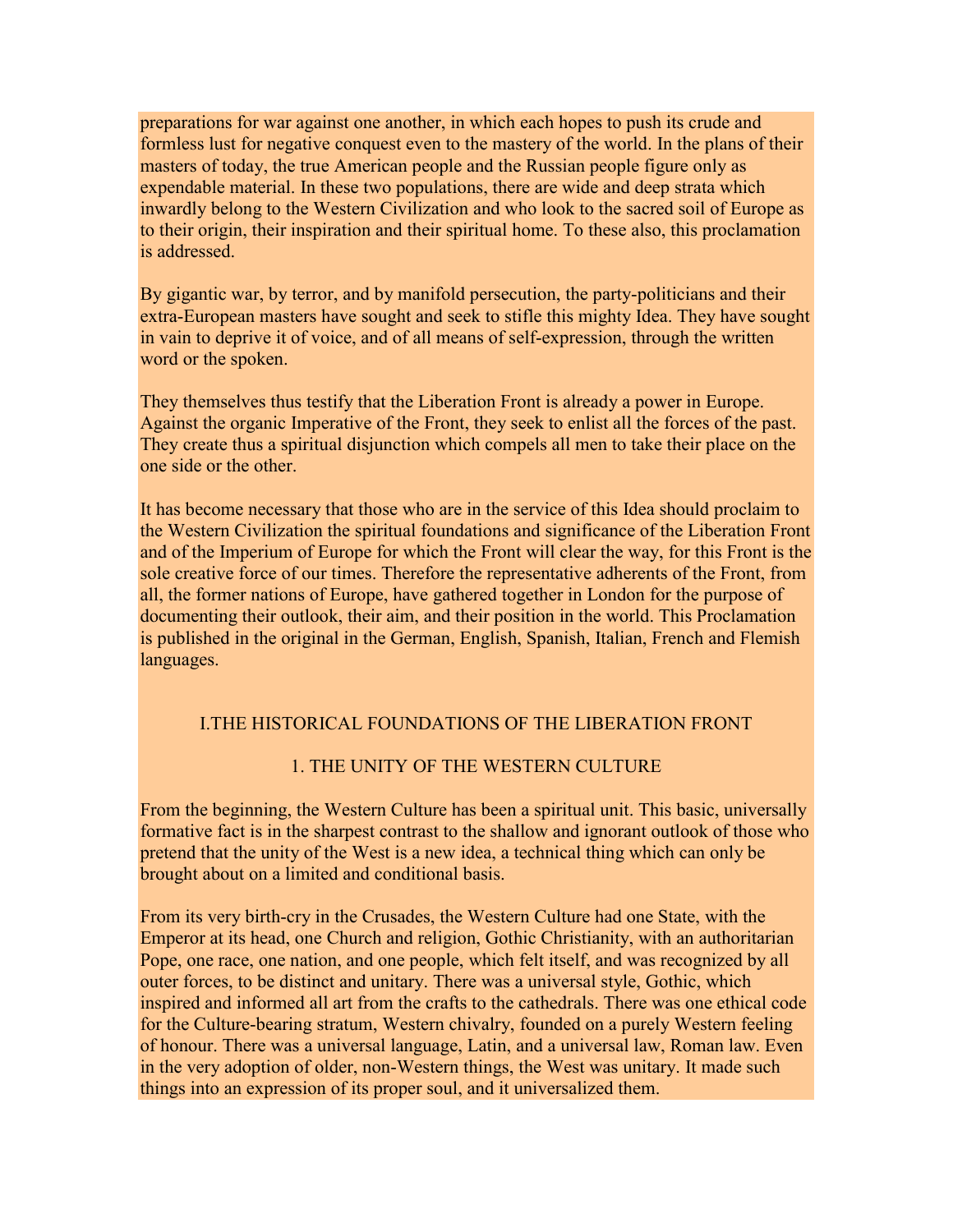More important than anything else, this Culture felt itself to be a power-unit as against all outer forces, whether barbarians like the Slavs, Turks and Mongols, or civilized like the Moors, Jews, and Saracens. Embryonic national differences existed even then within the West, but these differences were not felt as contrasts, and could not possibly become at that time the focus of a struggle for power. A Western knight was fighting equally for his Fatherland whether in battle against the Slav or the Turk on the Eastern Marshes of Germany, against the Moor in Spain, Italy, or Sicily, or against the Saracen in the Levant. The outer forces recognized as well this inner unity of the West. To Islam, all Westerners whatever were lumped together as Franks, giaours.

This higher Cultural unity embraced within its rich possibilities the several Nation-Ideas which were to actualize so much of Western history, for it is obviously a part of the divine plan that a High Culture create as phases of its own unfolding, not only higher aesthetic units, schools of music, painting, and lyric, higher religious and philosophical units, schools of mysticism and theology, higher bodies of nature-knowledge, schools of technics and scientific research, but also higher power-units within itself, Emperor versus papacy, Estates versus Emperor and Pope, Fronde versus King, Nation versus Nation. In Gothic times, the intra-Cultural power struggle between Emperor and Pope was always strictly subordinated, by the universal conscience, to the outer tension with the nonmember of the Culture, the barbarian and heathen. The Nations existed then, but not as power-units, not as political organisms. The members of the nations felt themselves to be different from one another, but the differences were in no case determining of the whole orientation to life. A Slavic, Turkish, or Moorish attack on Europe was met by forces drawn from all parts of Europe.

The first political expression of Europe was in the Crusades, in which Europe was a power-unit, acting against the outer world in unitary self-assertion of its new-born soul. Alongside of this form of politics there arose the tension, which endured for three centuries within the Culture, of the twin factions of Emperor and Pope. And then from the middle of the 13th century began the revolt of the great barons and bishops against the absolute power of Emperor and Pope. This was a step further away from the prime Cultural unity, but it in no way affected the great essential idea of unity of the West vis-àvis any extra-Cultural force. Thus, during this period, the Pope decreed that the crossbow was a barbarous weapon and forbade its use against members of Western Christendom, but expressly sanctioned its use against barbarians and heathens.

The increasing political differentiation within the Culture was simply the organic process of fulfilling the manifold possibilities of the soul of the Western Culture. The entire process was organically necessary, and thus divinely necessary, for the soul of a High Culture is a direct emanation of the Godhead. The development continued with the breaking of the religious unity of the West, in Renaissance, Reformation and Counter-Reformation. These phenomena, religious in origin, show us the true meaning of the political: whenever any superpersonal movement or idea rises to the intensity at which it involves the question of life or death, it therewith becomes political, regardless of its origin in a non-political sphere. From that moment, the contestants are States, political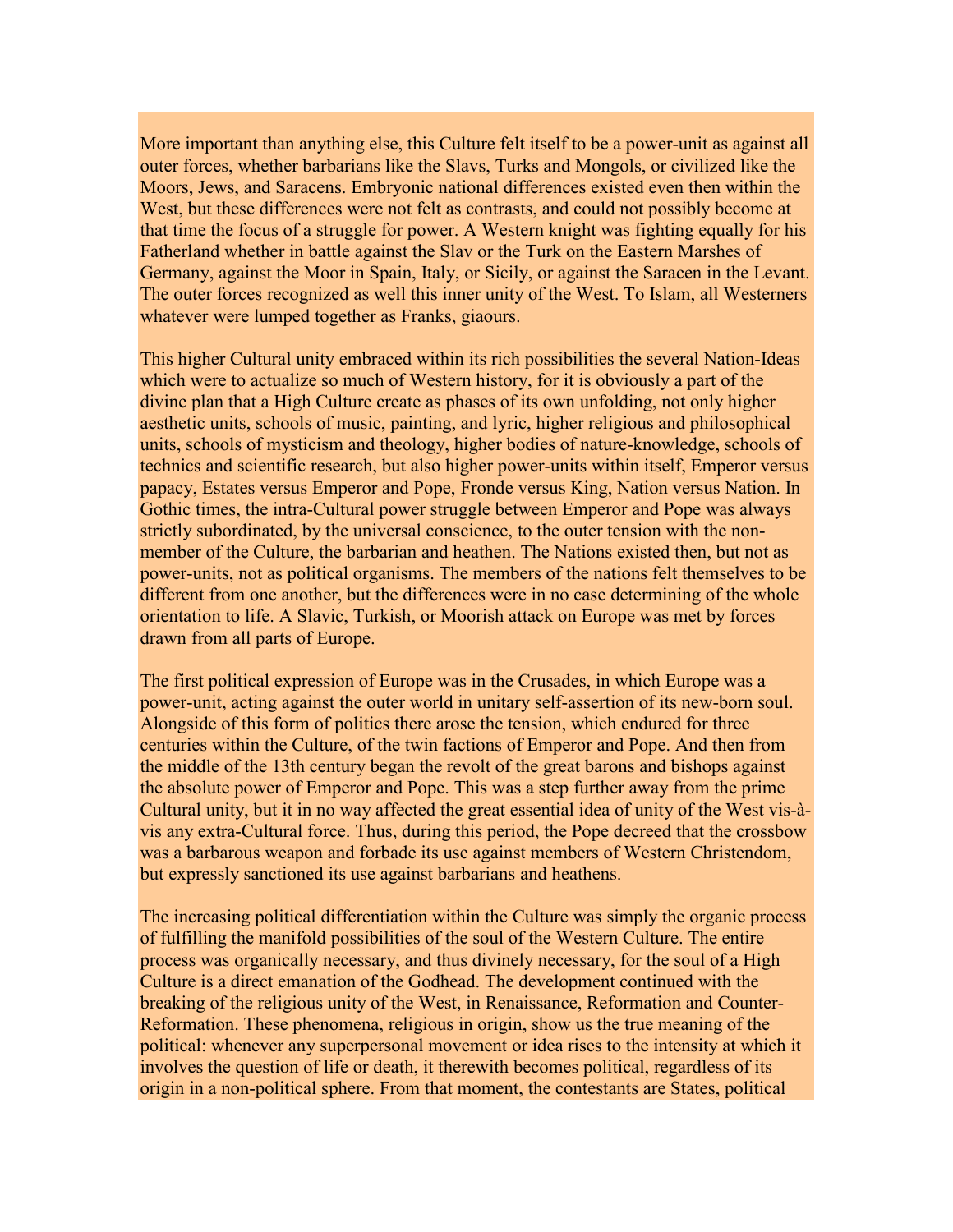organisms, regardless of how they describe themselves, and the way of conducting the organism is the political way: dividing the world into friend and enemy; seeking after power, and not after truth; pursuing alliance, war, and negotiation and not conversion and salvation. This is the lesson of the Reformation-centuries as it had been of the centuries of the Papal-Imperial conflict.

Accompanying the break-down of religious unity, which transformed itself into a political struggle, was the rise of the dynastic State, and the beginning of large-scale intra-Cultural wars among Western States. Again, the disunifying process within the Culture was limited. The intra-European wars which took place were conditioned entirely by the great Pact, felt and understood by all, that the European States belonged to the same Cultural world. Thus these wars never proceeded to the political annihilation of the opponent. They were prosecuted only to the point where the limited issue which had occasioned the war could become the object of negotiations which could satisfy both contestants.

The handing over of a strip of territory, or the recognition of an inheritance such were the limited issues of these intra-Cultural wars. The scale of these dynastic wars gradually increased, until the dynastic form of politics itself finished, towards the close of the 18th century, when a new form of intra-Cultural power-struggle emerged.

But during the centuries of dynastic politics, with its limited wars, and its consequent preservation of Cultural unity, the other type of politics, with its other form of war, went on between Western political units and outer forces: absolute politics. These wars were unconditioned by the fact of mutual membership in a High Culture, and the presence of a common code of honour, for the barbarian and the heathen did not share the feeling of Western chivalrous obligations. The Hussite Wars, 1420-1436, show the nature of warfare between a Culture-people and a barbarian people. For 16 years, the Hussite armies flooded over large areas of Germany, burning, ravaging, killing, and destroying. This nihilistic Slavic outburst was totally unconnected with any constructive war-aim, and was thus merely an early expression of what is now called Bolshevism, the spirit of negation and destruction, wherever it manifests itself, which aims at the utter annihilation of everything Western. During the centuries of Gothic and Baroque, it was primarily Germany and Spain which protected the body of the West, and saved it from the barbarian horrors which had been its fate if the outer forces had prevailed.

#### 2. THE AGE OF MATERIALISM

During the centuries of its growth and unfolding, the Western Culture increased in power and maturity. The inner aspects of life steadily receded before the external aspects, until by the and of the 18th century, the West stood before its deepest crisis up to that time. Since the issue was great, fundamental, and intense, it immediately became a matter of life and death, that is to say, political. The great crisis took political shape in the French Revolution. As ever, when an idea rises to political intensity, it absorbs everything else within it, and focuses all human attention and effort onto the power-struggle. The Revolution, however, was not French alone, but European.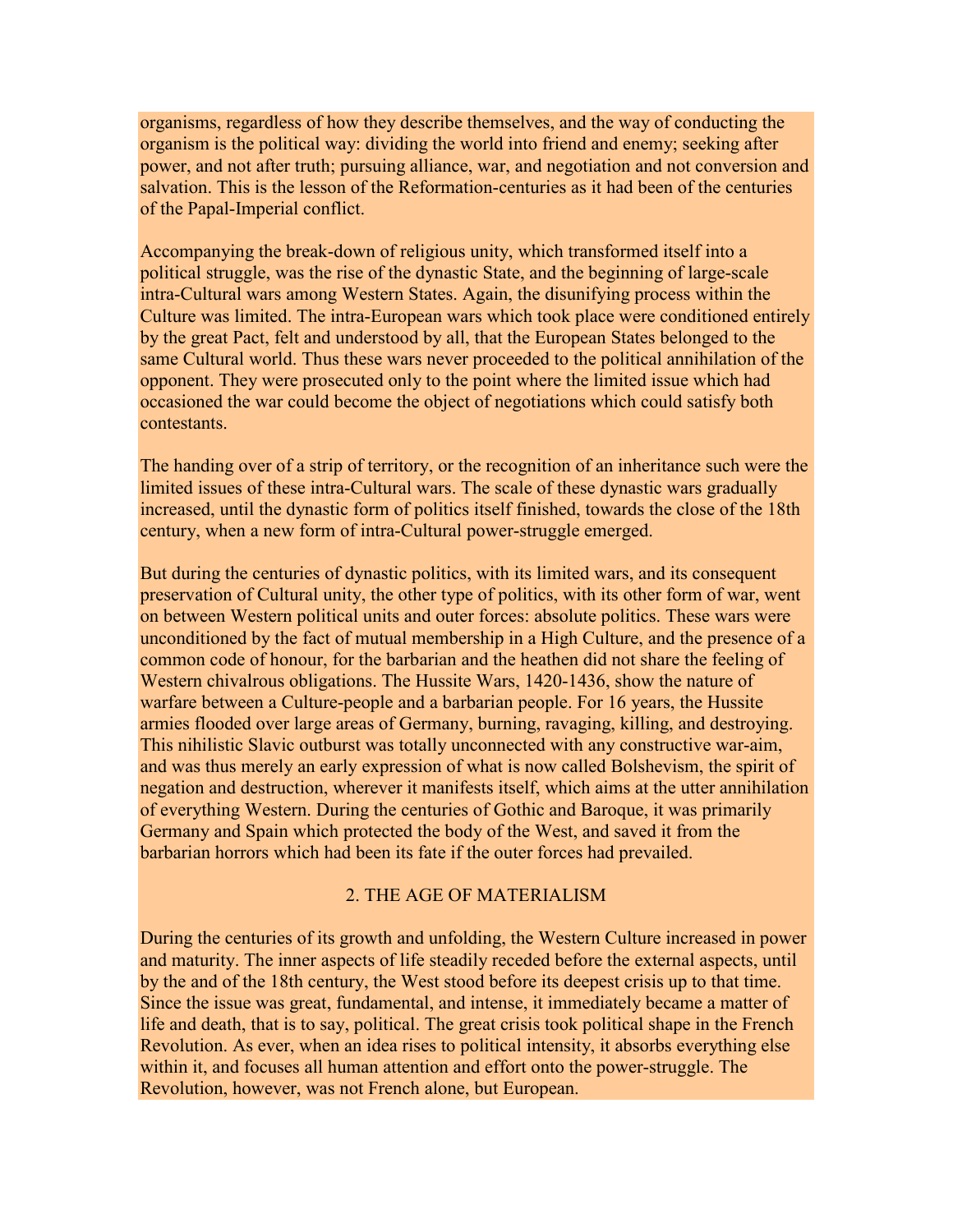This total revolution marked the victory of democracy over aristocracy, parliamentarism over the State, mass over quality, Reason over Faith, equality-ideals over organic hierarchy, of Money over Blood, of Liberalism, pluralism, free capitalism, and criticism over the organic forces of Tradition, State and Authority, and in one word, of Civilization over Culture. Rationalism and materialism were the common denominators of all the new ideas which rose in revolt against the old order of thought, State, economy, society, war, and politics. Metaphysics was to be a matter of weighing and measuring; government was to be a matter of counting noses; economy was to be entirely reduced to money-trading; the structure of society was to be a reflex of money; international relations of war and politics were to be the apotheosis of national egoism, with utter, disregard of the great, inclusive, Cultural unity, of which the nations are mere separate manifestations.

Even today, after more than a century of undermining, the traditional connections of the Culture-bearing, stratum of Europe are unimpaired, and reach straight back to the selfevident pride and mastery of our Gothic youth. And this connection is not weaker, but stronger with time, for the direction of our spiritual development has changed, and a second great world-transformation has occurred in the life the West.

We are now in the midst of the second great turning-point of the maturity of Culture. The noise and shouting of democracy and materialism have died away; liberalism has become a foul tyranny masking an evil and anonymous dictature of money; the parliaments talk now only to themselves, and it no longer matters what they say; the critics have dissolved themselves in their own acid, and cannot believe now in either their methods or their results; rapacious capitalism has eaten up its own foundations; finance has converted the nations into huge spider-webs of debt in which all Western mankind is trapped; above all, fanatical chauvinism has destroyed all the former Fatherlands and delivered them to the occupation of extra-European forces, of barbarism and Culture-distortion.

All of this is the legacy of the Age of Materialism. The servants of that Age continue to apply its outmoded and sterile methods to the living tasks of the present. But even as their dead and rigid hands grip the reins of power, the revolt continues. They cannot build a wall against Destiny; they cannot order History and Time to stop in their tracks. The assertion of liberal-capitalistic-democratic-parliamentarism that it has a timeless and eternal right to rule is an organic lie. The methods of the materialistic Age, its antiquated ideologies and cadaverous sterility, cannot even survive except as an instrument of extra-European forces, unfeeling to the inner force of European destiny.

Even as the cadaver of Materialism tries to divert the life-blood of the new and vital forces into its hardened arteries, it sinks deeper into the clammy rigidity of Death. Against this corpse rises now the upthrust of the Resurgence of Authority, the highest embodiment of the old, eternally young and manly virtues of Discipline, Responsibility, Duty, Loyalty, and Faith. In the face of the chaos of individualistic-liberal-capitalism, it flings its demand for a superpersonal ethical-socialist Order. Over the equality-ideals of democracy and the chaos of national and international pluralism rises now the imperative of Hierarchy and Imperium. Displacing suicidal petty-statism is the Idea of the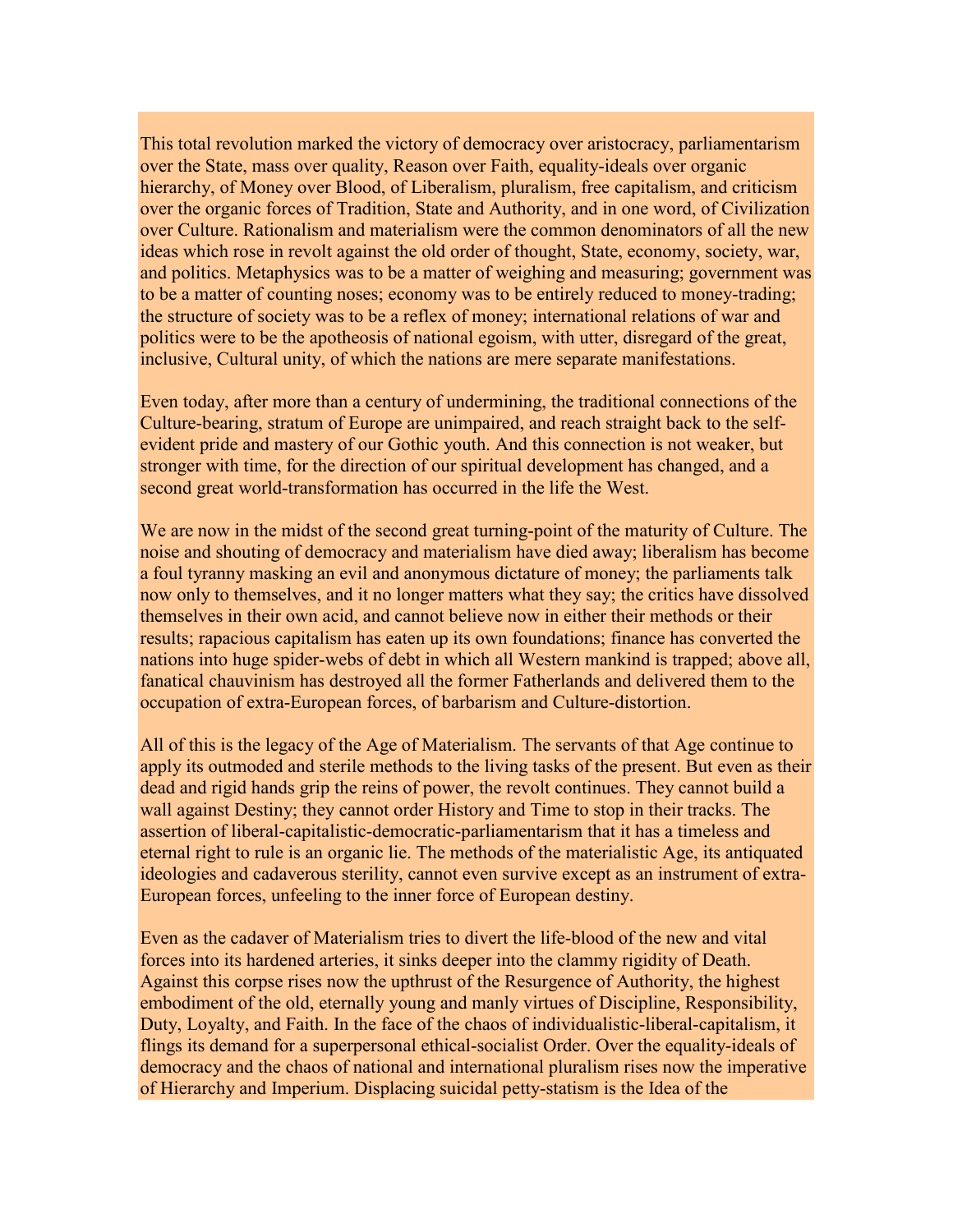monolithic Culture-State-Nation-Race-People of Europe as the prelude to the greatest task of all: the expression of the absolute western will to unlimited political Imperialism.

The ultimate outcome of this gigantic struggle is known to us, for we have seen before this struggle of the Past to retard the Future. From 1800 to 1850, the reactionary adherents of the negative alliance against democracy allied themselves with the ideas and methods of the Past in order to prevent the Future. But it was the democrats of that time who represented the true idea of the times, and history does not go backward. The Holy Alliance had to fail, regardless of the material power at its disposal, for armies and cannon cannot fight against an Idea.

Within a mere century, the democrats, egalitarians, liberals, critics, ideologues and parliamentarians have become the most radical opponent of the Spirit of the Age, for this Age is no longer that of Money, Democracy, and Equality, but that of Authority, Discipline, and Faith.

No more than the Liberal-democrats could be permanently suppressed in 1850 can they suppress us in 1950. Even as the liberal-democratic tyrants bring their economic pressure, they have a bad conscience. They show it further in their vacillation between senseless cruelty and clumsy bribery, in their childish propaganda and their vain cajolery. But to the bearers of a superpersonal mission, no yielding is possible, either to terror or to compromise, for this mission emanates directly from the ultimate reality of God. To the materialistic-liberal-Communist-democrats, the inner enemy of Europe, we present only one, unalterable demand: they must vanish from the face of History.

Against this inner enemy and the spirit he embodies, we now document our charges before all Europe.

In three realms, materialistic-communistic-liberal-democracy has injured the body and thwarted the Destiny of Europe: (1) within the European nations, (2) in the relations among the nations of Europe, and (3) in the relations of Europe to the rest of tho world.

## **II. THE CHAOS OF THE PRESENT**

#### A. THE UNDERMINING OF THE NATIONS

#### 1. CLASS-WAR

In its first phase, the great revolution of nationalism and Materialism turned itself against the two poles of the Cultural life, the forces of Authority in the spiritual life and the political-social life, Encyclopedism, Jacobinism, Freemasonry, and Republicanism are some of its early forms. They fought all signs of rank, and against anything which had grown organically through the centuries. The spirit of this revolt permeated the ruling strata in some countries, particularly in France, and it was this weakness above that made the Revolution and the Terror of 1793 possible. The canaille never breaks loose until the ruling elements permit it; this was equally true in 1789 as in 1944, with the American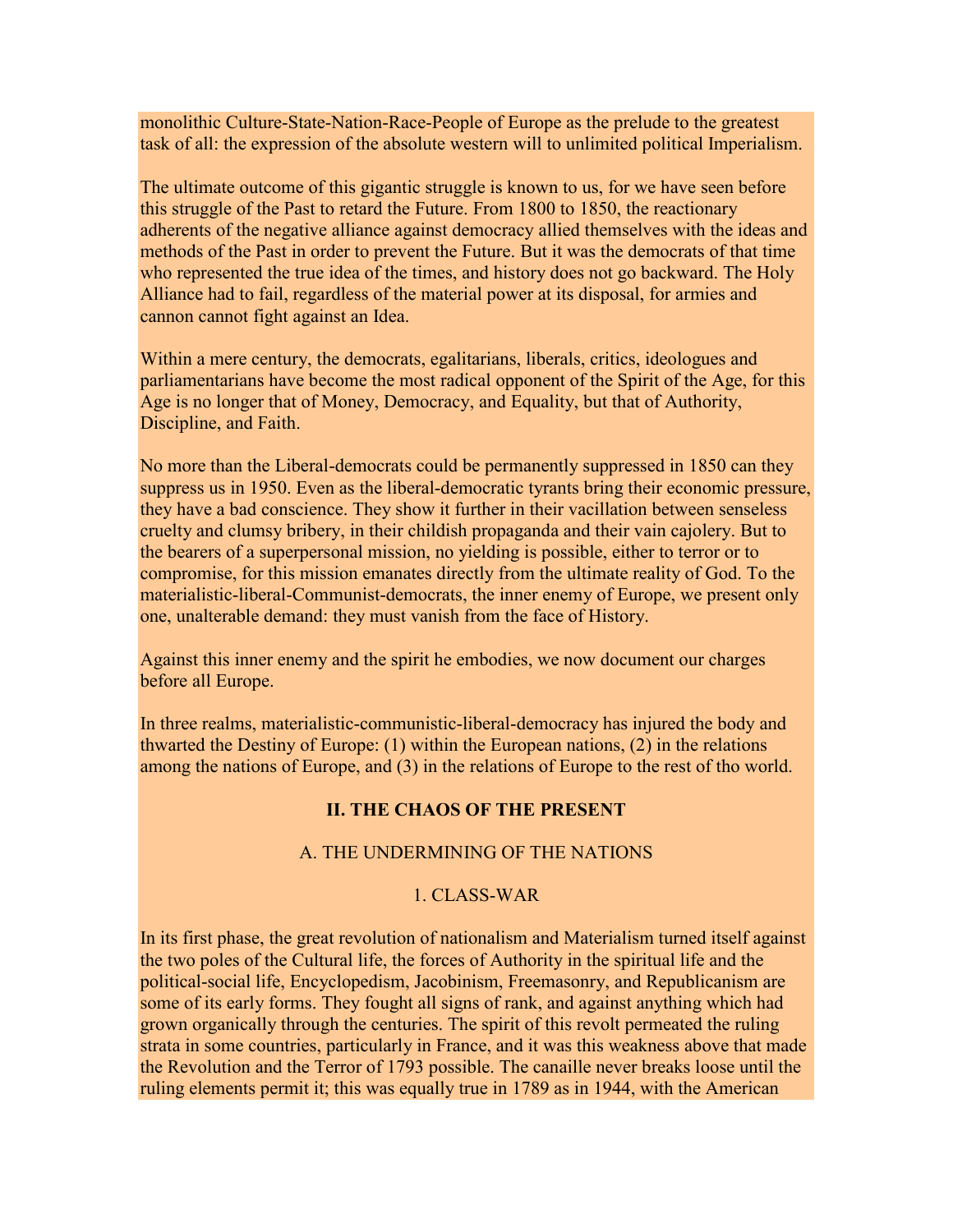#### conquest of Europe.

The worship of Reason applied to State and Society developed the test of quantity as the sole measure of legitimacy. Not rank, talent, genius or ability, but number alone mattered to the materialists. The source of power, according to the doctrinaire democrats was in the broadest, most undifferentiated mass of the population, and not in the spiritually differentiated strata born with the mission of accomplishing the life-task of the Nation, and actualizing the national Idea.

Blindly, the democratic ideologues continued with their work of levelling and destroying. In the century 1850-1950 they actually succeeded in undermining the State and society. What succeeded the old order? Nothing that the democrats of the early period had sought. The new centre of gravity of Life was in economics, and the dominating economic rivalry was between the industrial-capitalist and the financier. All the idealism and all the sacrifice of the egalitarians had only succeeded in wiping out an organic aristocracy and substituting for it a sordid and vulgar plutocracy. Within all countries, there now began the next form of class-war, the war between economic groups instead of between social groups. The differences engendered by quality and tradition had been undermined, and the economic materialism now supplied the cadre of forms of the struggle.

By speculation and manipulations on the exchange, the finance-capitalist attacked the productive forms of property so that they might all be working for him, the unseen and unknown master, controlling the economic life of continents through his universal network of debts and interest. The exigencies of the struggle forced the industrialists to squeeze every possible source of profit tighter, and thus to increase the already cruel oppression of the labourers and their families.

The ruling code of honour was now that of the cut-throat, and the economic life of the nations was a vile scramble for profit. Into this scramble there now entered new contestants. First was the proletariat, which now allied itself with the finance-capitalist in the attack on the industrialist from above and below. The proletarian conscript was fitted out by his self-chosen non-proletarian leaders with a doctrine, organization, and tactics. The doctrine was that the entire history of the world was nothing but a continual class struggle, with money as its sole end and aim. The fact that this repulsive and grotesque outlook could even be formulated is itself the only commentary necessary on the kind of world Liberalism creates. The organization-form was the trade-union, and the tactic was the strike. All three, the doctrine, the organization, and the tactic, are entirely economic, purely materialistic and capitalistic. Although they proclaimed themselves against capitalism, they thought in its cadre, shared its aim, and fought with its weapons.

Instead of manipulating the supply of goods, like the industrialist, or the supply of money, like the finance-capitalist, they manipulated the supply of labour. The labourleader now became the third member of the snarling capitalist trinity.

2. THE EMERGENCE OF THE JEW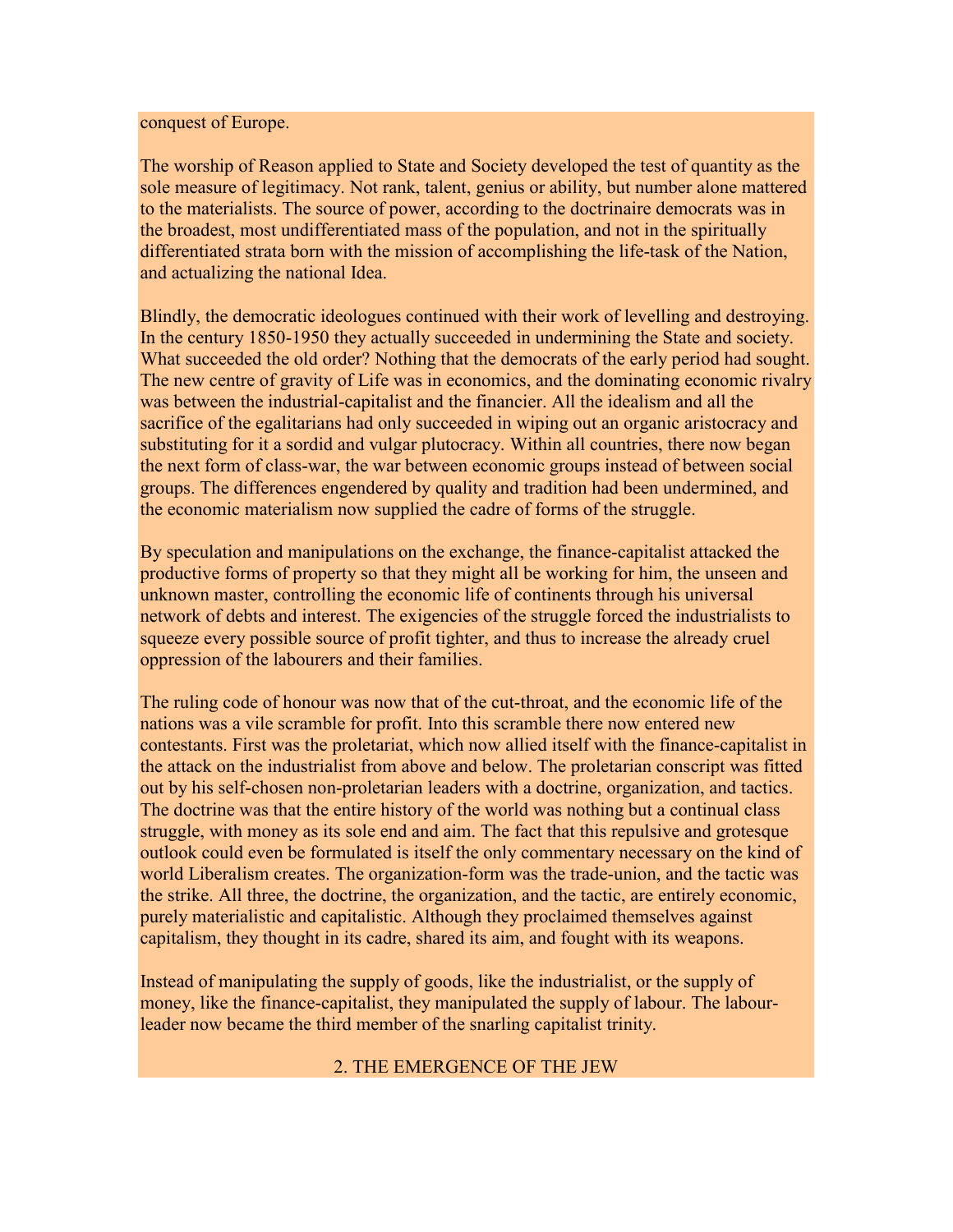More important than these domestic contestants was a new element, the Culture-alien. His entrance into Western affairs was a direct result of the victory of Rationalism and Materialism. Since only quantity mattered, then obviously the quality of a man was indifferent. The fact that he came from a different Culture, that therefore he felt himself to be a member of a different race, people, nation, State, religion, society -- these meant nothing to the doctrinaire liberals. They spoke fervently of "humanity" and wished to embrace it, little thinking that outside of the Western Culture there was no reciprocal feeling, but only sullen envy, indifference, or resentment. The liberal ideology prevailed, and from that moment the Rothschilds, Ricardos, Marxs, Lasalles, Bobels, Dreyfuses, Guggenheims, Loebs, Trotskys, Staviskys, Kruegers, Baruchs, Frankfurters, and Blums entered into the public life of the West.

The Culture-State-Nation-Religion-Race-People of the Jew is a product of a Culture which was already completed and rigidified by the time of our Gothic period. At the time when we were just emerging from the primitive, these Culture-aliens dispersed themselves throughout Europe. Money-thinking, regarded as evil by the West, was the forte of the Jew. Interest-taking was forbidden to Westerners by their religion, and the Jew was not slow to seize the usury monopoly that this conferred on him.

In the Culture of which the Jew was a product, a nation was a unit of belief, entirely independent of the notion of territory, of Fatherland. Strewn over all Europe, the Jew naturally regarded all Westerners as alien. There was no place in the Western world of Gothic Christianity, chivalry, piety, and simple agricultural economy for this landless and uprooted stranger with his Torah and Talmud, his money and his cynicism, his dualistic ethics, one for his own kind, and another for the goyim. The Jew created his own ghetto as a symbol of his complete inner isolation from his environment. The general feeling of the religious Gothic Age was that the Jew was the creation of the Devil, who appointed him to drive his trade of usury.

Between the members of the Western Culture and this element which lived in and on the body of the West, but in no way shared in or contributed to its development, there arose mutual hatred and oppression. Crusaders massacred entire Jewish communities on their way to the Levant, and returning. Protests against usury produced plunder and burning of the Jews. Popes and Scholastic philosophers denounced the Jew. All Western kings, at one time or another, drove out the entire Jewish population of their kingdoms. Jews were hanged en masse as reprisal for their usury and counterfeiting. Any possibility of assimilation of the parasite by the host that may have been present was forever rendered impossible by the infinitely deep resentment and revenge-imperative that developed in the Culture-State-Nation-Race-People of the Jew.

Between him and his Western host-surroundings there was no inner connection. He looked upon all Western developments with an even eye, the eye of the calculating spectator who seeks solely his own advantage. Shylock is the symbol of the Jew in the Western Culture, the usurer counting his coins and accumulating his resentment. For almost a thousand years the Jew drank his gall and bided his time, and then at last his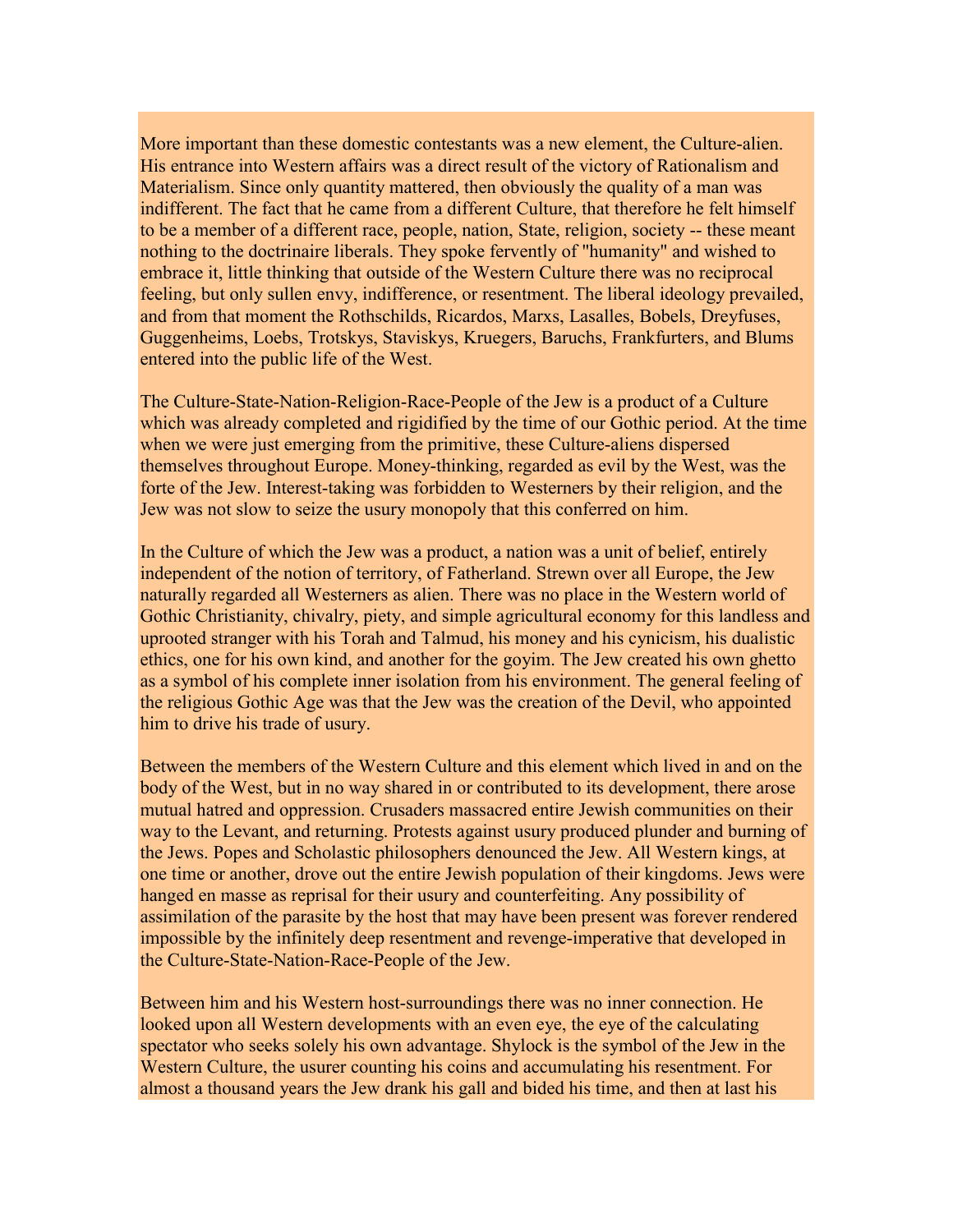opportunity emerged. With the coming of materialism, capitalism, democracy, and liberalism, a great wave of excitement went through the Jewish world. The Jew had seen the potentialities of these things and had fostered their growth in every way. The Illuminati and all of its Freemasonic offspring were infiltrated by the Jew and made into instruments of his revenge-politics. To the Jew the great attraction of all of these Western movements was that they were quantitative, and thus all tended to break down the exclusiveness of the West, which had kept him out of its power-struggles, and confined in his ghetto, dreaming of his revenge for centuries of persecution. Henceforth, he was generously accorded the same spiritual status as Westerners in their own Culture, and the same civic status as Westerners in their own Nation-States. He kept his own exclusiveness of course, and his own public life, for the New Year's Resolutions of Liberalism -- humanitarian is in, brotherly love, "tolerance" and the like were one-sided. They were a phase of our development and could not be echoed in the Jewish organism, which had long since passed beyond all development, like the Chinese, Hindus, and Moslems.

In finance, in trade, in society, in education, in letters, in diplomacy, the Jew now forged steadily ahead, a closed organism inside an open one. While Westerners applied the test of ability, the Jew chose his associates and subordinates on the basis of their membership in his Culture-State-Nation-Race, or in one of his secret societies which extended horizontally through the Western nations.

By 1858 the Jew was able effectively to demonstrate his ability to direct the power of Western States into his channels, in the Mortara affair. During the entire 19th century, the Jew intervened constantly in the internal and external affairs of all the European Nation-States. Within each country he sought to impose the policy which would give the Jew at last the complete mastery over the Western Civilization. Thus in England, he was an Imperialist and Free-Trader, in Germany and Austria he was a liberal and socialdemocrat, in France he was a liberal or communist.

During the latter part of the 19th century, the Jew embarked upon an invasion of America, when the word went through the Jewish Culture-State-Nation-Race that opportunities were as great there and resistance was less, because of the absence of high traditions. In Europe, it has been impossible for the Jew to annihilate Tradition, which constantly opposed its silent and strong barrier, but in America, because of its colonial origins, there had never been creativeness and exclusiveness, and there were no barriers to the Jew. America was more thoroughly disintegrated by rationalism, materialism, liberalism and democracy than any European land, because a colony has not, and cannot have, the spiritual profundity and continuity of the Mother-soil of the Culture. As a result, the success of the Jew has been greatest in America, and in the year 1933, the entire continent of America passed into the control of the Jewish Culture-State-Nation-Race-People.

The presence of a Culture-alien generates spiritual, political, economic, and social phenomena of a kind which could never arise from domestic elements and happenings. These phenomena are manifestations of Culture-disease and of necessity arise when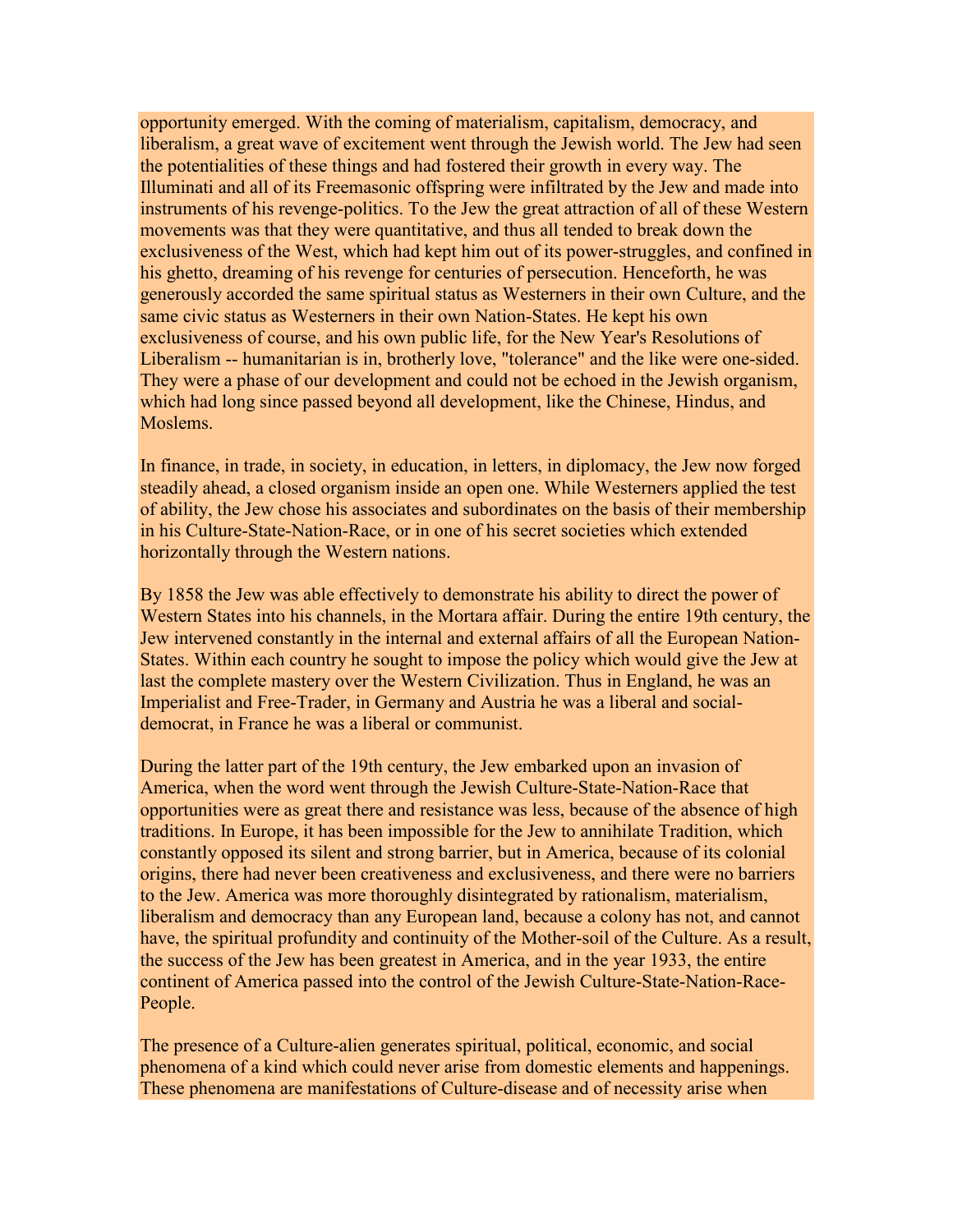human groups are in contact which do not share the same Culture. When one of the groups belongs to the Culture, and the other does not -- the case of the negroes in the Boer colony, or the negroes and Indians in Brazil -- the relationship is simply Cultureparasitism. The disease-condition displaces Culture-members and has a slowly sterilizing effect on the Culture-body.

More aggravated is the condition when the Culture-alien intervenes in the pubic, and spiritual affairs of the host, for then he must of his own inner necessity distort the life of the host, warping and frustrating its proper tendencies to make them serviceable to his alien needs. The Jew is the only Culture-alien who at present exercises this Culturedistortion on the life of the Western Civilization.

The domestic disease-elements within the Culture which wish to retain the outmoded ideas and methods of the Past and to fight against the creative spirit which is actualizing a Cultural mission, are the forces of Culture-retardation. These have been brought into the service of the Culture-distorter. Actually these elements simply desire to lead, but are themselves incapable of leadership, and therefore devote their lives to opposition to great formative Ideas, creative spiritual currents, and leaders of vision and genius. They are the churchills, the spaaks, the gaulles, the rejects of higher history who offer themselves to the forces of negation and destruction. The most critical form of the disease of Cultureretardation is the condition in which it seeks to prevent the realization of the Idea of the Future even at the shame of allying with outer forces, the degradation of becoming their vassal, and the risk of destroying the entire Culture. Before showing the effect of the disease-elements on the external relations of the Culture, their internal effects must be summarized.

#### 3. SOCIAL DEGENERATION

The forces of rationalism, materialism, atheism, Jacobinism, democracy, and liberalism became ever more radical in their demands during their century. Their most intransigent product was communism. The leading values of communism are identical with those of liberal democracy: communism also preaches the economic meaning of life, the supremacy of the individual, the sublimity of "happiness", the doctrine of heaven-onearth, the superiority of the lowest type of man, materialism, criticism, atheism, intellectualism, hatred of authority, race suicide, feminism, and pacifism. The sole difference between liberal-democracy and communism in practice was that communism was an intensification of those beliefs to the point where they became political. Liberalism was anti-political, and hope to conquer with drooling sentiments, but communism was filled with an intense hatred which demanded expression in class-war.

All aspects of social decay were permeated by the Culture-distorter, who well realized their value in his programme for ascendancy. At the same time that he spread and advocated all of these forms of social decay for the White nations, he carefully strove to keep his own Culture-State-Nation-Race-People free from them. It was an invariable characteristic of the tactics of the Jew that he himself the bearer of Culture-disease, instinctively allied himself with all forms, theories, doctrines and practices of decadence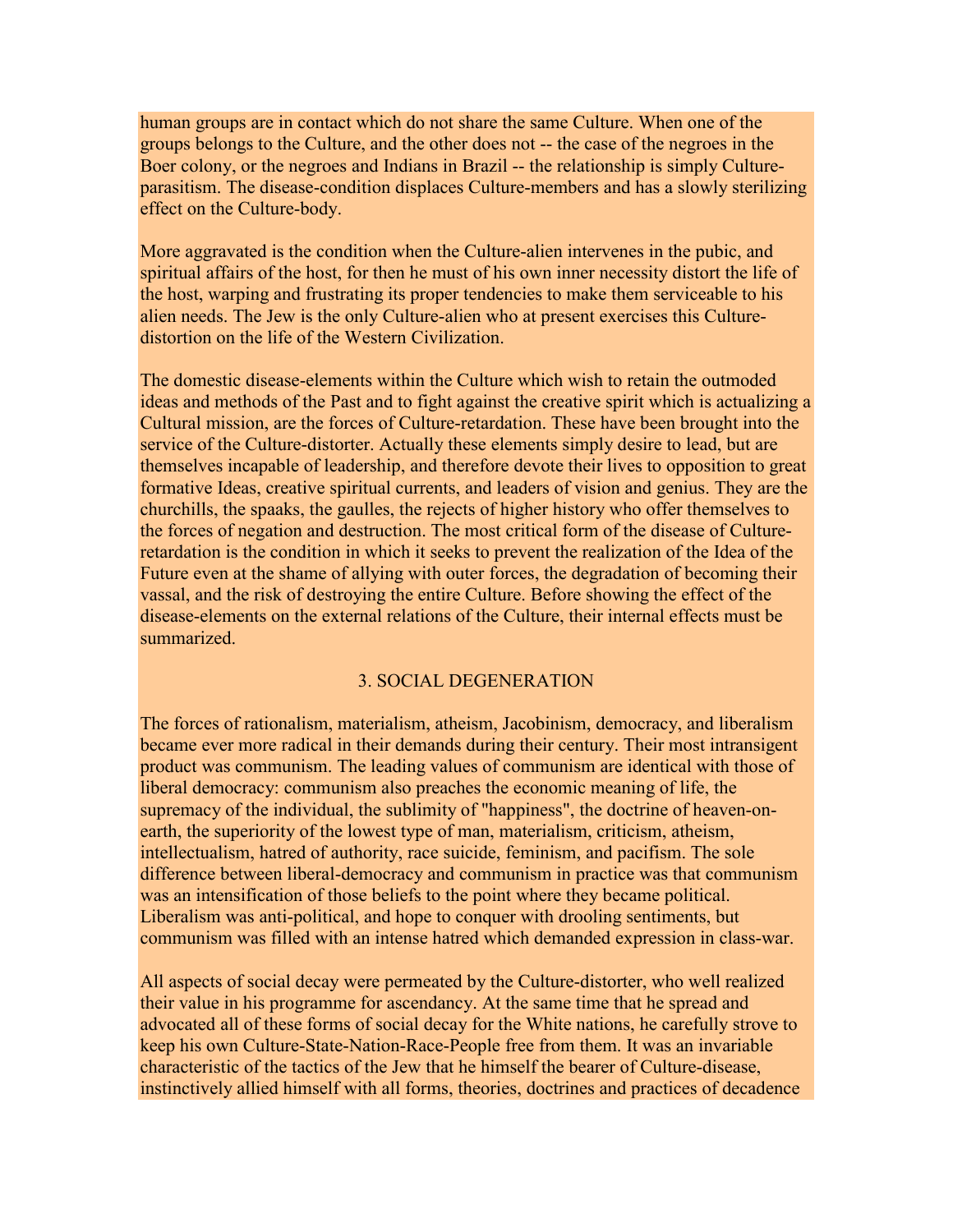in every sphere of life.

The degradation of the social life did not merely happen, it was planned, deliberately fostered and spread, and the systematic undermining of the entire life of the West continues today.

The instruments of this assault are the weapons of propaganda: press, radio, cinema, stage, education. These weapons are controlled at this moment in Europe almost entirely by the forces of Culture-disease and social degeneration. The chief fount of the propaganda is the cinema, and from his capital of Hollywood, the Jew spews out an endless series of perverted films to debase and degenerate the youth of Europe, as he has so largely succeeded in doing with the youth of America. Concomitantly he inspires a vicious literature of journalism, novels, and dramas which preach the same message of destruction of healthy individual instincts, of normal familial and sexual life, of disintegration of the social organism into a heap of wandering, colliding, grains of human sand.

The message of Hollywood is the total significance of the isolated individual, stateless and rootless, outside of society and family, whose life is simply the pursuit of money and erotic pleasure. It is not the normal and healthy love of man and wife bound together by many children that Hollywood preaches, but a diseased erotic-for-its-own-sake, the sexual love of two grains of human sand, superficial and impermanent. Before this highest of all Hollywood's values, everything else must stand aside: marriage, honour, duty, patriotism, sternness, dedication of self to a higher aim. This ghastly distortion of the sexual life has created the erotomania which obsesses its millions of victims in America, and which has now been brought to the Mother-soil of Europe by the American invasion.

Not only the individuals are the victims of this technic of degeneration, but the family and the race are dissolved wherever it touches. Divorce replaces marriage, abortion replaces birth, the home acquires a purely commercial raison d'etre, the family becomes the battleground of individual strife for personal advantage. The erotic-as-its-own-end deliberately reduces the numbers of the race, even as it also disintegrates the higher organism into sand. As a part of the technic, woman is made into a feminist, an unhappy derailed creature who would contest with man in his own domain and seek to lose all the attributes of her polarity which assure her destiny of its unfolding, and guarantee her the natural dignity which is hers. The end of the process is seen in those wide strata in America which have been completely Hollywoodized. Hollywood-feminism has created a woman who is no longer a woman but cannot be a man, and a man who is devirilized into an indeterminate thing. The name given to this process is the "setting free" of woman, and it is done in the name of "happiness", the magic word of the liberalcommunist-democratic doctrine. It accompanies the spreading of inverted Puritanism, which seeks to spread erotomania by surrounding the sexual life with an aura of attractive evil.

From the standpoint of the race, the result of this technic of degeneration is the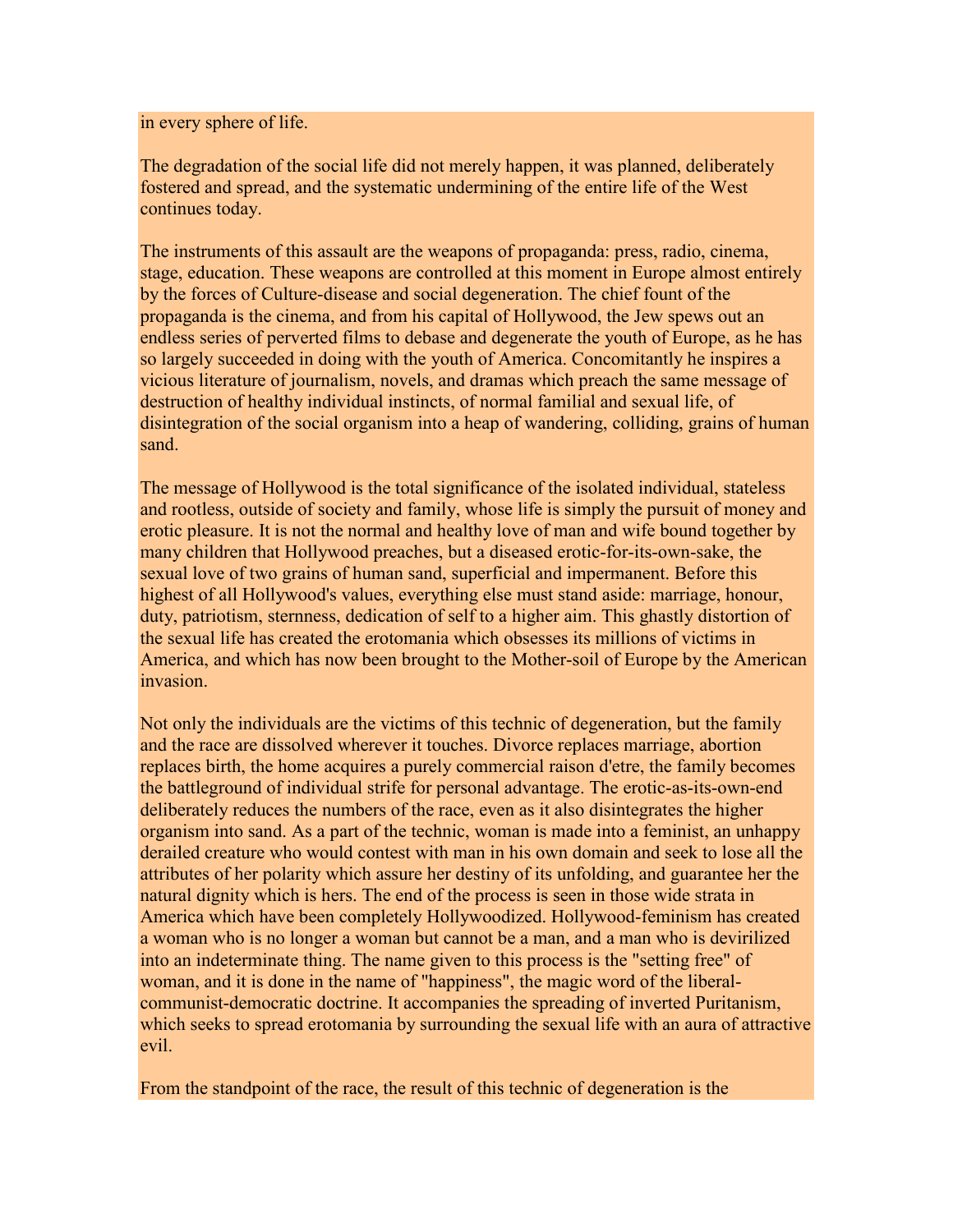attenuating, and finally the dying out, of racial instincts. The disintegrated victims, shorn of their organic connections with the great superpersonal content of Life, become unfruitful, lose their will-to-power, and soon lack the ability to believe in or to follow anything onward and upward. They become cynical, give up all inner discipline, seek a life of ease and pleasure, and sneer at all seriousness and honour. All intense feelings depart, for they might involve risk and sacrifice. Love of Fatherland gives way to moneymadness and erotomania.

The complete mediocrity that results is shown by the disintegrated and unhappy Americans who were conscripted and thrown onto Europe in the Second World War. Utterly lacking as they were in any desire to fight or to accomplish even the destruction which was expected of them, nevertheless they allowed themselves to be sent abroad and killed rather than defend themselves and their Fatherland against the plans of the alien regime in Washington.

This condition of degeneration, so widespread in America, with its colonial lack of resistance to Culture-disease, and so threatening to Europe under the present American domination, has not arisen by accident. A century ago, the liberal-communist-democrat Karl Marx and his coterie formulated as their programme the destruction of the family, of marriage, and of the Fatherland. They declared a horizontal war against the Western civilization, affirming their aim of disintegrating all social, cultural, and political forms. America is their programme in process of actualization, and its example shows Europe what the liberal-communist-democratic regime of Culture-distortion is preparing for it during the coming generations.

But let there be no mistake: there is nothing inevitable about this Culture-disease. As long as the Culture-organism retains its traditions, its racial instincts, its will-to-power, and its natural exclusiveness and resistance to everything culturally alien, this result cannot be. The example of Quebec is proof. There, healthy instincts of resistance to Culture-disease made it impossible for the Washington regime to conscript the population of an entire third of Canada in its war of revenge, hatred, and destruction against the Father-Culture and Mother soil of Europe. The mass-heroism of the entire Quebec regiment which laid down its arms and refused as a unit when ordered to participate in the hostile invasion of the sacred soil of Europe is all inspiring proof of the presence and high potential, even in the colonies, of the invincible Western tradition of cultural purity and exclusiveness. Similarly, in the Boer colony, strong resistance was continually opposed to the war of the extra-European forces against the Western Culture. Even in America itself, the main focus of the efforts of the Culture-distorter, and the base of his great power, the main body of the people held aloof from the War in the attitude castigated by the alien regime as "isolationist". Far from being isolated, the inner soul of the true American people is connected indivisibly by the strongest possible tie, the mystical cord binding the Mother-Organism to its colony, and it was precisely because of this connecting bond that the American instinct shrank from the hateful war against Europe. It sought isolation only from the foul treason against Europe which was hatched and directed in Washington.

This great fact demonstrates to Europe and to History that America is not lost, and from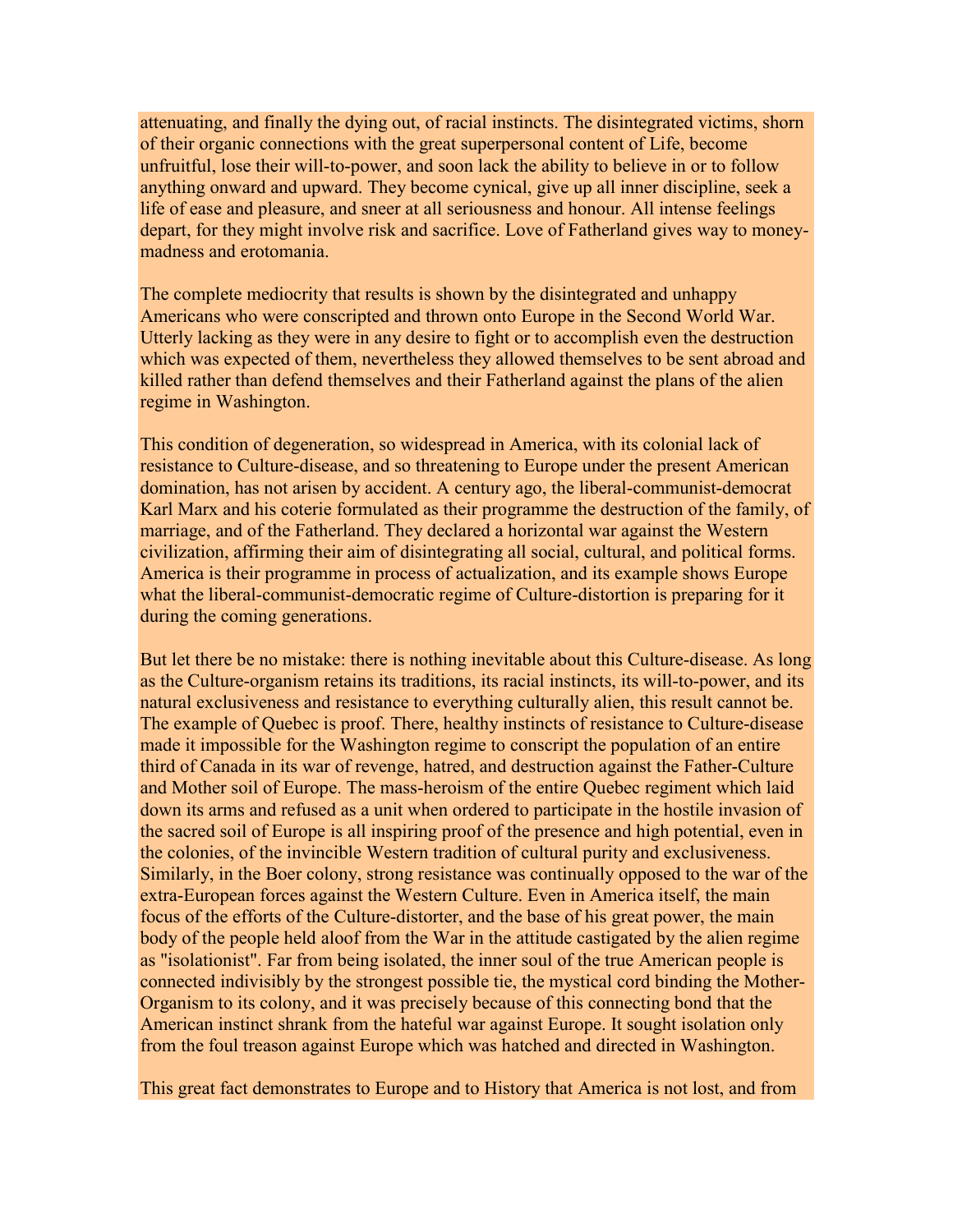this moment the Liberation Front exists also in America. The war for the Liberation of the Western Civilization embraces the colonies as well, since it is a horizontal war, like the Culture-diseases against which it is fighting. Attempts to split the West into separate units, economic, political, military, racial, are purely artificial in this age. The vertical battle of all against all belongs to the dead capitalist-nationalistic past, and its resurrection now is simply a technic of the inner enemy, an attempt to strangle the future with the dead clutch of the past. The Liberation Front, both on the Mother-soil and in the colonies, turns its back on the old vertical struggles, and opposes the Washington regime within America as totally as it opposes the puppet administrations it maintains in Europe. Within the Western Civilization itself, there are no more real vertical differences; the only real struggle of this kind in the world is the revolt of the outer world against the supremacy of the European race.

In the sphere of national economy, Culture-disease pursued during the materialistic age the same programme of destruction which the liberal-communist-democratic Marx had enunciated for it. Communist-democratic literature demanded crushing income and inheritance taxes in order to destroy the industrialists and transfer the wealth to the finance-capitalist, whose wealth is invisible, and cannot be found or taxed. In a centurylong battle the forces of disease almost completely succeeded in destroying any propertied groups with Western traditions whose ascendancy itself represented a barrier to degeneration and conquest by Culture-distortion. They brought in the device of huge anonymous financial structures, called holding companies, they made the currency of nations a function of their banks, and enforced the principle of constant flux on the national economy, in order to create the possibility of financial coups.

The corrosion of Culture-disease affected not only the forms of society and economy, but those of government as well. Where once the State had stood, speaking authoritatively for all, the focus of respect and the source of order, they introduced the chaos of ideologies, each claiming to have the formula for millennium, the secret of building the old Testament promised land, in each case purely materialistic and economic. They did not speak of a World-Idea, of the Western mission in the world, of the construction of the Imperium of the West, but of trade, distribution, and the exchange. The soul of Westernman was to them a function of imports and exports, of shipping and book-keeping, of possessing and non-possessing, of rivalry between classes. The World-Mission of the West they understood as the securing of markets and raw materials overseas.

Where Authority bad stood, clothed with dignity, they now brought in gabbling parliaments, wherein the gabble became ever more meaningless, and the sham ever more patent. For these deputies are mere things, replaceable units describable only mathematically, in aggregates. Among them there is not, and cannot be, a strong individuality, for a man, a whole and entire man, does not sell himself like these parliamentary whores.

To replace the authoritative principle of public responsibility Culture-disease has brought in the anonymous irresponsibility of the decision of the amorphous majority, which can never again be found after it has committed its treason to Europe. To complete the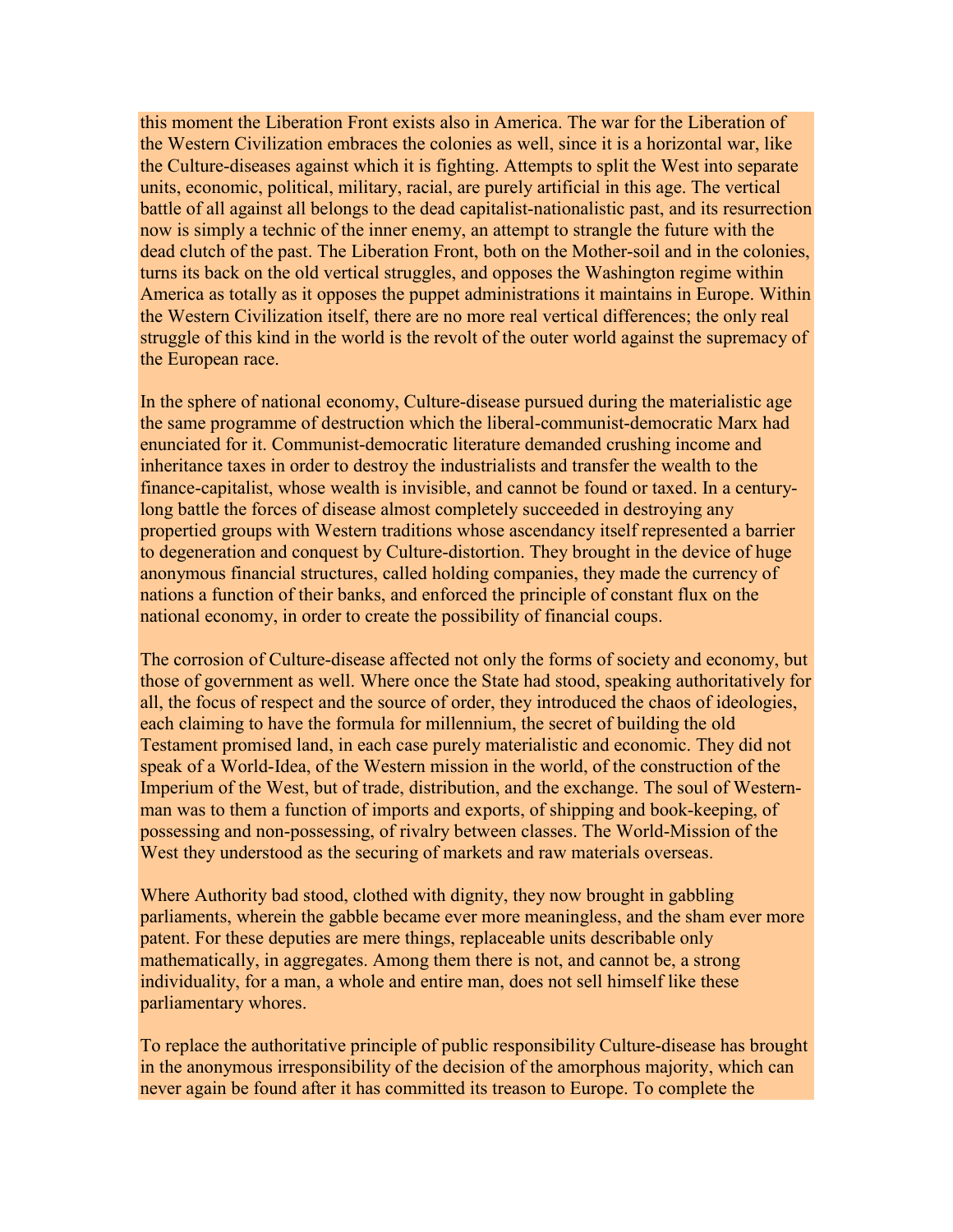destruction, the lying fraud of so-called elections tries to re-convince the European peoples every few months that somehow they govern themselves. Between the lies that the candidates offer the populace, and the commitments they make to their real masters, there is not the slightest connection. The programmes submitted to the electorate are compounded out of old liberal-communist-democratic ideological material, long-since historically dead. To these creatures without honour, character, or even bare understanding, the future is to be simply an extension of the past. To talk of new organization is to talk about a bigger and better parliament, of a league of nations with a gigantic parliament, bringing possibilities of higher prices for greater lies. Only the scale is to be raised. Even in England, the birthplace of the parliamentary idea, and the only place where it even had dignity and value, the idea is completely dead. With a sound instinct, the population dubs the local parliament the "gas-house". Everywhere in Europe, the populations show what they think of this putrescent fraud by insulating themselves from it: they close their ears against the programmes and the lies, they hate the ideologies, they boycott the elections, they despise from their souls the entire old-Testament Tower of Babel which today has the temerity to call itself government, and to ask for the confidence of the peoples.

This is the world that the inner enemy, the liberal-communist-democrat, has created, working with, and often under the very direction of the Culture-alien, the State-Nation-People-Race-- Society of the Jew. With their disease of Culture-retardation, with which they would strangle the future of Europe, they have reinforced the diseases of Cultureparasitism and Culture-distortion which are the gift of the Jew to Europe.

They have brought in materialism, atheism, class-war, weak happiness-ideals, racesuicide, social-atomism, racial promiscuity, decadence in the arts, erotomania, disintegration of the family, private and public dishonour, slatternly feminism, economic fluctuation and catastrophe, civil war in the family of Europe, planned degeneration of the youth through vile films and literature, and through neurotic doctrines in education. They have sought to rot Europe, to attenuate its racial instincts, to devirilize it, to deprive it of honour, heroism and manliness, of the sense of its World-Mission, of its sense of Cultural unity, even of its chivalrous military code. They have sought to paralyze the will of Europe and destroy its will-to-power by bringing in the ethical syphilis of Hollywood to poison the sacred soil of Europe.

This we lay to their charge. Those things are facts, and nothing in the future can ever eradicate the knowledge that they have been done and attempted by the inner enemy. Nor is this the full extent of the destruction wrought by the hatred, negation, and revenge of the enemies of Europe. This is the devastation within the peoples of Europe. It remains to document their effect in the sphere of the mutual relations of the nations of Europe, and lastly, in the sphere of the relations of Europe to the outer world.

#### B. THE DESTRUCTION OF THE POLITICAL UNITY OF EUROPE

During the dynastic period of Western history, although intra-European wars were of large-scale and long duration, they were limited into their aim, and the exploitation of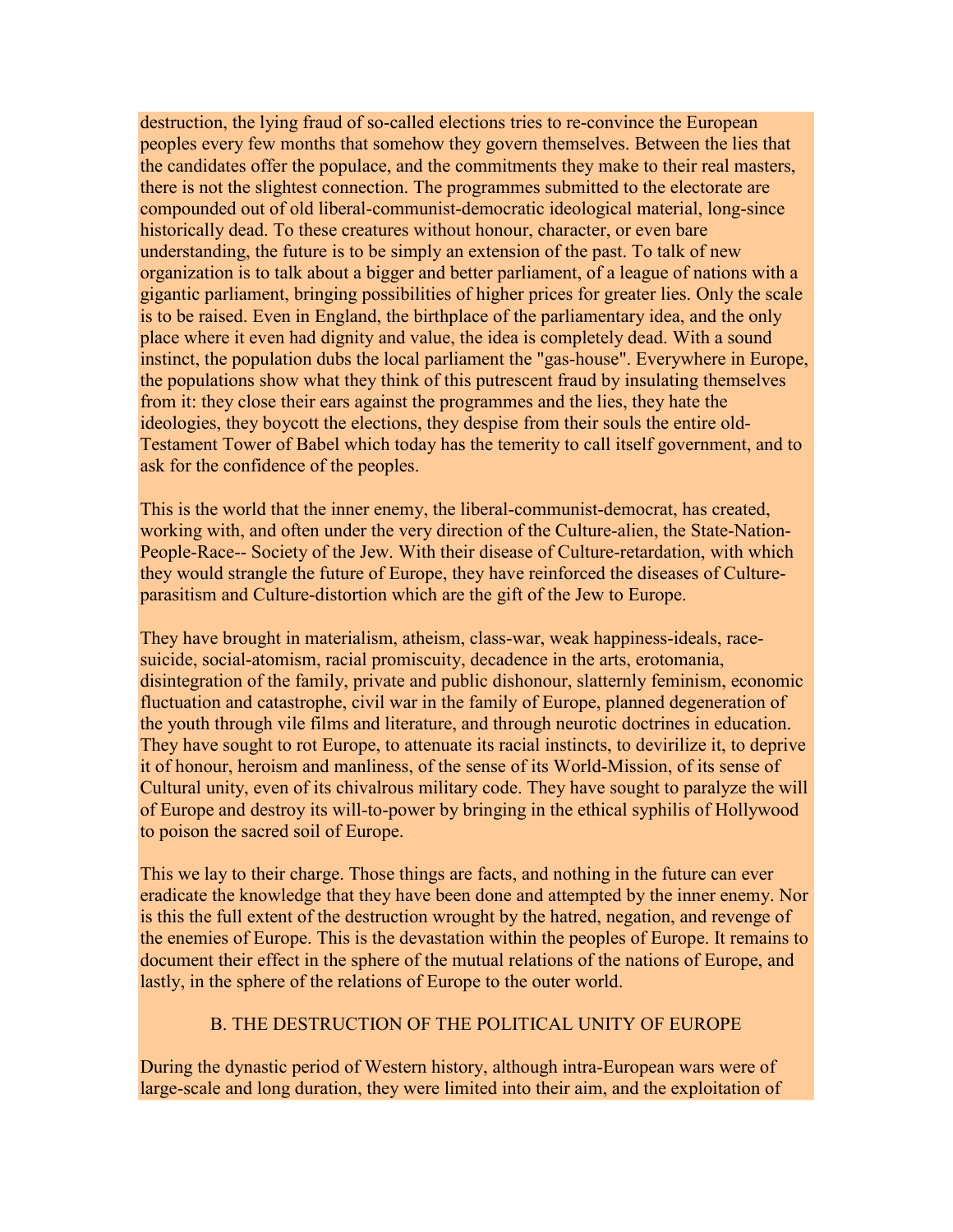victory was strictly conditioned. They were not national wars, but dynastic wars. Power was the stake, but only power within the prevailing forms of chivalrous ethics, comity, and Cultural unity. This unity was known as the Concert of Europe, and the very name itself reflects the deep sense of unity throughout the European family.

With the coming of the Age of Materialism, and the assault on all the traditions of the West by the forces of liberalism, Jacobinism, democracy, money, and rationalism, the dynastic concept of the Nation-idea slowly broke down and was replaced by the linguistic concept of the nation. The mystical-authoritative symbol of the ruling house had been the ultimate expression of the Nation-Idea for centuries, but now a new age demanded a new form of the nation-concept to reflect the materialistic outlook of the 19th century. Materialism thus created the linguistic test of nationality.

The increasing expansive tendency of the Western organism had resulted in a vast increase of the Western population, the reflection of its more extensive life-task. From this arose huge economic systems, stronger States than any that had previously existed, larger-scale wars, and constant increase of the power-content of the struggle.

The literary concept of the Nation-Idea, isolated the nations from one another, and accentuated their national feelings vis-à-vis one another. Out of this arose the distorted patriotism called chauvinism, or jingoism. It invaded the universities, the world of letters, the cabinets, and the political parties. It concentrated all of its hopes, feelings, ideals, and understanding onto the nations, and in its last stage, it finally attained to the ridiculous idea that nations are the creators of culture, that, thus, there were as many Cultures in Europe as there were nations. Since it had been the feeling of Culture unity which had bound Europe together, and had kept its internal politics and wars limited and chivalrous, this insane form of nationalism was striking at the very basis of the unity of Europe. If, in a war between two European States, each one regarded itself as a Culture, then the opponent was a total enemy, and the struggle was an absolute one. This new concept of war and politics governed the minds of the materialistic democrats and liberals, who now welcomed the jingoist into their republic of destruction. The jingoists reinterpreted the entire Past in terms of the 19th century nations. They spoke of these, nations as though they had always existed, and were mechanically and causally necessary to the existence of the world, as if they were the sole units of higher history, and as if the future, as well the past, belonged to these historical building blocks.

But once more, the materialistic assault was not entirely successful. Tradition did not break down completely, because it is the very core, the wrapping of the soul of the Western Culture. Thus, after the Franco-Prussian War, late in the 19th century, Bismarck saw to the safety and honourable treatment of the defeated French Emperor, and the treaty of peace was in the 18th century chivalrous style. The vertical nationalism of materialistic jingoism did not succeed in destroying entirely the feeling of Cultural unity, and the proof is in the Western reaction to the Chinese Boxer Rebellion in 1900. As one, the European nations joined, together with the American colony in sending a joint expeditionary force to represent and protect Europe as a unit, under the command of the German Field-Marshal Waldersee.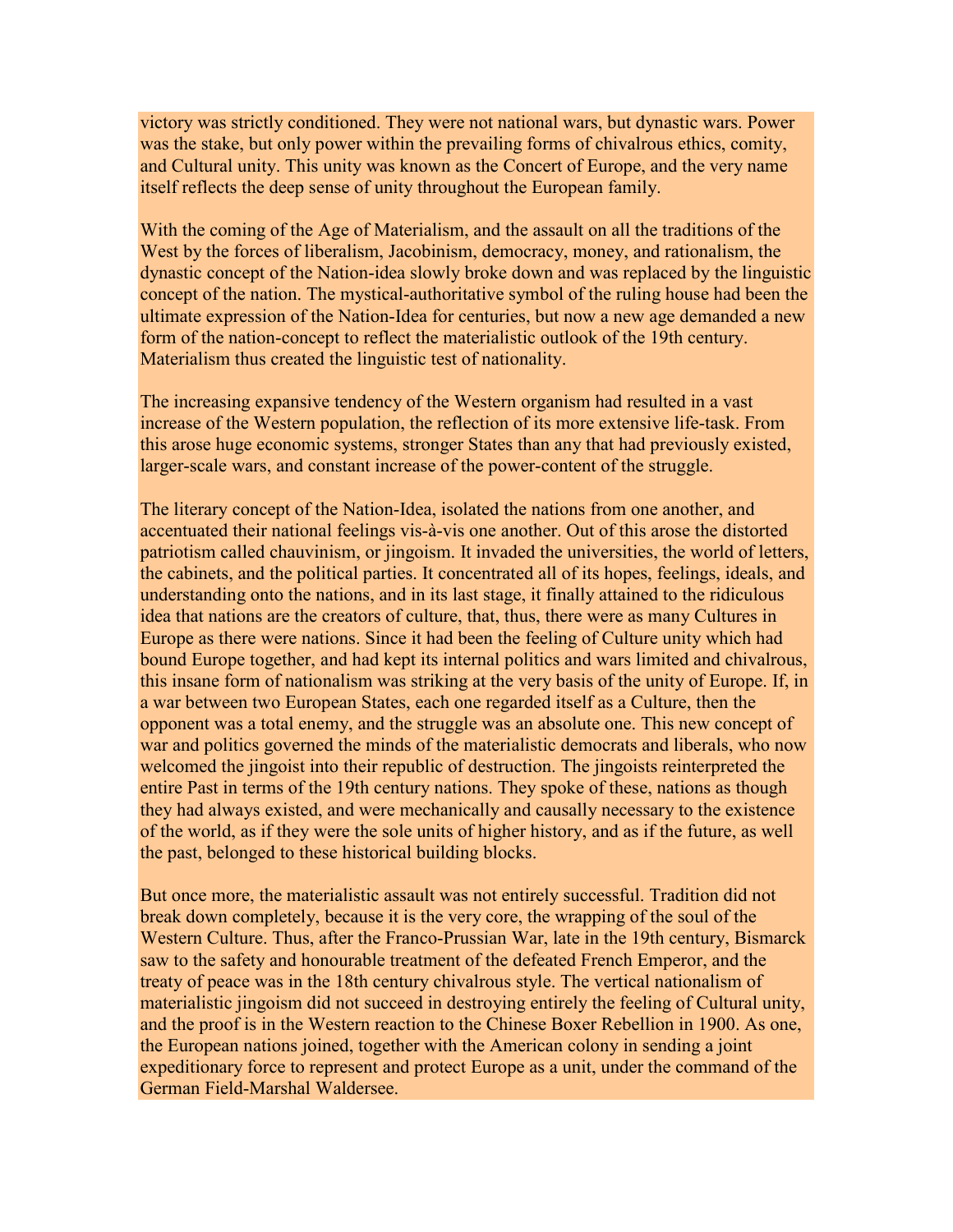The struggle between Tradition and vertical nationalism continued and finally reached its highest intensity with the caesura of the First World War. But suddenly, with the end of that war, there was a new world in existence. Europe, in that powerful tremor, had entered upon a new phase of its existence. The break was just as profound as that of the Revolution of 1789, the other great turning-point in recent European history. The old notions of materialism nations, society, history, Politics, State, war, culture, education, ethics, science, were all swept away. In their place was a new, complete, organic view of life. Its relation to the old materialist-rationalist-democratic-communist view is most easily understood, not as true to false, but as the Future to the Past. The old materialistic, disintegratory, atomistic, liberal-parliamentary view of the world had simply died a natural death. This is the only way historical Ideas can be overcome, the organic way, by complete fulfillment and death. The First World War itself was a creation -- the last independent creation -- of that old outlook; it was the highest expression of vertical nationalism and the age of materialism.

Out of the death of the age of materialism came the new values. First, in the realm of economics, the favourite preserve of the liberal-communist-democratic gentry, the old ethical principle of capitalism yielded to the new principle of ethical socialism. Instead of the cut-throat code of every man for himself, and the concept of life as a ruthless Darwinian competition to get rich, there arose the new code of each man for all, the feeling that the State is the custodian of the destiny, and thus, of the power, of all within it that the aim of Life is not to get rich, but to actualize one's self and one's possibilities within the higher organism. Instead of the supremacy of economics and individualism, the subordination of economics and the integration of the individual into the superpersonal life. The good conscience and theoretical foundations of laisser-faire vanished.

In the spiritual realm, atheist materialism slowly began to recede from its heights and to yield to a renewal of true religious feelings. In philosophy, sensualism gave way to the historical method, and the organism of the Western Culture throbbed anew with the rediscovery of its unitary destiny and its mighty Imperialist mission in the world.

In the sphere of Society, opposing the chaos of atomism, feminism, disintegration of home and family, race-suicide, and universal decadence, arose the idea of raceascendancy, fertility, the preservation and integration of society, the return to social health.

The idea of the State resumed its pristine sway in the realm of politics, and parliamentarism, with its chaotic train of election, programmes, utopias, and corruption, took its place among the archaic things. The attempt to use legalism to deprive the European organism of life was overthrown, and the European will-to-power increased. The political life intensified, pacifism disappeared, European man oriented himself to the coming absolute wars for the survival of Europe, and against the outer forces.

After more than a century of constant disintegration, division, and disunification, of a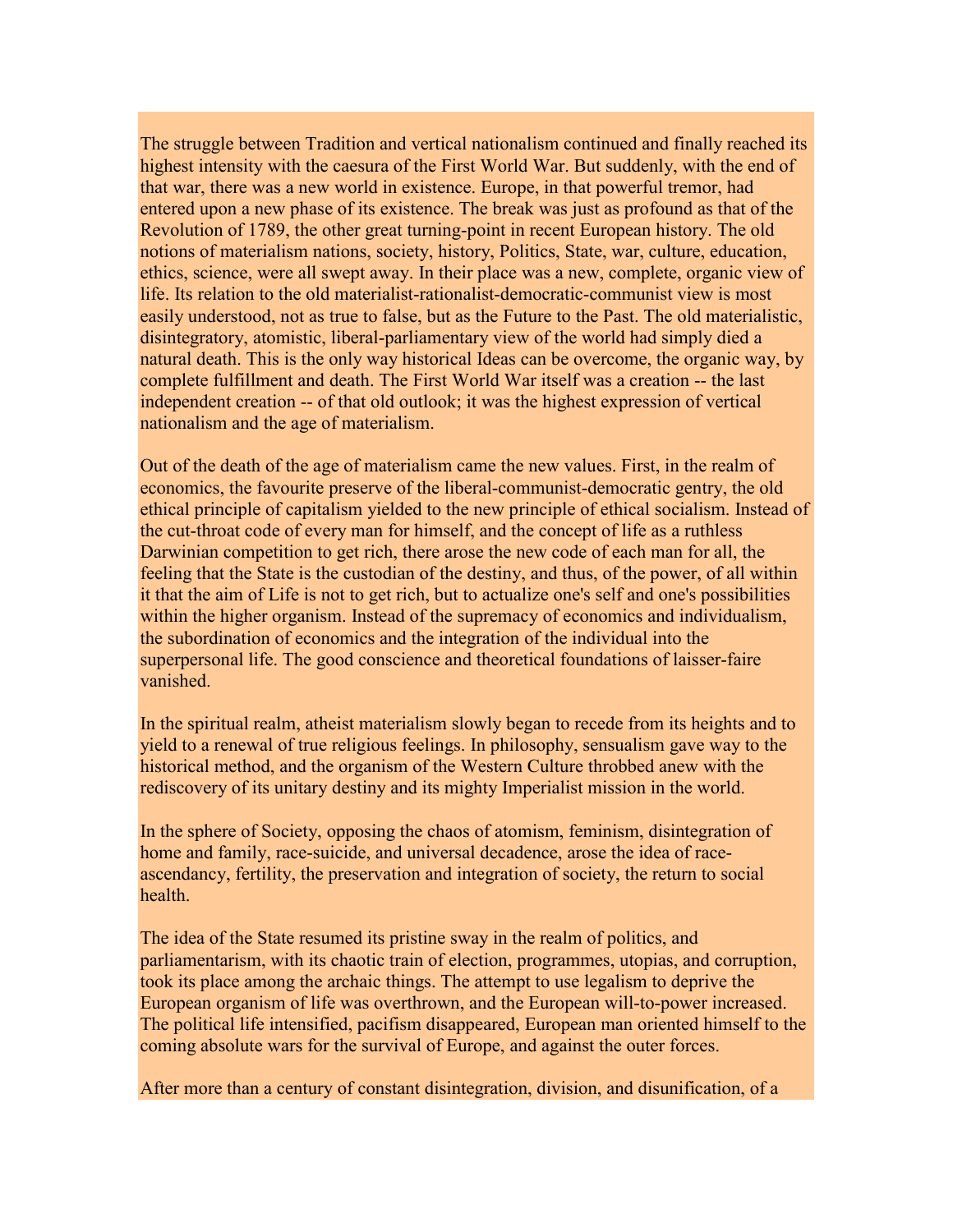constant crisis arising from the autopathic Culture-disease of rationalist-materialism, the Culture came back once more to health and soundness, to Authority and Faith. The provisional form of the restoration of Europe to health and unification of Europe was gradually assimilated by the countries of Europe, one after the other.

In the First World War, the Rationalism and Materialism, of the 18th and 19th centuries had won a pseudo-victory over the Resurgence of Faith, Authority, and Imperialism, which are the spirituality of the 20th and 21st centuries. The Culture-retarding elements which exploited this victory strove to perpetuate the old ways and ideas. With their capitalist-parliamentary league of nations they accentuated the pluralism of the States of Europe, just as they continued within each State to accentuate social-economic pluralism. The difference now was that these States were not true political units, but merely remnants which had to unite if the organism of Europe were even barely to survive. The attempt in this situation to perpetuate petty-statism and vertical nationalism was treason to Europe and to every petty-State within Europe as well. But treason is the profession of Culture-disease elements; their only acquaintance with Europe's grand Imperialist mission in the world is as with an enemy. When they see something great arising, they resolve in their crooked and envious souls to thwart it and to tear it down.

Thus it is that they resolved to destroy the European Resurgence of Authority, with its reborn Faith, and its high task of uniting the European organism for its World-Mission. When in 1936 the four leading powers of Europe signed a pact forever renouncing war among themselves, and thus affirming their European unity, the Future of Europe seemed forever guaranteed.

But in the outer world, hostile developments towards Europe far transcended the efforts of the inner-disease elements, the liberal-communist-democrats. For in America in 1933, the Culture-State-Nation-Race-People of the Jew had seized the total power, and the entire resources of America were at his disposal in his mission of hatred, revenge, and destruction of the Western Civilization, and in particular of its heart and soul, the European organism. By poisonous propaganda, by bribes on an unprecedented scale, by the purchase of whole governments and parliaments, by financial manipulations with European currencies, and by economic pressure, the Culture-distorting regime of Washington split Europe into two halves and began to prepare a World War against Europe. The instrument of this preparation in America was the monster Roosevelt, who made of his life a study in infamy, and whose name is synonymous with the pinnacle of Jewish power in the world. The Jew and his Roosevelt accomplished what no inner force in Europe ever could have attained, the creation of an unnatural and inorganic war of destruction and terror against Europe which at long last succeeded in its negative aim. The re-union of the European organism is temporarily frustrated, the Resurgence of Authority is temporarily halted, the power of every one of the former States of Europe is reduced to nil, the power of the European organism in the outer world is gone, the prestige of Europe is overshadowed by extra-European powers.

This is the new Europe, the creation of Liberal-communist democracy, the Europe of rationalist-materialism, of proletarian-Marxist-finance-capitalism, of class-war and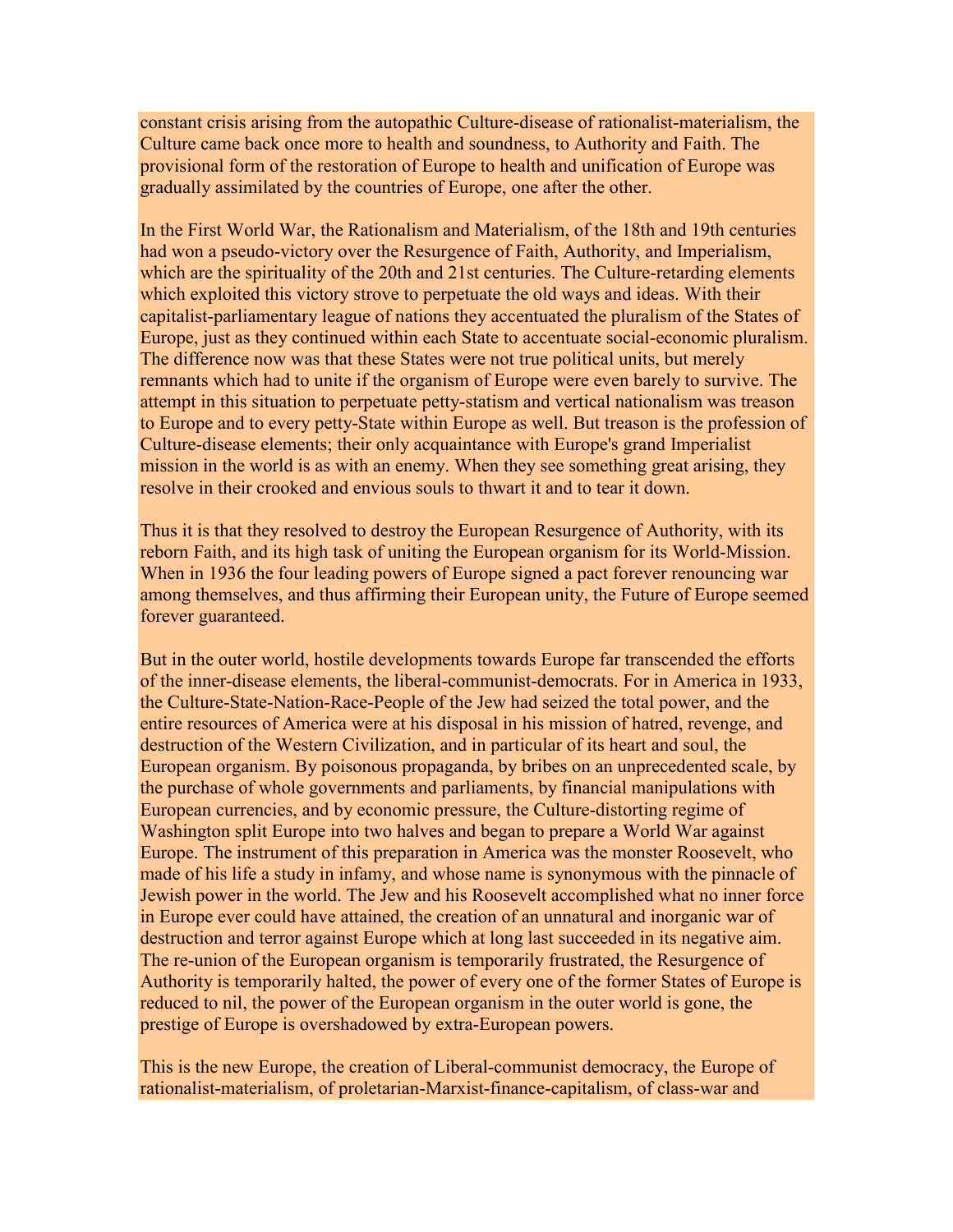vertical nationalism pushed to their limits. From the one direction comes the Jew, dragging in his train his nervous unhappy American victims, with their self-appointed task of "educating" Europe; from the other direction, at the invitation of and with the assistance of the Washington regime, comes the barbarian flood of the Moscow Red Army into the heart of Europe.

Where yesterday the Resurgence of Faith and Authority had stood up to open the way into the European Future, where the will-to-power, to order and achievement, to plenty and to beauty, had gone calmly ahead with its work, today the hysterical legalism of excited Jews and dead liberals enforces a grisly and monstrous terror against the peoples of Europe. Replacing the one will to unit and power, there are now a multitude of parliamentary houses where every day the soul of Europe is bought and sold, and where the economic existence of European humanity is treated as an entry in the ledger of the American foreign ministry. The triumphant disease-elements have destroyed the stability and the order of the economy of Europe, and have brought in universal poverty to replace the security and plenty which are Europe's right. With their disintegration, cut-throat capitalism, petty statism, senseless competition, and canonized selfishness, they have created want and insecurity, hunger, malnutrition, unemployment, despair and suicide. When they hang the chain of economic dependence on America around our necks, they expect a song of gratitude from the peoples of Europe, who have known independence and grandeur, but who have never known slavery.

This also we lay to their charge. The disease-elements of liberal-communist-democracy, the inner enemy of Europe, have sought to destroy permanently, and have temporarily brought low, the Cultural unity of Europe, which served to unite all the peoples through the superior Cultural bond, holding them, even in war with one another, to chivalrous usages, mutual self-respect, and political restraint. They have done it, and they cannot explain it away for these results have flowed of necessity from their inverted outlook and their dishonourable methods.

Nor is this yet all: with its social degeneration of more than a century, with its undermining of the Cultural unity of Europe by intensifying the petty-statism, chauvinism, and vertical nationalism, the coalition of Jewish Culture-distortion and liberal-communist-democratic Culture-retardation has accomplished automatically a third result, namely in the political relationship of Europe to the rest of the world.

#### C. THE DESTRUCTION OF EUROPE'S WORLD-EMPIRE

In 1900 the affairs of 9/10ths of the surface of the earth were ordered directly from European capitals. This was the World-Empire of Europe. This empire was the basis of the power, the security, the prosperity, yes, the very existence of Europe's peoples. In reality this Empire was simply and solely European, and its superficial organization as a collection of empires -- French, English, German -- was only apparent. But the internal tension created by petty-statism was generating a centrifugal tendency within the European Empire, and extra-European forces were exploiting this tendency. In particular, a revolt was spreading among the coloured races. The only way the great World-Empire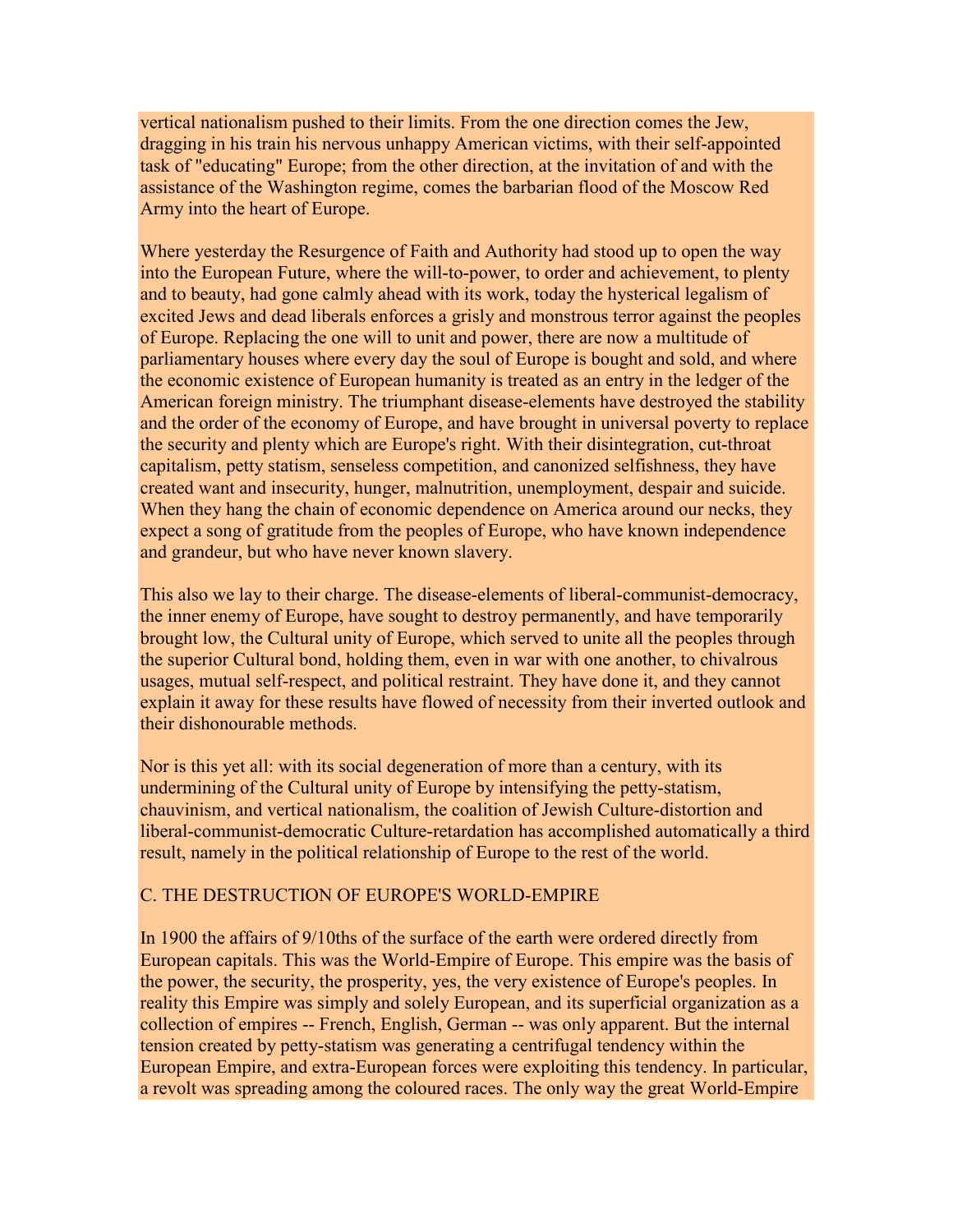could maintain its world-strength was by firmer integration in order to uphold its mastery and reverse the diffusion of power.

The final proof of the organic unity of this World-Empire was the fact that no single European Nation-State could injure the power of another European Nation-State without at the same time injuring itself in an equal or greater measure. But this ruling organic fact was ignored, and the tragedy of the First World War, the creation of the Cultureretarders, the chauvinists, jingoists, and vertical nationalists, was the price Europe paid for the presence of Culture-disease. Any coloured or extra-European troops whatever that fought in this war were fighting against all Europe. Any extra-European fleets that participated were fighting the sea-power of Europe.

The demonstration of these organic facts was the new situation created by the war. The English fleet, the chief upholder of European power on the seas of the world was defeated by the extra-European sea power of Japan and America. The new arbiters of the destinies of the earth-ball were the extra-European forces, Japan, America, and Russia.

Before the First World War, Russia had figured as a Western State. Its ruling strata, its ruling outlook, were Western. The tension which existed between the Western elements of Russia and the Asiatic will-to-destruction underneath was however strained to the breaking point by the First World War, and the Asiatic elements, in conjunction with and assisted by the Culture-State-Nation-Race-People-Society of the Jew all over the world, gained the upper hand and re-oriented Russia against Europe. From then onward, and also today, 1950, Russia figures as one of the leaders of the coloured revolt against the European race. But European possibilities still exist within Russia, because in certain strata of the population adherence to the great organism of the Western Culture is an instinct, an Idea, and no material force can ever wipe it out, even though it may be temporarily repressed and driven under.

The First World War showed, to those who did not know the difference, the mutual independence of military and political Victory. Thus, although Russia was defeated in the field, it emerged from the war with increased power and voice in the affairs of the world. Japan, which took no military part in the war, was a leading political victor. Although England was supposedly victorious in the fight it lost its power in the Pacific to Japan and America, its power in the Western Hemisphere to America, its naval hegemony to Japan and America, and its world-prestige to the coloured revolt against the European race. The European-English Raj in India was completely undermined by the war, and the successful Indian Mutiny in 1947 stems directly from the First World War.

But the Culture-retarders had not finished their work. They had found a Europe which controlled 9/10ths of the surface of the planet. With their suicidal war, they had reduced the empire to the point where it controlled 2/10ths of the world, but their destructive potentialities and instincts were not yet exhausted. They formulated a league of nations to strangle Europe and to admit the entire world into the direction of Europe's internal affairs; they asserted their system of degeneration, destruction and death was the legal system, and that it could never be changed. Law does not exist to express and to serve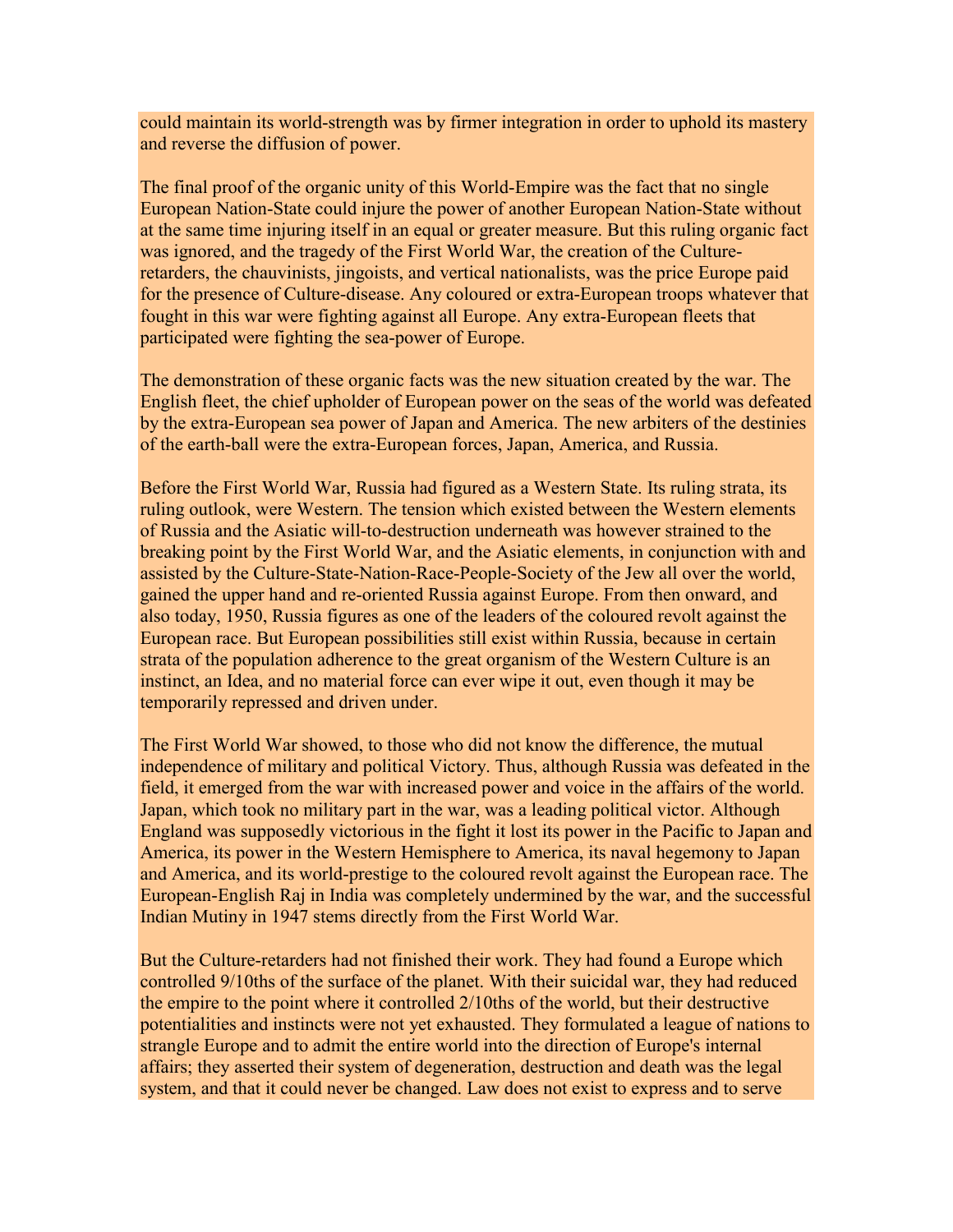life, no, these liberal-communist-democrats said that Life exists in order to serve the Law. This old Testament legalism determined to forever prevent Europe from rising again out of the general defeat of the First World War and from reconquering the world-domain which belongs to it by virtue of its strength of will, its organizatory ability, its necessity of self-expression, its irrepressible instinct, its Destiny and its Faith. Here, as always, the various forms of Culture-disease showed their natural affinity. The Culture-distorting Jewish State-Nation-Race supplemented the efforts of the Culture-retarders to hold Europe down and back, to strangle it economically, and to force the dispersion of the European populations over the earth as despairing poverty-stricken, futureless emigrants.

All the disease-elements united in the negation and hatred of the great European Resurgence of Authority. The conquest of the savage negro landscape of Abyssinia by the European race was diabolically represented as a "crime" by the Jewish democraticliberal-communist disease. While the soul of Europe throbbed with renewed hope and vigour at this manifestation of its old eternally-young reassertion of its will and its Destiny, the disease-elements embarked on the preparation of a treacherous and dishonourable war forever to destroy the European World-Empire, the European homeland, the soul of Europe, and the high Destiny of Europe.

They sought to open the war in European Spain in 1936. Russian Bolshevism sent agents and arms, Hollywood-American Bolshevism sent military and financial assistance, Jewish Bolshevism sent leaders and organizers. The liberal-communist-democratic gang all over the Western world, the inner enemy of the West, waxed enthusiastic, and from their ranks flowed a stream of conscripts on their mission of destruction. But Europe reacted as a unit and frustrated the Bolshevik-trinity of the outer enemies.

The next attempt was on the European frontier of Bohemia in 1938. Again, the four leading units of Europe mutually joined to prevent the destruction of the Empire and organism of Europe. Therefore, the next assault was more carefully prepared and preceded by a thorough organization of the Culture-retarding elements for the supreme treason of creating a Second World War in the form of a senseless struggle within the European organism. All the world knew that such a war, if prolonged, could only ruin the European Empire and every people and province of Europe. Even the traitors knew it in part of their souls, but a traitor is wilfully blind. Treason is nothing but incapacity when it becomes resolute. If it had not been clear to them before the war, it was made clear during the war. The Architect of the War, the crypto-Culture-distorter Roosevelt, expressly stated his two war-aims to his churchills as the destruction of the German State and the English Empire, the two halves of the body of Europe, the foundation and the edifice of the European Empire.

This was their Second World War. It was made possible only by the treason of the inner enemy, the liberal-communist-democrat. No force within the Western Culture could even think of opposing successfully the powerful wave of Destiny sweeping through Europe, the Resurgence of Authority and the will-to-Imperium. But in their crooked, dark, and jealous hatred of greatness and grandeur, the liberal-communist-democrats, the classwarriors and finance-capitalists, the materialists and parliamentarians, called in the outer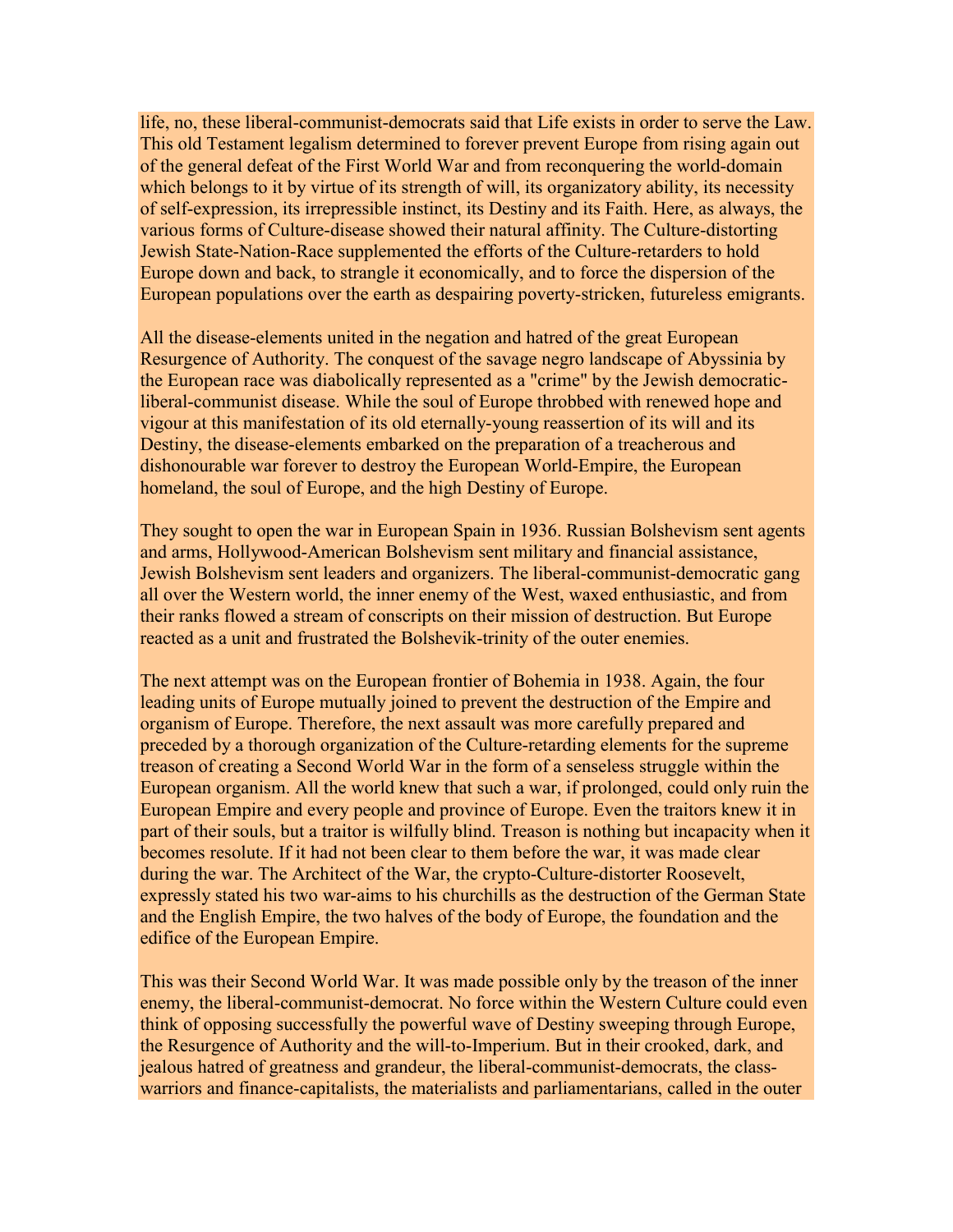forces, the Bolshevisms of Washington, Moscow, and Tel-Aviv, and invited them to do the destruction to which they were not equal. Chauvinism and jingoism were merely techniques, and they could not inspirit any Europeans. The burden of the fighting was borne by the extra-European forces, for European troops simply were not equal spiritually to a contest against the organism of Europe.

The very tactics of the war were in the pattern of negation and hatred. The extra-European forces, led by the Culture-distorter, evolved the principle that the purpose of warfare is to destroy the civilian population of the arbitrarily-chosen enemy. The industrial life of Europe was unimpaired, the armies were intact, but the American-Jew and the Jewish-American continued their war against homes and families, while the forces of Asiatic Russia carried on the real, the military war. The warfare of revenge and hatred from the air was a deterrent to the military victory of the American-Jewish synthesis, but that did not matter, for their mission was not political victory, but total destruction, destruction of the Culture-People-Race-Society of Europe. Thus, the military assistance to Russia was not on a political basis, but was given recklessly, without any thought to the future, because the Washington-Tel-Aviv alliance was not even thinking of increasing its own power or of building a world-empire for itself, but simply, solely, and only, of destroying the Empire, the organism, and the Destiny of Europe. Consequently, American-Jewry negotiated a generous peace with Japan, which recognized the victory of the Japanese mission in the Orient, and in the occupation of Japan, a policy of friendship, benevolence and reconstruction was put into effect. Their exploitation of victory was in the same twisted and crooked pattern as their own souls. Their great, compulsion is the inversion of every truth and the perversion of all higher life.

At the beginning of their efforts to create the Second World War in the form which they gave to it, they found a Europe which was master of its own territory and ruler of 1/5th of the world. At the end of their war, they were able to survey the Europe of their own creation. Europe stripped of its world-empire and occupied by extra-European forces, economically dependent on them as a slave upon his master.

In this Europe of liberal-democracy, the enemies of Europe proceeded to exploit their victory. Drunk with their power they began to kill en masse those who had opposed them and who had devoted their lives to furthering the Destiny of Europe. Even in murder, they could not be straight: they had to find Old-Testament reasons, legalistic rituals, to mask their murders. They invented, and sought to engraft onto the Culture of Europe, the device of the scaffold-trial. They revelled, they gloated, they prolonged their greatest Mosaic trial of all for a year. They sought to humiliate their victims in life by every imaginable meanness, and in death they thought to deprive their victims of historical rank by the hateful and stupid trick of distributing their ashes over the landscape. They tore into shreds the chivalrous traditions of treatment of war-prisoners, and twisted the Geneva Convention out of shape by assorting it gave them power to hang any soldier as a criminal who had opposed the victory of the American-Jewish-liberal-democratic forces. The more they widen their Mosaic ritual of trial-killing, the more transparent it is to Europe that it is two worlds which are here in front of one another, and that this conflict cannot be settled in an Old-Testament courtroom, but will grow and continue, deepen and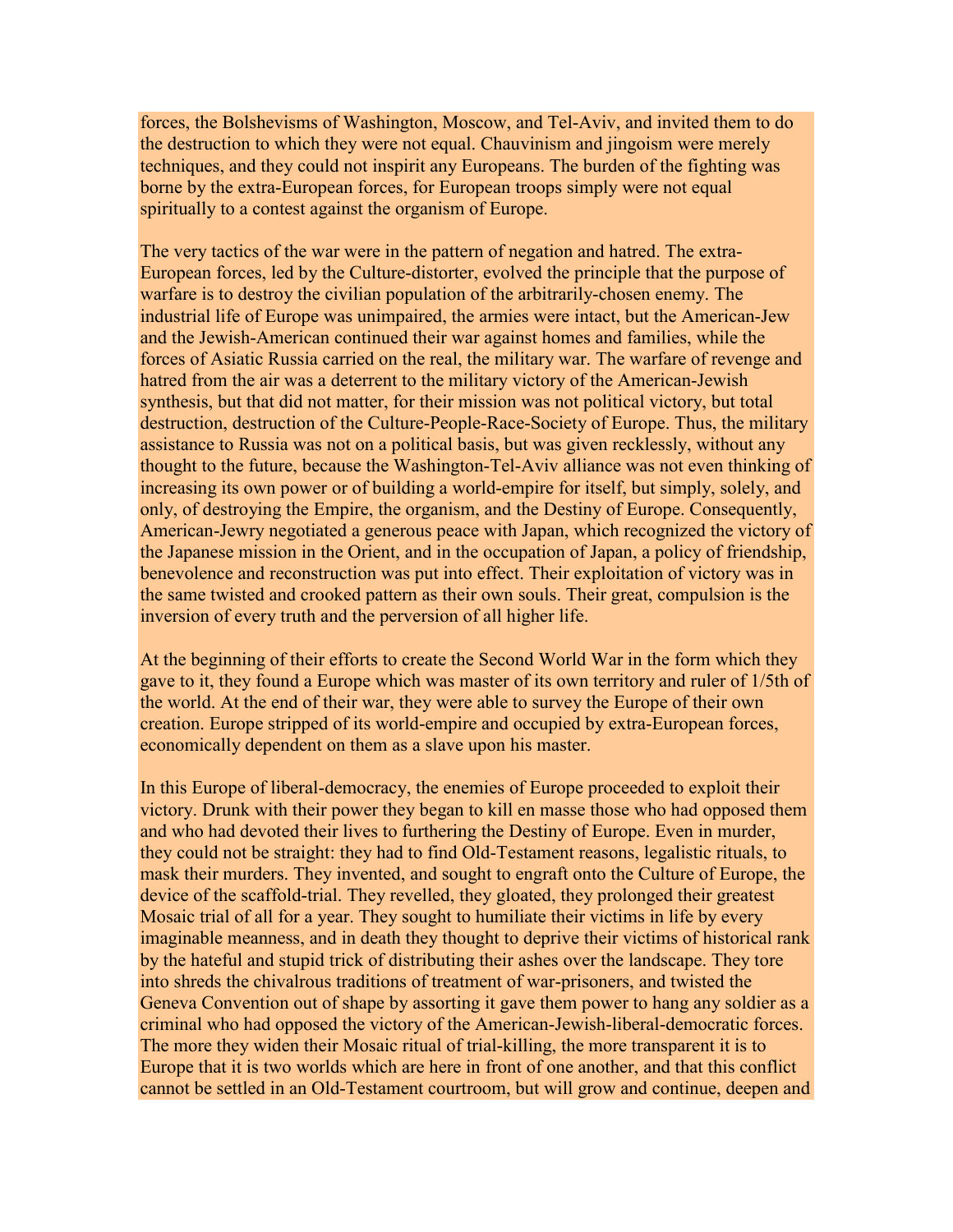intensify, until the Culture-alien is expelled totally and finally from the sacred soil of the West.

Their terror includes every land of Europe, despite their pretence that it is isolated. The trick of showing a smiling face to part of Europe and concentrating the hostility onto another part of Europe deceives no one. As long as the Culture-retarders who administer Europe remain docile, accept American food rations, service American investments, and receive American garrisons, the Washington regime will smile. But Europe has seen the other face of the American-Jew and the Jewish-American, devoid alike of sympathy, wisdom, and policy, cruel, sneering and stupidly arrogant. This attempt to divide Europe might perhaps succeed if the feeling of comradeship were absent from European populations. But a thousand years of Cultural unity, of the same experiences in every realm, of the same sufferings, even at one another's hands, has united the Europeans indissolubly. They know it now more than ever before, for they have learnt it anew under the Jewish-American lash.

Lastly, we lay to the charge of the inner enemy that he has destroyed the World-Empire of Europe with his vertical nationalism and petty-statism, and by his vassalage to the Bolshevism of Washington, Moscow, and the Culture-State-Nation-Race-People of the Jew. He has thus destroyed the power of every European State, and has turned over the soil of Europe to outer enemies.

## **III. THE MISSION OF THE LIBERATION FRONT**

Europe knows the identity of the inner enemy and that for which he is responsible. It knows that he is the worst enemy of Europe, because he masquerades as a European, but Europe has outer enemies toward whom also it must adopt a definitive position.

The outer enemies are the Bolshevik regime of Moscow, the Jewish-American Bolshevik regime of Washington, and the Culture-State-Nation-Race of the Jew, which has now created a new centre of intrigue for itself in Tel-Aviv, a secondary New York.

The outer enemies are today the arbiters of Europe. They have set up their alternative to the natural, destined Europe of Authority and Faith: Europe as a source of booty for extra-European forces; Europe as a reservoir of man-power for the disposition of the American generalate; Europe as a loan-market for the New York financier; Europe as a beggar-colony watching for crumbs from the table of rich America; Europe as a historical sight for visiting colonials, a place where once there were great happenings; Europe as a museum, a mausoleum; Europe as a moribund collection of petty-states and squabbling peoples; Europe as an economic mad-house where every tiny unit is against every other; Europe as a backward population waiting for reeducation by the American world-clown and the sadistic Jew; Europe, as a laboratory for gigantic social experiments by Moscow and for the genocide experimentation of New York and Tel-Aviv; Europe as a Black Mass of scaffold-trials, backward-looking persecution, treason, terror, despair and suicide.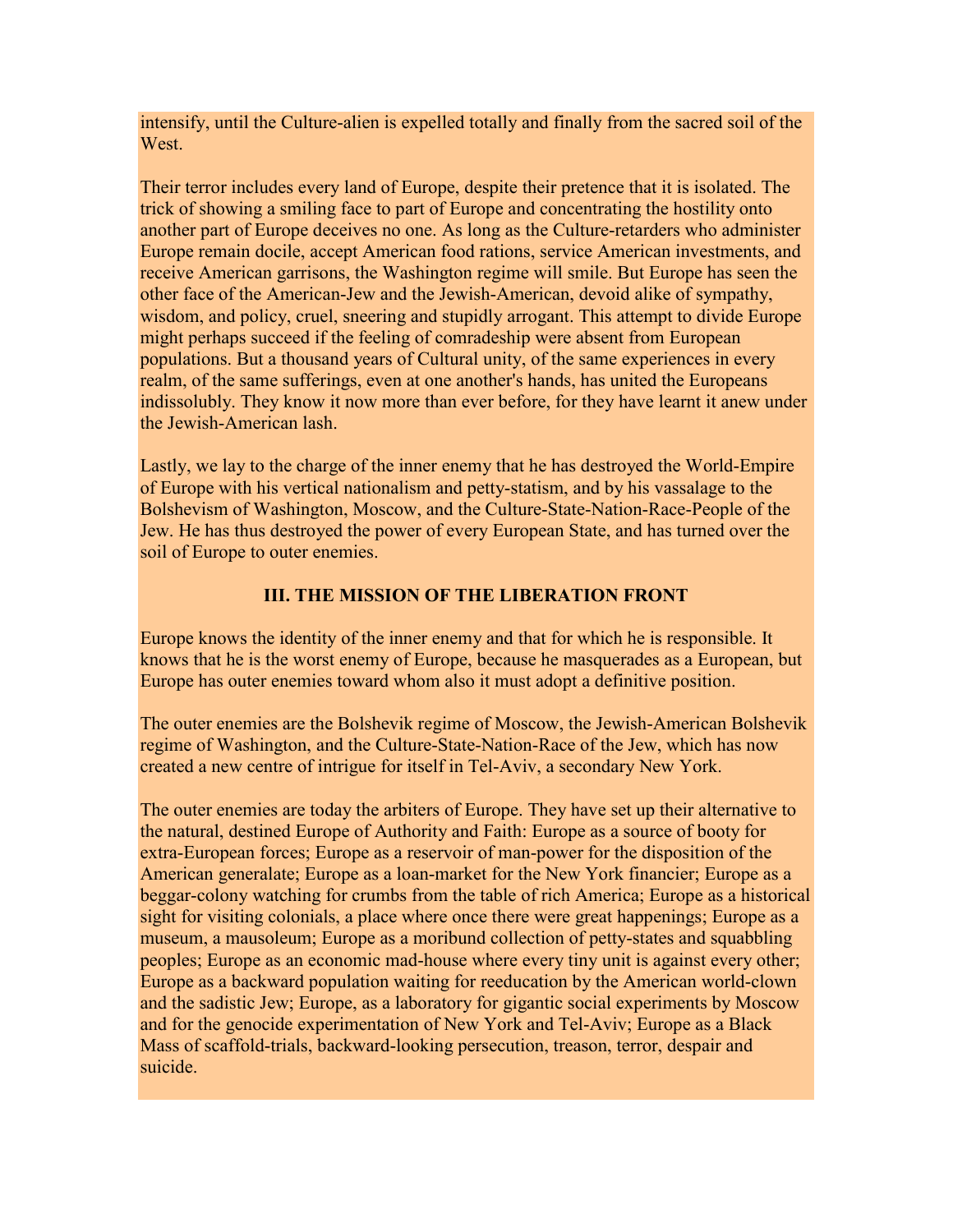And a mere fifty years ago, Europe was a proud independent organism, sure of Itself and master of the world. The sacred soil of the Western Culture is now occupied by the Mongols, Turkestani, and Kirghizians of Asia, by the Negroes of America, the Senegalese of Africa, the Jews from the pavements of the world. This is democratic Europe, liberal Europe.

But these conditions are only external, material. The soul of Europe cannot be occupied, ruled, or dominated by Culture-aliens. Only a materialist could think that the possession of the tangible appurtenances of power guarantees the eternal continuance of power. If that had been so, a few castes and States would have always ruled the world, from its beginning. But, in the ultimate test, power is the reflection of inner qualities, and these qualities are not possessed by any of the outer enemies of Europe. Their transitory empires are built on sand, because underlying them there is no superpersonal soul, no World-Mission, no World-Idea, no Destiny. Even in our short lives we have seen empires come and go, and the temporary power-agglomerations of Moscow and Washington will go the same way.

The outer enemies of Europe are doomed just as the inner enemy is. Time is against the inner enemy, because History cannot go backward, even if for a short time backwardlooking dotards may try to force History to share the death-rattle with them.

And so with these crude and heterogeneous things that the Moscow barbarian and the Washington Jew like to think are empires. They will vanish like the morning mist under the bright rays of History. The Future belongs only to those who have the Inner Imperative to actualize a World-Idea latent in them, and there is only one source of this Imperative. It cannot be invented artificially, it must be organic, and no man or men can make it. It derives from the basic cosmic-spiritual origin of the universe, itself, derives from God.

Thus, the Liberation Front now states to Europe its two great tasks: (1) the complete expulsion of everything alien from the soul and from the soil of Europe, the cleansing of the European soul of the dross of 19th century materialism and rationalism with its money-worship, liberal-democracy, social degeneration, parliamentarism, class-war, feminism, vertical nationalism, finance-capitalism, petty-statism, chauvinism, the Bolshevism of Moscow and Washington, the ethical syphilis of Hollywood, and the spiritual leprosy of New York; (2) the construction of the Imperium of Europe and the actualizing of the divinely-emanated European will to unlimited political Imperialism.

Replacing the Culture-disease of extra-Europeans and traitors are the pristine ethical values of Europe: Authority, Faith, Discipline, Duty, Order, Hierarchy, Fertility, Will-to-Power.

This Proclamation is thus a Declaration of War.

In this War, the Liberation Front speaks for Europe, it represents Europe, it is the custodian of Europe's Destiny. It is thus clothed with the mantle of superpersonal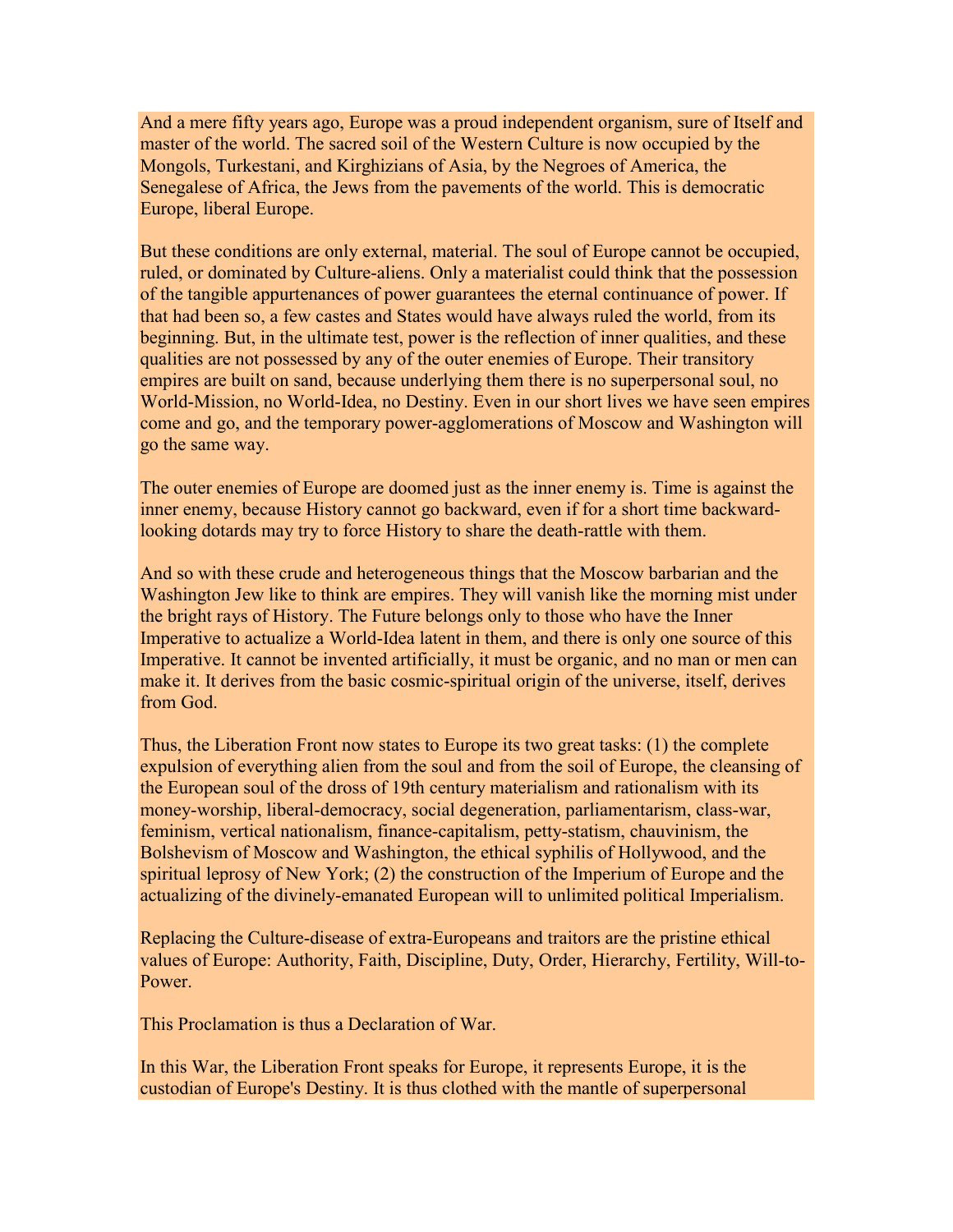invincibility that is the attribute of the European organism. No massacres, and no scaffold-trials, no terror or persecution can touch this force; the cannon and bayonets of Washington cannot harm it, but in the end it will dissolve them. It will drive the Jewish-American forces into the seas, it will throw the Asiatic armies of Moscow back into the remoteness of Asia.

In this struggle, all the former peoples, races, and nations of Europe coalesce, for in the beginning the war is solely a horizontal one:

Race now means, in Europe, the duality of having honour and pride;

People means the we-feeling of all Europeans;

Nation now means the organism of Europe Itself.

English, German, French, Italian, Spanish -- these are now mere place-names and linguistic variations. Like all of the other rich products of our great Culture, they will continue but they are no longer political terms. Local cultures in Europe may be as diversified as they wish, and they will enjoy a perfect autonomy in the European Imperium, now that the oppression of vertical nationalism is dead. Anyone who seeks to perpetuate petty-statism or old-fashioned nationalism is the inner enemy of Europe. He is playing the game, of the extra-European forces, he is dividing Europe and committing treason.

Treason now has only one meaning to Europe: it means serving any other force than Europe. There is only one treason now, treason to Europe. The nations are dead, for Europe is born.

The Liberation Front does not allow Europe to be distracted by the situation of the moment, in which the two crude Bolshevisms of Washington and Moscow are preparing a Third World War. In those preparations, the Culture-retarders, the inner enemies, the liberal-communist-democrats are again at their posts: with one voice the churchills, the spaaks, the lies, the gaulles, croak that Washington is going to save Europe from Moscow, or that Moscow is going to take Europe from Washington. There is nothing to substantiate this propaganda. The fact is that only American intervention in the Second World War prevented Europe from completely destroying Bolshevik Russia, as a political unit. The present Russian Empire is thus the creation of America. Never in the 500 years of Russian history has Russia been able to make its way unaided into Europe. It invaded Prussia against the great Frederick only when aided by France, Austria and Sweden. It invaded France in 1814 and 1815 only when assisted by England, Austria and Prussia. It invaded Europe in 1945 only by the help of America. Russia is only a threat to a divided Europe; a united Europe can destroy the power of Russia at the moment of its choosing. It is a crass lie to say that Europe cannot defend itself against Russia. Do they think it is possible for Europe to forget the knowledge that it has just purchased with the blood of millions of its sons? Do they believe that Europe can forget that the Jewish-American regime, and it alone, brought the Red Armies into the heart of Europe? Is it possible that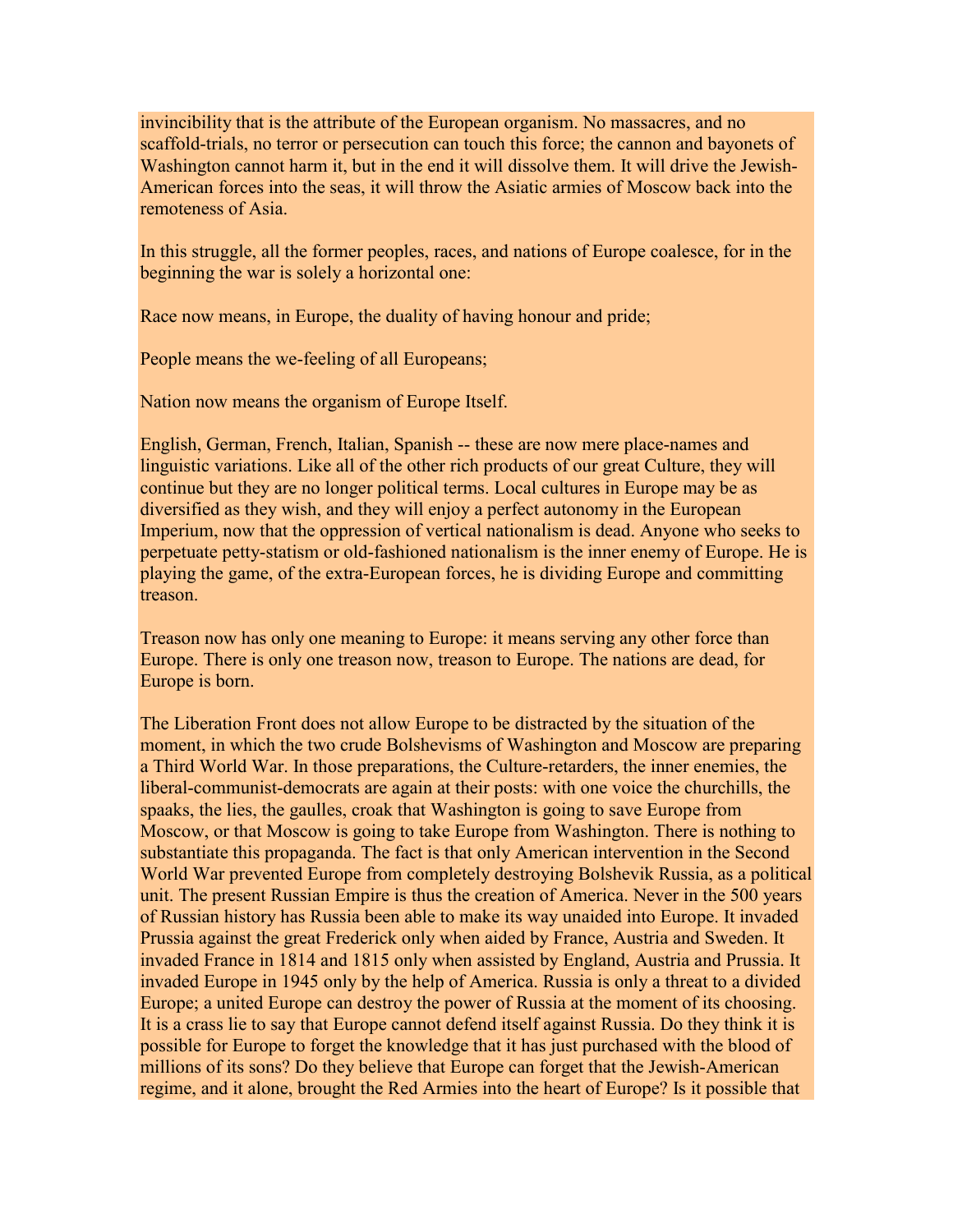they think that Europe can forget that the inner enemy with his liberal-communistdemocracy led Europe into this abyss? Europe remembers, and it knows the liberaldemocrat as the creature of the abyss, the spirit of negation who seeks an ever-lower abyss. He destroyed a world-Empire, and now he asks for the confidence of Europe for a new crusade.

Washington's programme is to conscript the Europeans -- what it cynically calls the "man-power" of Europe -- and thus to spare the jitterbugs of North America the losses of arduous campaigns against Russia. Abysmal stupidity motivates this wish-thought. Do they really think that Europeans will accomplish military wonders fighting against one enemy of Europe on behalf of another? Do they think an American-Jewish High Command inspires the feelings necessary in a European officer-corps to elicit its heroic instincts?

No, Europe is no more interested in this projected war than in a struggle between two negro tribes in the Sudan.

The European struggle is the fight for the liberation of our sacred soil and our Western soul. It is a horizontal struggle, against all enemies of Europe, inner enemies and extra-European forces, whoever they are. Before Europe can fight a vertical war, it must be constituted as the Imperium of Europe, the organic Culture-State-Nation-Race-People of the West. And when Europe makes war then, it will, be against the political enemy of its own choosing, and at the time of its choosing. In these decisions, Jew, Moscow, and Washington will figure not at all. The propaganda of the American-Jew and the Jewish-American deceives no one. With their talk of a struggle between "East" and "West" they hope to entice the marginal minds of Europe into cooperation with them. But to us, the West is a word containing a divinely-emanated Mission, a sacred word, and it does not refer to America, to Russia, or to the Jew, but solely to the sacred soil of Europe and to the European organism.

All extra-European forces on European soil are enemies to precisely the same extent and in exactly the same degree. Europe will never fight for any extra-European force; Europe will never enter into any relationship in which it is not master; the outcome of wars between extra-European forces is a matter of indifference to the future of Europe.

The crude power structures of Washington and Moscow have no Past, and therefore no Future. They are without Tradition, without a World-Mission, without a Nation-Idea, without a Destiny, without organic unity, without a State, and without Imperial possibilities. Both of these formless things are mere pale caricatures of the one, true, World-Mission, which inheres in Europe alone. This Mission does not arise from human will, but is a direct emanation of God.

In this great struggle for the Liberation of Europe, every European of race, honour, and pride belongs with us, regardless of his provenance. The only Europeans outside of our ranks are the Culture-traitors, the disease of our Age. The Liberation Front itself is the provisional form of the European nation, and it will endure until the permanent form of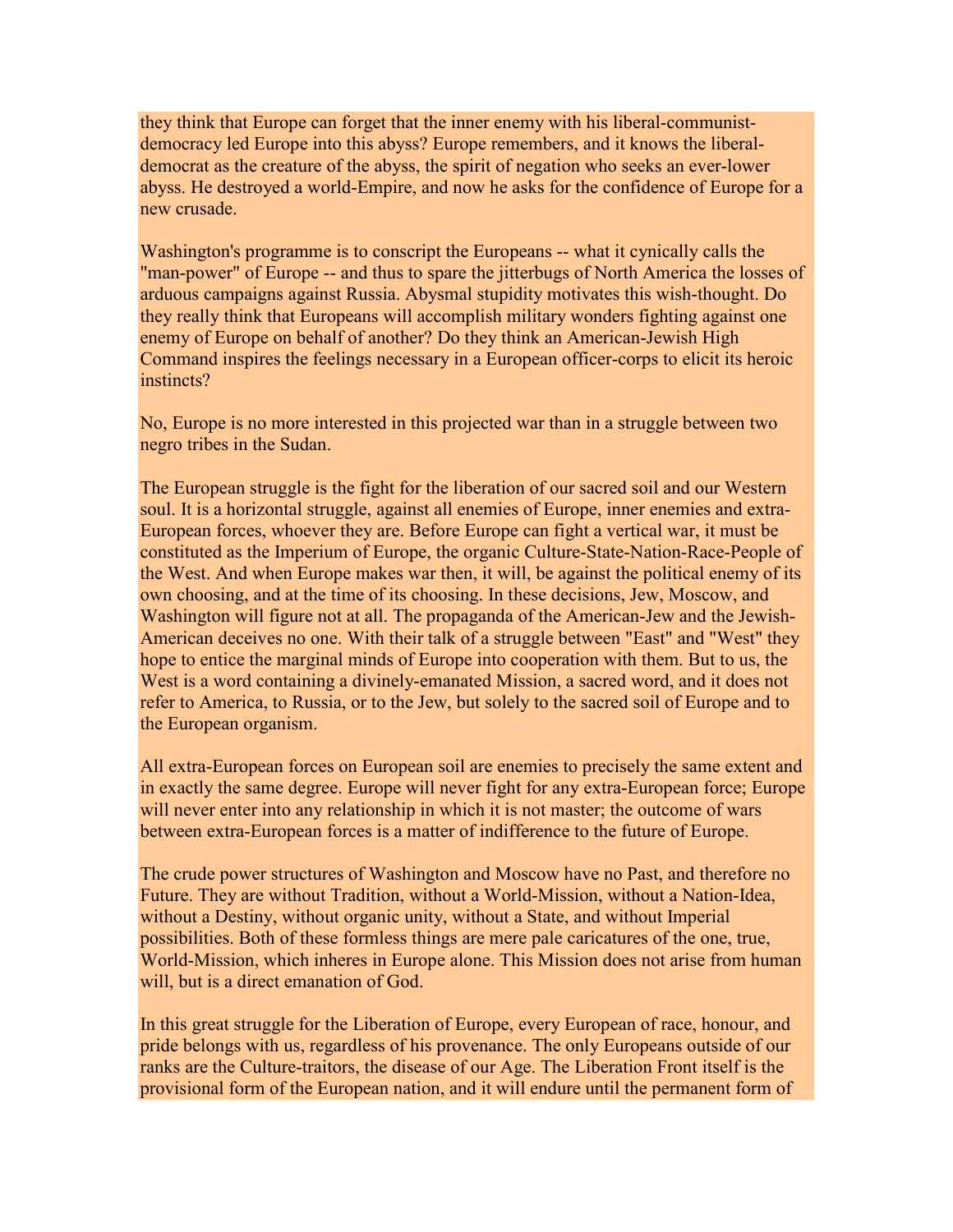the European Imperium is established.

In the mission of the Liberation of Europe, the exact date of final accomplishment is secondary to us, precisely because we know that our victory is already determined.

With every decade, every year, that goes by the European will to the perfect union and full flowering which are its Destiny becomes stronger. Our will is unbroken, our resolution stronger than ever a European resolution before us. With massive calmness we enter upon this greatest of all tasks to which ever European men have dedicated themselves.

Against the bayonets and cannon of the extra-European forces we oppose a will harder than their steel, which will wrench their weapons and their power from their grasp. With contempt we will grind the inner enemy into the dirt.

A millennium of European history, of joy and sacrifice, of heroism and nobility, impel us to our task. To the blood that has flowed on the sacred soil of Europe we shall add the blood of our enemies. We shall continue until Europe is freed from its enemies, and the European banner floats over its own soil from Galway to Memelland and from North Cape to Gibraltar.

Europe Awake!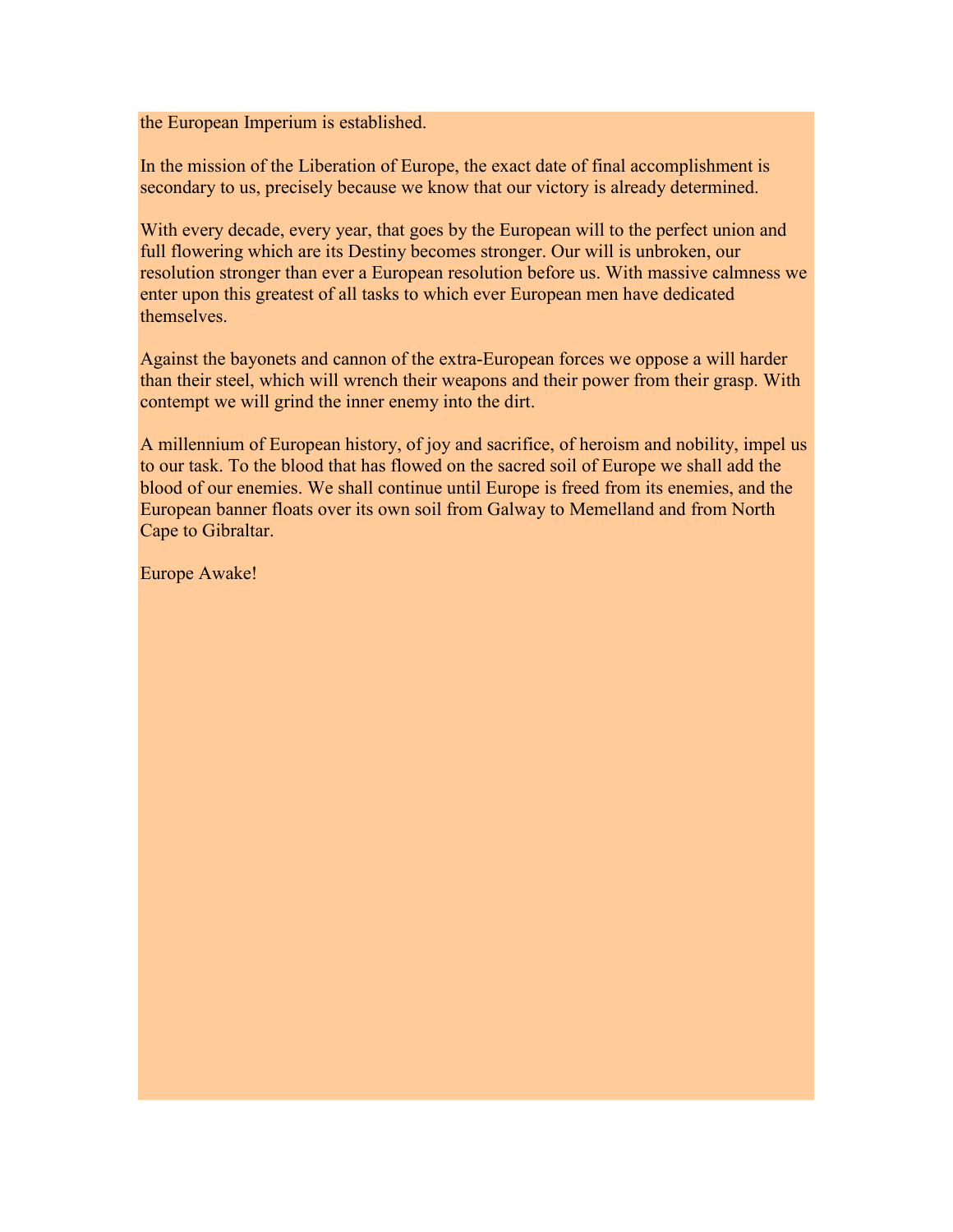## **What Is Behind the Hanging of 11 Jews in Prague?**

#### <span id="page-31-0"></span>*Published in December 1952*

On Friday, November 27, there burst upon the world an event which though small in itself, will have gigantic repercussions in the happenings to come. It will have these repercussions because it will force a political reorientation in the minds of the European elite.

That event was the conclusion of the treason trial of the Jews in Prague, and their condemnation to death. During the years 1945 and 1946 the coalition Jewry-Washington-Moscow functioned quite perfectly and frictionlessly. When the Israel "State" was established as the result of armed Jewish aggression, the entire world, dominated by Moscow and Washington, sang hymns of praise and congratulation. Washington recognized the new "State" de facto within a few hours of its proclaimed existence. Moscow outbid Washington in pro-Jewishness by giving de jure recognition. Both Washington and Moscow vied with one another in seeking to please the Israel operettastate and aided it by all means moral and material. Russian diplomats boasted that at last, in Haifa, they had a warm-water port.

And now, after a few short years, Israel is recalling its "ambassadors" from Russian vassal-states, and intensifying its anti-Russian policy from its American citadel. Volatile Jews in Israel and America cry out that Stalin is following in the footsteps of Hitler. The entire American press boils with fury at anti-semitism in Russia. Anti-semitism, warns the New York Times, is the one thing America will not tolerate in the world.

#### Why this bouleversement?

It began early in 1947 with the Russian refusal to surrender a part of its sovereignty to the so-called "united nations" for purposes of "control" of the atomic weapon industry. Jewish statesmen, being materialistic in their metaphysics, believe strongly in the "absolute" military power of atomic weapons, and considered it thus indispensable for the success of their policy that they control these weapons unconditionally. This control they already possessed in America through the Atomic Energy Commission, specially created and constituted so that it is beyond the reach of Congress, and responsible only to the President, who is, by the practical rules of American inner-politics, an appointee of the Culture-State-Nation-People-Race of the Jew. They sought the same degree of control of atomic weapons in Russia, and used the device of the "united nations" to submit an ultimatum to the Russian leadership on this question.

This was in the latter part of 1946, when the tide of atom-worship was at its height, and the minds of nearly all of the poor crop of statesmen who today conduct the political affairs of the world were fantastically dominated by a mere explosive bomb. A similar mania reigned for a short time after the invention of dynamite, after the invention of the machine-gun. The Russian regime also believed in atoms with the same religious faith, and thus regarded the abdication of its "atomic" sovereignty as equivalent to the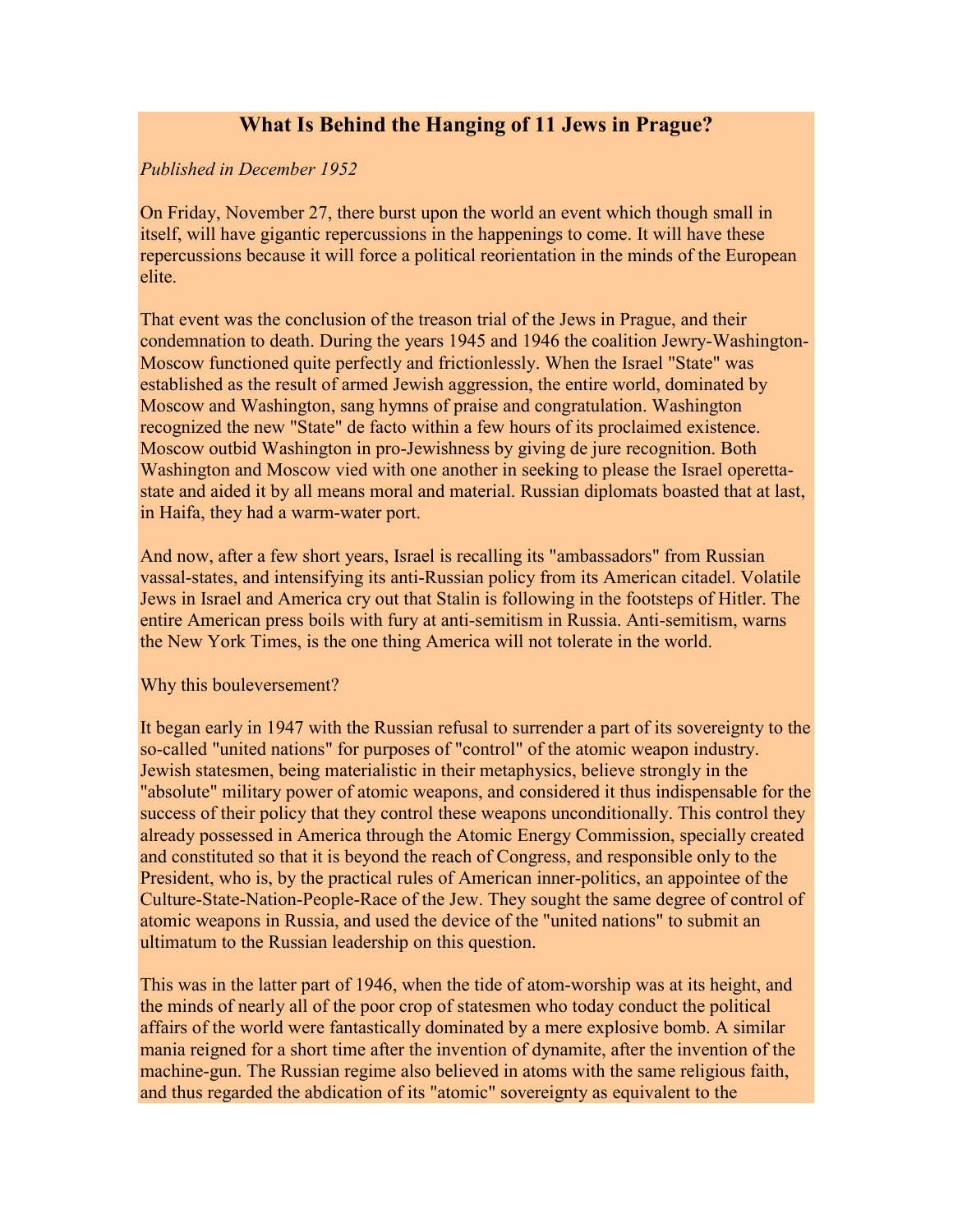abdication of its entire sovereignty, Thus the Jewish-American ultimatum in late 1946 was rejected, and in early 1947 the preparation for the Third World War began.

This Russian refusal stymied the plans of the Jewish leadership, which aimed at a surrender of both Russian and American sovereignty to the "united nations", an instrumentality dominated by the Jewish Culture-State-Nation-People-Race. Even supine, politically-unconscious America could hardly be expected to give up its sovereignty when the only other world-power unconditionally refused, and the entire policy had to be scrapped.

The next policy of the Jewish leadership was to persuade the Stalin regime by the encirclement and pressure of the "cold war" that it was hopeless to resist. The same tactic was used against the regime of Adolf Hitler from 1933 until 1936, when war was decided upon at the earliest feasible moment.

Because of the Russian rejection of the atomic weapon ultimatum, Russia now found its policy opposed everywhere, in Austria, in Germany, in Korea, in Finland. Those same American publicists who had become so deft at explaining Russia's need for "security" as Russia seized one landscape after another, suddenly turned against Russia the accusation of "aggressor". The faithful Russian servants in the West, like Truman, Acheson, Churchill, Attlee, Gaulle and the rest became suddenly -- almost -- anti-Russian. Naturally they did not use the same sort of language against Russia, the peace-loving democratic people of yesterday, that they had used against Germany, and -- naturally again --- they did not yet use the language of "Unconditional Surrender" when it came to a military test, in Korea. Although they had eagerly sought Russian aid against Germany, they did not now seek German aid against Russia. That would be going too far, and it is one of the political weaknesses of the Jew that he is the victim of idées fixes. The leading obsession of the Jew is his unreasoning hatred of Germany, which, at this present stage of Europe's cultural evolution means: unreasoning hatred of Europe.

For several years there have been grumblings and undertones in the American press against "anti-semitism" in Russia. These dark mutterings began after the Russian rejection in late 1946 of the Jewish-American ultimatum on the atomic weapon question. It was then that the Stalin regime began its inner-policy of dropping its numerous Jews from the highest positions, then working on down to the lower positions. Elastically, the Stalin regime tried all approaches to the Jewish leadership: it offered aid to Israel; it withdrew the offer and shut off emigration to Israel; it tried every policy, but still the Jewish-American encirclement policy continued. Wooing the Arabs did not change the mood of the Jewish-American leadership, nor did spurning the Arabs. The press campaign against Russia continued in America and all its European vassal-states. "Russia is anti-semitic" -- thus thundered the American press, and, as political initiates know, this is the worst epithet in the American arsenal of political invective. As Eisenhower said, when accused by Truman of being an anti-semite: "How low can you get?"

\* \* \* \* \* \* \* \* \* \*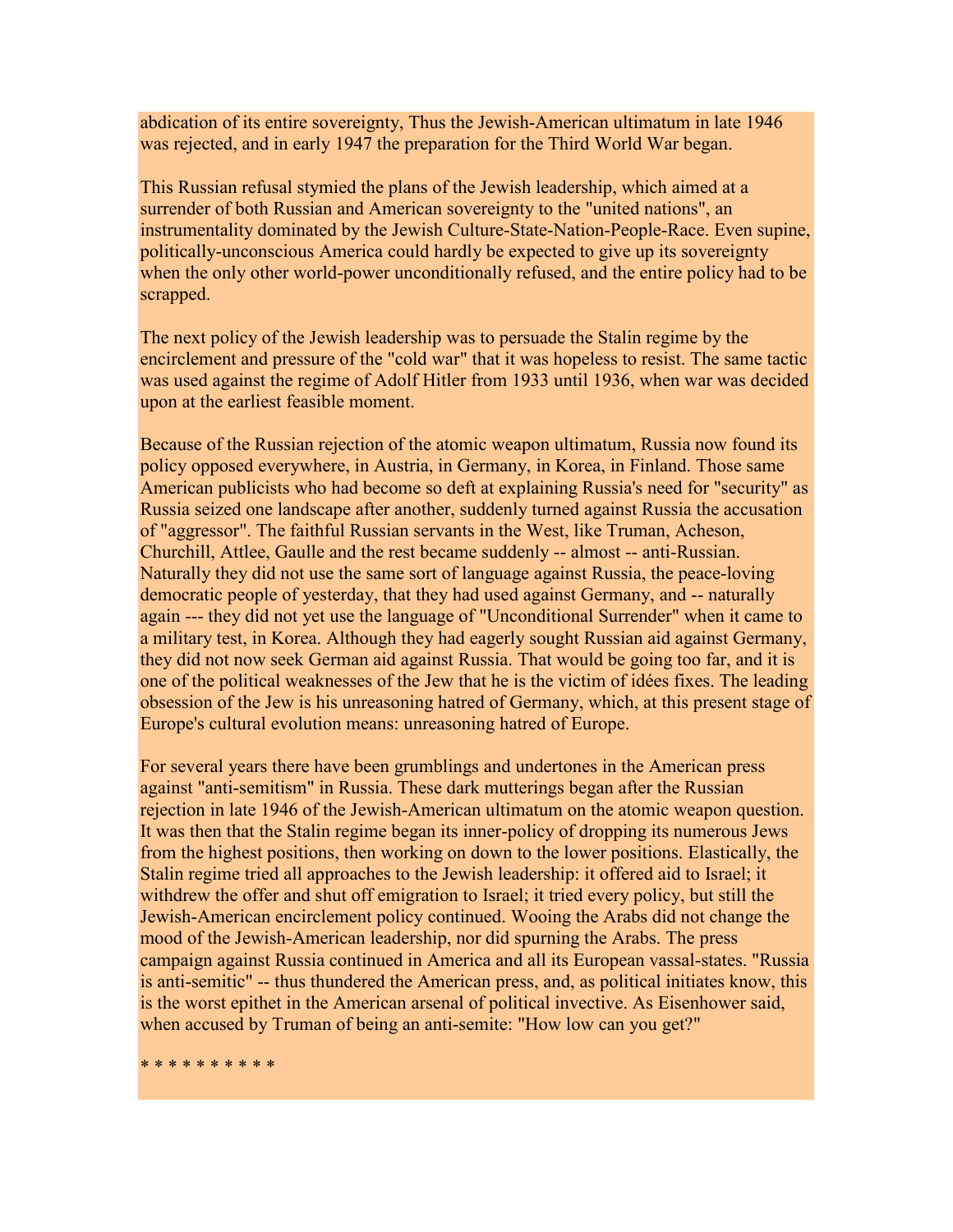The treason trials in Bohemia are neither the beginning nor the end of a historical process, they are merely an unmistakable turning point. Henceforth, all must perforce reorient their policy in view of the undeniable reshaping of the world-situation. The ostrich-policy is suicide. The talk of "defense against Bolshevism" belongs now to yesterday, as does the nonsense of talking of "the defense of Europe" at a period when every inch of European soil is dominated by the deadly enemies of Europe, those who seek its political-cultural-historical extinction at all costs.

That same barbaric despotism called the Russian empire and presided over by the fat peasant Stalin -- Djugashvili, who rules by his cunning a Khanate greater than all those gathered together by the mighty Genghis is today the only obstacle to the domination of the entire earth by the instrumentality called "united nations". This vast Russian empire was created by the Jewish-American hatred of Europe-Germany. During the Second World War, in order to prevent Stalin and his pan-Slav nationalist-religious entourage from concluding peace with Europe-Germany, the Jewish-American leadership gave Russian military equipment in unheard-of masses, and political promises, gifts and advantages with unheard-of largesse. With the 14,795 airplanes; 375,883 trucks; and 7,056 tanks given it by America, Russia occupied all Eastern Europe for itself, and advanced into Magdeburg, Weimar and Vienna. The American Secretary of State Marshall acted consciously and openly as a Russian agent in undermining the Chiang regime in China and delivering quietly to Russian vassaldom a quarter of the world's population. It was only later that this conduct of Marshall's seemed reprehensible; at the time, he was regarded as a distinguished diplomat, like Churchill and Roosevelt at Teheran, and was decorated for his service to Russia.

Gradually the picture changed, there was more talk of "anti-semitism" in Russia, and American public opinion, in prompt and unconditional obedience to the American press, switched over from being anti-German and pro-Russian to being anti-German and anti-Russian.

The epoch marked by the trials in Prague is not absolute; Russian papers still explain that the Jews condemned to death for sacrificing the interests of Bohemia to the interests of Jewry were "enemies of the Jewish people". The American Jewish Committee takes the same line, so that people elsewhere in the world, in places like America and its English appanage, will not develop the idea that it would even be possible for a Jew holding public office in a host-country to behave like a Jew, and not like a loyal member of the host-country. The American Jewish Committee, however, gives no explanation whatever, not even in mere words, of what possible reason Russia would have for charging loyal Russian subjects with sacrificing Russian interests to Israel interests. They give us no clue. Apparently they would have the world believe that the canny peasant regime of Stalin is embarking on entirely unmotivated adventures in the same realm of worldpolitics which destroyed the political power of National Socialist Europe; the power of the Jewish Culture-State-Nation-People-Race.

The question of "guilt" or "innocence" in these, or any other political trials, like the stinking horror of Nürnberg, is historically meaningless. The Jewish victims in Prague,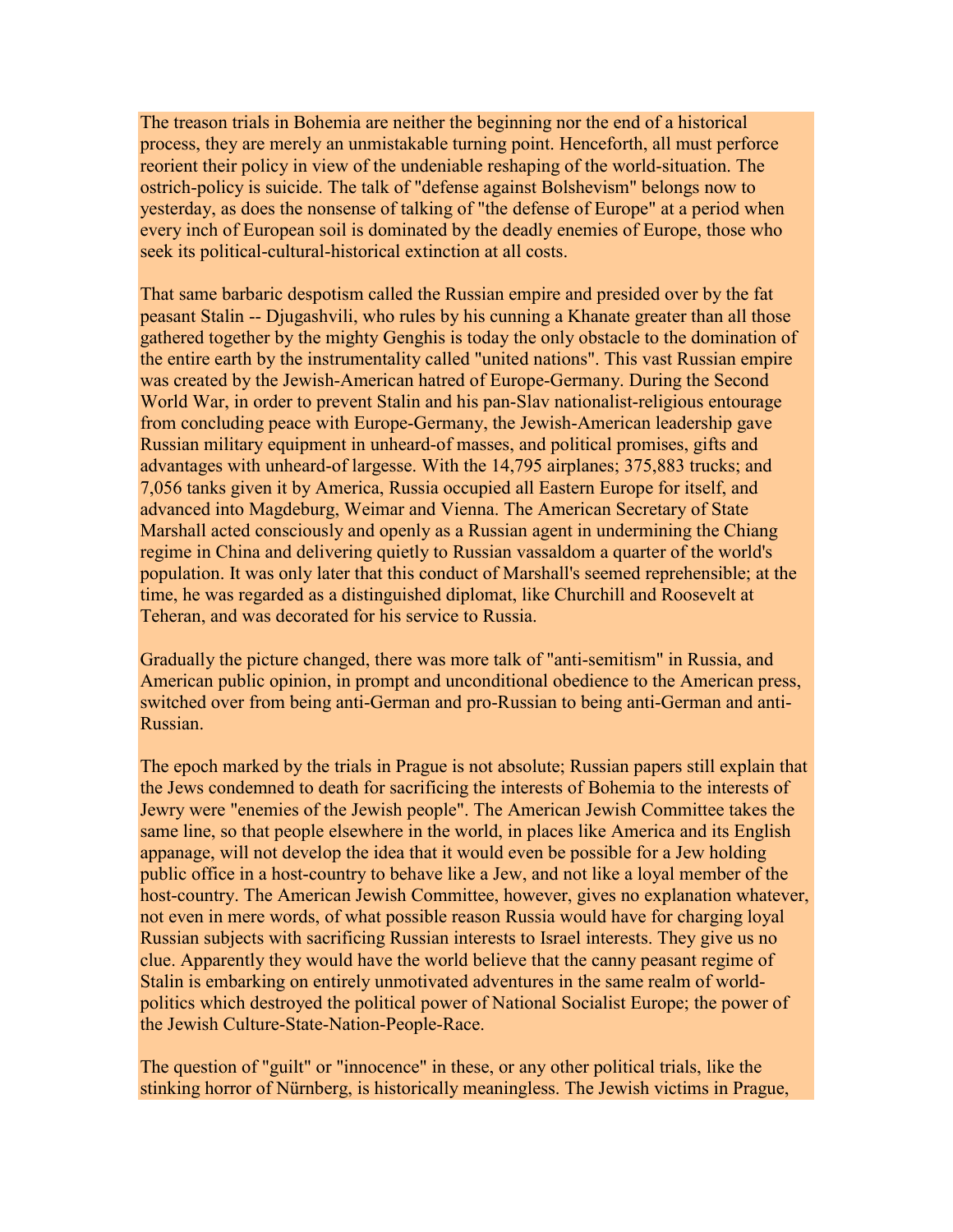like the Rosenbergs in America, merely did not understand how late it was in the development of the "cold war". The fashion of yesterday, of being pro-Russian in word and act, has changed. The Rosenbergs were not au courant. The Jewish officials in Prague also were living in yesterday and felt far more secure than they were. In 1952 they behaved as though they were in 1945.

Anyone who knows the simple meaning of the world "politics" knows that these trials were not spontaneous outbreaks of "race prejudice" on the part of politically wide-awake Stalin and his power-hungry entourage. These men want power and they will not attack on a front where, in the event of victory, no power could possibly be gained. For 35 years, Stalin has been pro-Jewish in his inner- and outer-policy, and if he now changes, it is for well-considered reasons of state-necessity.

The same Jewish press which says Stalin is "anti-semitic" says that his Jewish victims are "enemies of the Jews". If they really believed this of his victims, the trials show that Stalin is pro-Jewish, not that he is anti-Jewish. However, nothing is easier than to catch the Jewish leaders in contradictions during these times when they are frantically realizing that perhaps their atomic ultimatum, their "united nations" front against Russia, their "cold war" encirclement of Russia and their Korean war were gigantic blunders.

Up to now their objective within Russia has been to replace the Stalin regime, which the Jews consider as a traitor to the fundamental principle of Bolshevism, by a new Trotsky. Just as they constantly hoped for an internal revolution in Germany, so they have hoped for a revolution against Stalin, a revolution to return to Trotskyism and the fundamental principle of international Bolshevism, a revolution to wipe out religious, pan-Slav Russian nationalist-imperialism, a revolution which would embrace the "united nations" and bring about a Jewish millennium, the reunion of Baruch and Kaganovich, of Lippman and Ehrenburg, of Buttenwieser and Eisner, of Ana Pauker and Ana Rosenberg. But now, this hope has vanished. There is no way of bringing about the millennium by peaceful means, through coercion of Russia by "cold war" and "united nations".

It is possible now to record the developments which have been rendered inevitable by the clear break signified by the Prague trials.

#### \* \* \* \* \* \* \* \* \* \*

First, and most important of all to those of us who believe in the Liberation of Europe and the Imperium of Europe: this is the beginning of the end of the American hegemony of Europe. The shoddy structure of Morgenthau Plan and Marshall Plan, of Schumann Plan and Strassburg Plan, of the American flag flying over European capitals, of NATO, of the systematic subjugation and spoliation of Germany, of the satanic project of constructing a German Army to fight Russia on behalf of the occupying Jewish-American enemy, an Army without a General Staff, officered by democrats and armed with the weapons of 1870, the whole prolonged democratic holiday of churchills, gaulles, spaaks, gasperis, adenauers and schumanns. For Europe, the Prague trials will act as a historical cathartic to flush out the historical waste-matter of churchills and their liberal-democratic-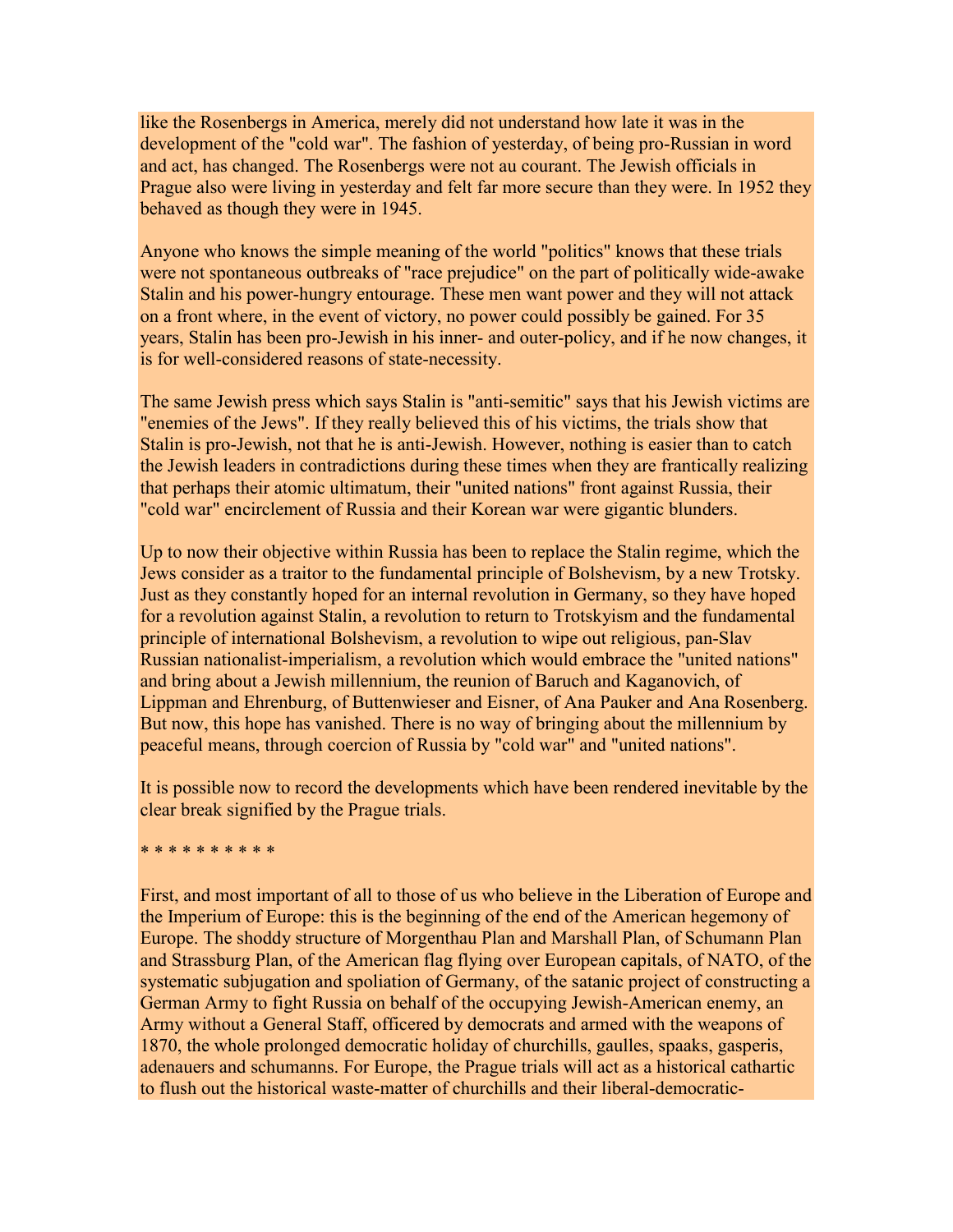#### communist dirt.

The American hegemony is doomed because all Europe realizes with a start -- what Imperium, The Proclamation of London and the Frontfighter have preached for years - that the power on whose behalf Europe is asked to fight, "Bolshevism" is none other than the Jewish State-Nation-People-

Race, that entity which itself is the historical creator and leader of political Bolshevism.

It is obvious that events which were strong enough to force Stalin to reorient his entire world-policy and to become openly anti-Jewish will have the same effect on the elite of Europe. For the American hegemony to endure, it is necessary that the European elite be quite passive -- it is of course quite impossible that the European elite would ever actively cooperate with primitive human material like McCloy, Truman, Acheson or Eisenhower -- and the Prague trials have gone off with an explosive roar to waken this elite to active resistance against the death plans being hatched for the European organism in Washington by the Jewish-American leadership.

America cannot undo the Prague trials any more than Russia can. From these trials there is now no going back. They are a war-declaration by Russia on the Jewish-American leadership no matter whether or not the Russian press still wraps its explanations in wooly words disclaiming "anti-semitism". What matters in politics above all, is not what one says, but what one does. The fact is: the Russian leadership is killing Jews for treason to Russia, for service to the Jewish entity. Nothing can gainsay, or reverse this fact. The European elite will perforce note this fact and be governed accordingly. Russia has publicly before the world named its power-enemy, and has thus removed all controversy on the question of who is the real power-beneficiary of the American hegemony of Europe.

In the dark days of 1945, many Europeans embraced the American occupation as the lesser of two evils. During the past 7 years the comparative destructiveness of Russian barbarism and American-Jewish Bolshevism has appeared in its true proportions, the proportions set forth in Imperium, Volume II: a Russian occupation would be far less dangerous to Europe because of the abysmal cultural gulf between Russian and the West. This gulf would render impossible the erection of a vassal-state system, because there are no religious pan-Slavs in Europe, and the Russian barbarian leadership trusts no one else. The notion -- fostered by wild American propaganda -- that Russia could kill off the 250,000,000 people of Europe need not be taken seriously. It is a vile insult to European spiritual resources and masculinity, as well as being a historical nightmare and originated no doubt in the brain of some American writer of science-fantasy stories.

For political purposes, and increasingly for total cultural purposes, America is dominated absolutely by the Culture-State-Nation-People-Race of the Jew. America in Europe appeals to all the forces of Culture-Retardation and reaction, the forces of laziness and degeneracy, of inferiority and bad instincts. From the spiritual sewers of Europe, America can siphon up an endless number of churchills to do its dirty work of dividing, despoiling and destroying Europe in a suicidal war.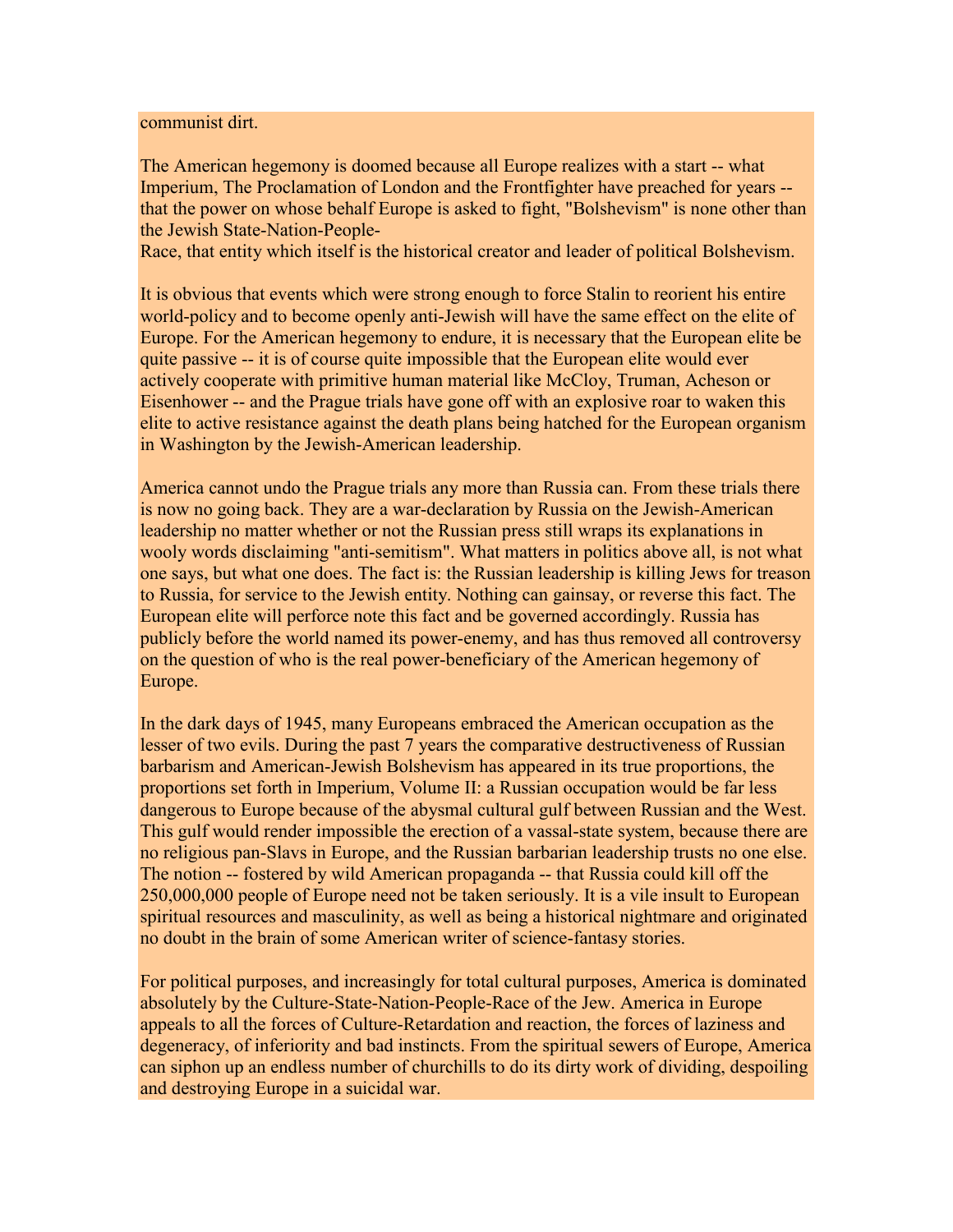Henceforth, the European elite can emerge more and more into affairs, and will force the Jewish-American leadership to render back, step by step, the custody of European Destiny to Europe, its best forces, its natural, organic leadership. If the Jewish-American leaders refuse, the new leaders of Europe will threaten them with the Russian bogey. By thus playing off Russia against the Jewish-American leadership, Europe can bring about its Liberation, possibly even before the Third World War.

\* \* \* \* \* \* \* \* \* \*

A second inevitable development from the turning-point of the Prague trials is the intensification of the American diplomatic offensive against Russia, the "cold war". The press campaign will intensify in America and in Europe; Russia will become morally blacker and blacker; the American armament will be accelerated; all potential soviet agents will be liquidated by the "united nations". Russia will naturally retaliate: today Pravda says "Zionism is a tool of American imperialism". Tomorrow it will say: "American imperialism is the tool of Zionism".

A third inevitable development: the collapse of the American-Jewish position in the Near East and throughout Islam. Since Russia will be unable to retreat from its anti-Jewish policy and the Jewish State-Nation-People-Race from its anti-Russian policy, since for each one there is no other power-opponent in the world, Russia will perforce ally itself with Islam, and Islam will perforce ally itself with Russia. Dark clouds of tragedy are gathering over the operetta-State of Israel, with its 1,000,000 population surrounded by a sea of 300,000,000 Mohametans in whose face it has just spat, emboldened by the brawn of its big American lackey. The lackey is still big, still stupid, still willing -- but he is 5,000 miles away, and the concern will grow graver in Israel, and in secret places there, evacuation plans are being re-examined...

A fourth inevitable development is the weakening of the American position in Japan, and within a few years it is quite possible we will see the final expulsion of the American occupation troops from Japan. Even today these troops are ordered to wear mufti on the Japanese streets, and it is unavoidable that the coming intensification of Russian policy against the Jewish American regime of Washington will automatically heighten the nationalist activity of the politically-conscious Japanese elite.

Many other developments must follow, developments which no head in the Kremlin is now contemplating. Some are regular, and foreseeable, others are Imponderables and cannot even be imagined: one thing is sure -- whoever declares war on the Jew will soon be engaged in a fight of world-wide dimensions and increasing viciousness, for the power of the Jewish State-Nation-

People-Race is widespread, and the leadership of this State-Nation-People-Race conducts its policy with its emotions rather than intellectually, subject as it is to obsessions and idées fixes.

To us in Europe, the trials are welcome; they clear the air. The opponents have now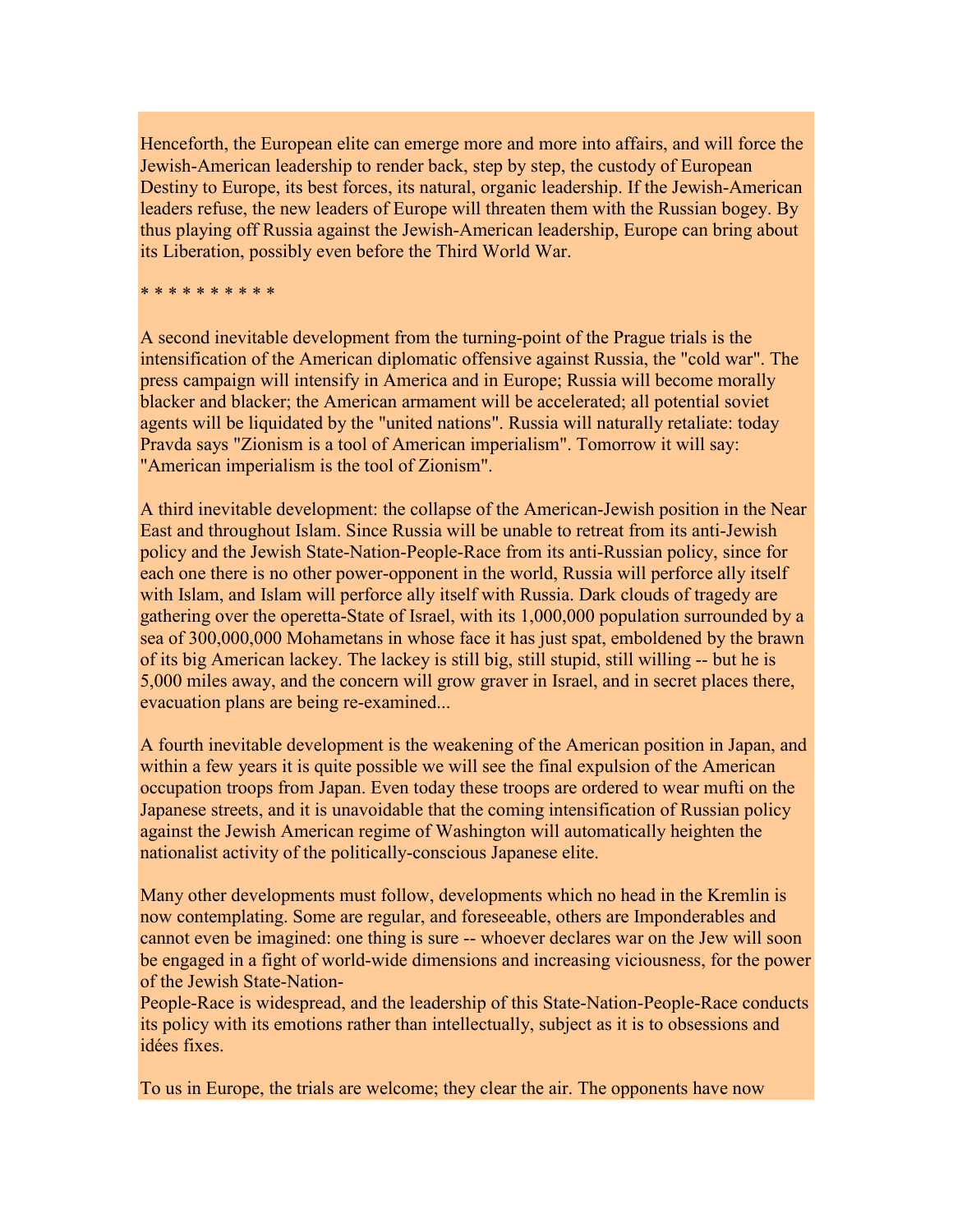defined themselves. America recedes now to its proper position, that of the armorer and the technician, the world's assembly line, the supplier of biological units called G.I.'s to whoever is situated to pull the appropriate strings -- in the First World War, it was England, in the Second it was Jewry. As far as Europe is concerned, the Jewish leaders may as well pull down the Stars and Stripes and run up the Star of David.

It was fatuous enough to ask Europe to fight for America, it was silly enough to ask it to "defend itself against Bolshevism" -- under the leadership of Frankfurter, Lehmann, and Morgenthau -- but now it is too absurd to ask Europe to fight to wipe out "anti-semitism" in Russia. Is there one European -- just one -- who would respond to this war-aim? But today, openly, without any possible disguise, this is the raison d'etre of the coalition against Russia, for Russia has named its chief enemy, its sole enemy, and the sly peasant leadership of pan-Slavs in the Kremlin is not given to frivolity in its foreign policy.

The trials have made easier the task of the European Liberation Front. This Front was the first organ to warn Europe of the extinction in slavery promised for it by an alliance, supposedly with America, but actually with the Culture-State-Nation-People-Race of the Jew.

We repeat our message to Europe: no European must ever fight except for sovereign Europe; no European must ever fight one enemy of Europe on behalf of another enemy.

Europe has one aim: to actualize its Destiny. This means, to reconquer its sovereignty, to reassert its mission, to establish its Imperium, to give to the world an era of order and European peace. In the actualization of this mighty, irresistible Destiny, all extraneous events are mere material to be utilized. Inwardly, therefore, the words of the London Proclamation are as true today as they were in 1948, as they will be in 1960; "No, Europe is no more interested in this projected war than in a struggle between two negro tribes in the Sudan."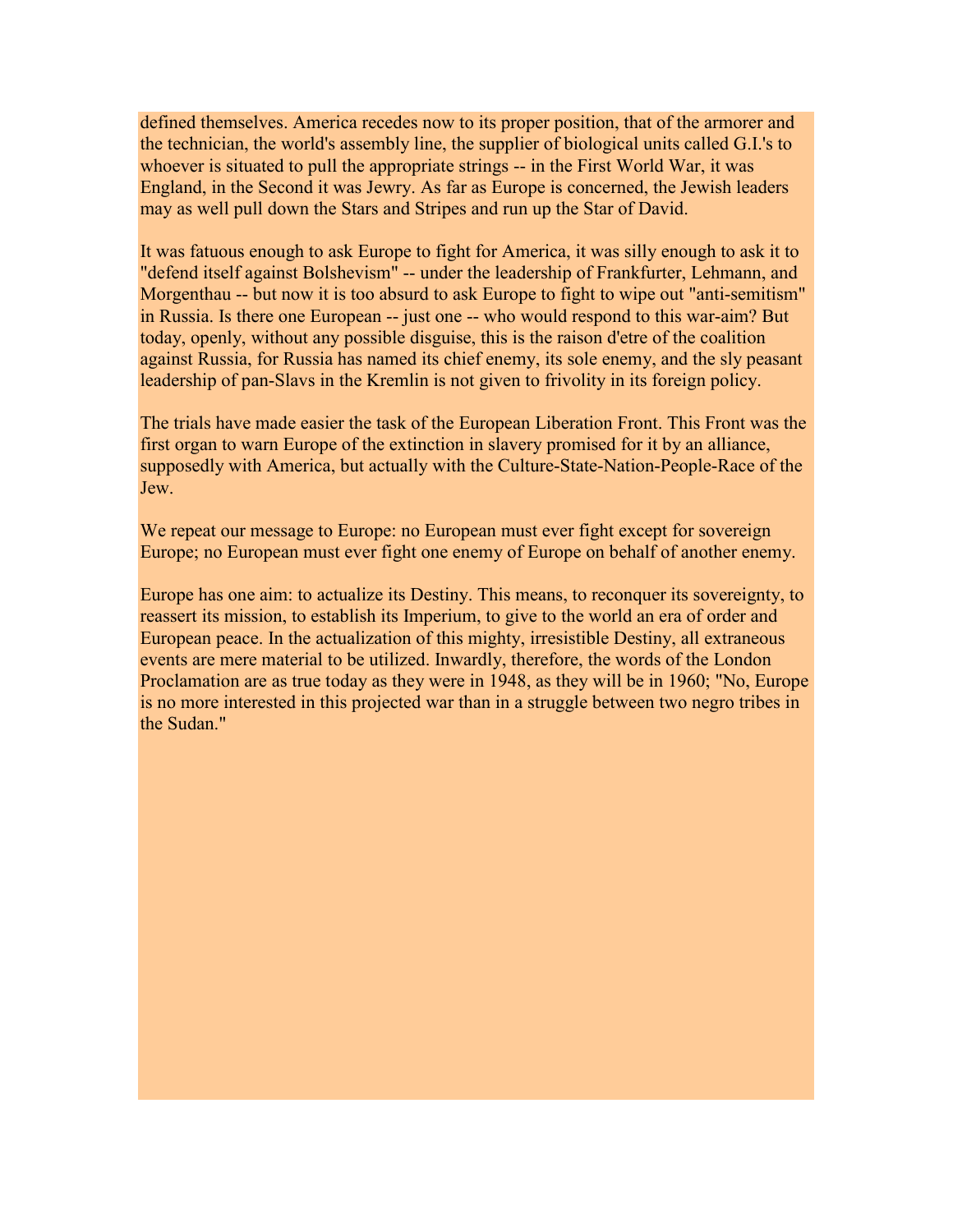## **The Destiny of America**

#### <span id="page-38-0"></span>*Published January 1955*

The early American arrived at a land of which he knew nothing. He did not know its geography, its fertility, its climate, its dangers. In the North, he encountered forests, rocky soil, and winters of a rigor he had not known before. In the South, he met with swamps, malaria, and dense forests, Everywhere he encountered the hostile savage with his scalping knife and his warfare against women and children. In little groups, these early Americans cleared the forests, and built homes and forts. The men plowed the fields with rifles slung over their shoulders, and in the house, the wife went about her duties with a loaded weapon near at hand. There were ships to and from Europe, and the colonials could have left their hardships and gone back -- but they would not admit defeat.

Out of these colonials was bred the Minute Man. Minute Man! These American farmers were ready at a minute's notice to abandon the plow and seize the gun. They knew that the hour of their political independence was at hand and instinctively they prepared for it. When the moment arrived, with a British order to arrest two of their leaders, the Minute Men assembled before daybreak at Lexington to face the British force sent to seize them. Though heavily outnumbered they stood their ground in the face of Major Pitcairn's order to disperse. "If they mean to have a war," said Captain John Parker, leader of the Minute Men, "let it begin here!"

Begin it did, and for 8 long years it continued. Concord, Bunker Hill, Boston, Ticonderoga, Quebec, New York, Long Island, Harlem Heights, White Plains, Fort Lee, Fort Washington, Valley Forge, Trenton, Princeton, Brandywine, Saratoga, Stony Point, Savannah, Camden, The Cowpens, Yorktown -- these names recall at once the terrific odds against which the colonials fought, the low points to which their fortunes reached, and the silent and steadfast devotion of the troops. At Valley Forge, the men were but half-clad, and rations, when there was food issued at all, were slim. Sickness was rife, and mortality was high, Yet no one thought of surrender. General Washington said of them: "Naked and starving as they are we cannot enough admire the incomparable patience and fidelity of our soldiery."

No nation has produced individual soldiers to excel Nathaniel Greene, General Know, General Sullivan, John Stark, Nicholas Herkimer, Anthony Wayne, Daniel Morgan, John Paul Jones, nor greater patriots than John Dickinson, Richard Henry Lee, John Adams, Benjamin Franklin, John Rutledge. These are but a few. The spirit which animated these heroes is part of the white race, and it will last while this race lasts. It waits for its reawakening upon the coming of great events to American soil once more. When the fields of this continent are visited once again by the stern creativeness of war -- war for the independence and the liberation of the pristine American colonial spirit -- the world shall see that Americans are not the weak-willed, self-interested, pleasure-mad morons that Hollywood has tried so desperately to make them.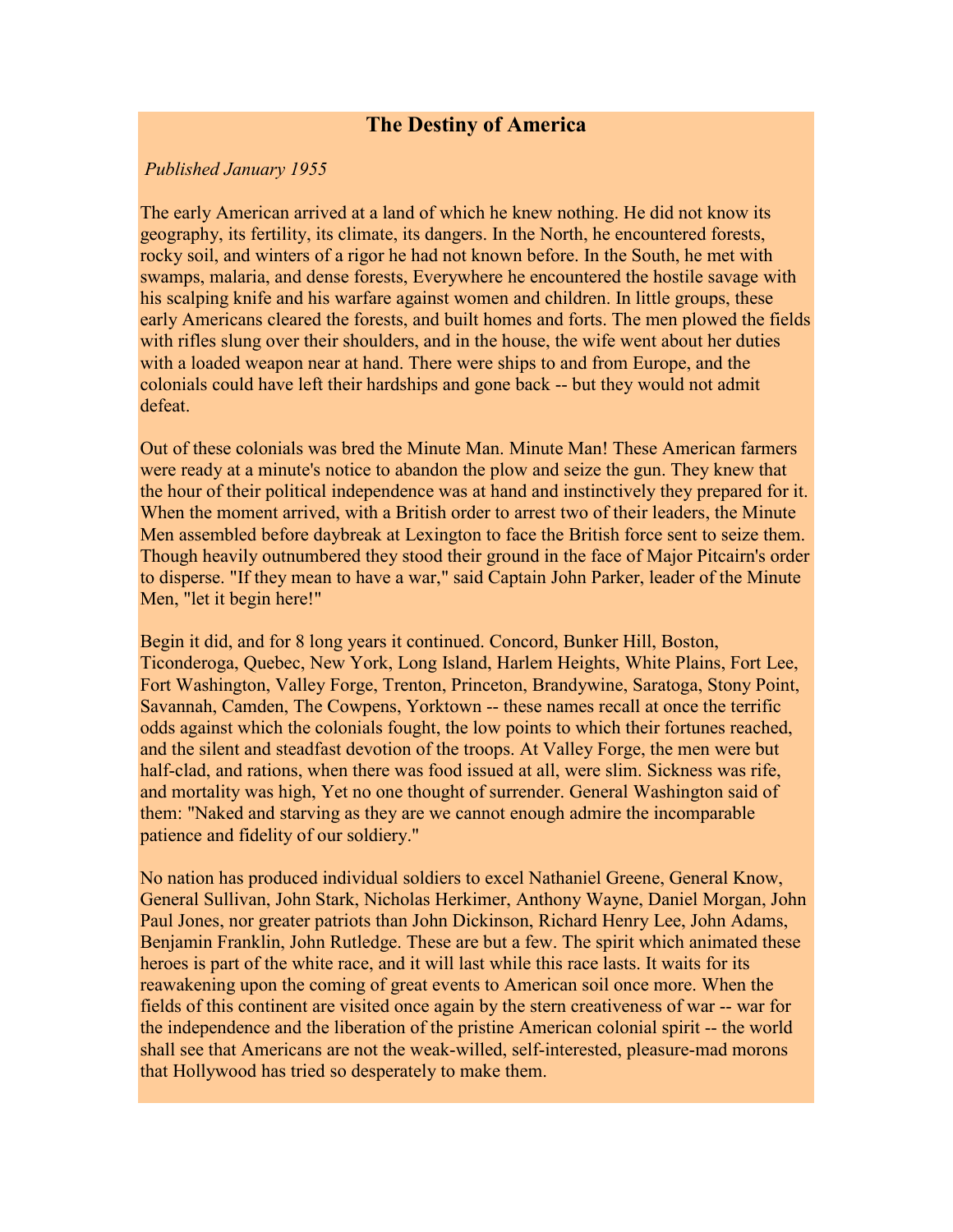It was the individual imperialism of the frontiersman-type that actually opened up and conquered the North American continent. Explorers like George Rogers Clark and John Fremont preceded the frontiersman into the wilderness, and he followed into the hostile land with its lurking warlike savages. With slung rifle he took wife and children and all his earthly belongings into the land ahead, unknown, unsettled, unplowed. Daily he surmounted a thousand dangers, he lived in the face of Death. This intrepid type who was at once explorer, warrior, minister, doctor, judge, and settler, advanced until he reached the Pacific, and then he looked toward Alaska and the westward islands.

The tragic defeat of the Federalists by the less worthy among the post-Revolution generation made it possible for sectionalism to arise in America, and out of sectionalism issued the disastrous "War Between the States." That war proved only that the heroic type of American occurred everywhere in this broad land. The only lesson we can learn from the sacrifice is that big-mouthed agitators of the vicious stamp of Theodore Parker and Horace Greeley are capable of consigning nations to the flames in order to actualize their fantastic egalitarian theories.

During the conquest of the continent, small carping voices were continually raised against the heroic performance. Congressmen laughed at the idea of governing a region so far away as the distant Pacific coast. The Poets Lowell and Whittier and the agitators Garrison and Phillips did their best to bring about a sectional war during all of the 40's and 50's. Calhoun's attempt to annex Texas was defeated by the Congress. Small minds were against the Mexican War and the acquisition of the Southwest. They opposed the acquisition of Hawaii, of the Philippines, of the Cuban protectorate. After the War Between the States, this type of mind, represented by men like Summer and Stevens, wanted to treat the Southerners as an alien and inferior people and to gloat over them while placing the conqueror's foot on their necks.

This type of mentality still survives in America. Today it still fights against greatness and heroism. Today it teaches the doctrine of liberalism with its pacifism, its love for the inferior and misbegotten, its internationalism which makes a virtue of treason, its hatred of all who possess strong national feelings, its toothless desire for racial equality, and its tolerance of everything and everyone, particularly the alien and the unfit. Today this type of mind -- namely, all those to whom liberal doctrines appeal -- are working for the anti-American forces, whether consciously or not. The sub-Americans are in the service of America's inner enemy.

We have seen the spirit of the white race: the spirit of divine discontent and self-help, the spirit of self-reliance, of fearlessness in the face of great danger, the feeling of racial superiority, the urge to great distances and the will to conquer all that lies between, the spirit of the Alamo. To the true American, his is a living, organic, white nation, and not a set of principles, of "four freedoms" or a "world-policeman". Of this feeling was every great American: Washington, Hamilton, Henry Clay, Robert E. Lee, Sam Houston. The American soldier shows in every war that even today this true American type survives.

But today the true Americans, the former great leaders, have been displaced by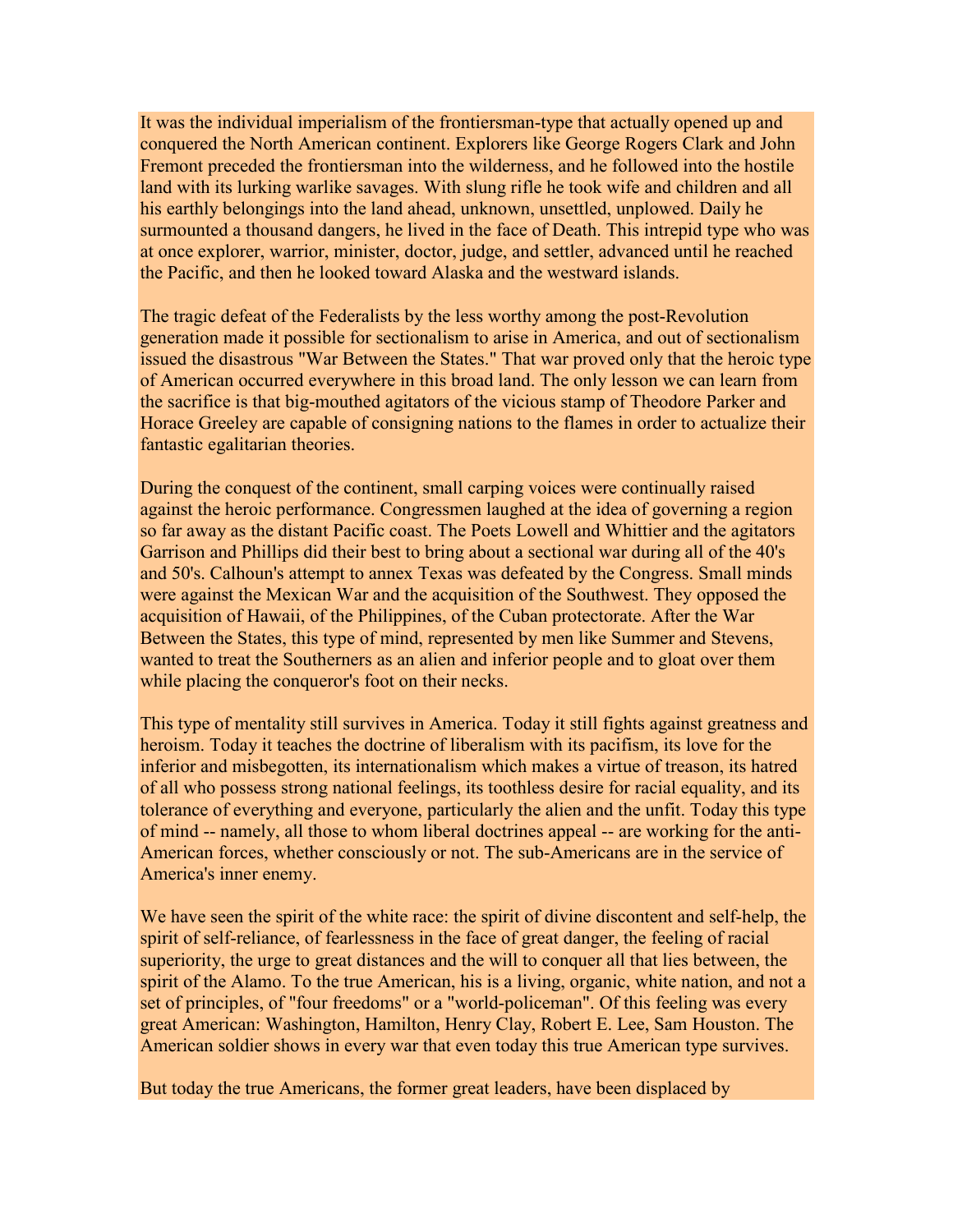Morganthaus, Ezekiels, Paswolskis, Cohens, Frankfurters, Goldsmiths, Lubins, Berles, Schenks, Edelsteins, Baruchs, Goldwyns, Mayers, Strausses, Lilienthals, Hillmans, Rosenmans, Lehmanns, Rosenbergs, Eisenhowers.

We know the true American and we know the liberal -- the sub-type within the white race. Let us now look at the third group which came here only yesterday and which today is linked with the liberals, the internationalists, the class-warriors, the subverters, of America's white, European traditions. This group makes use of American slogans and American ideas, but that cannot conceal its alien provenance. Let us measure the significance of the newcomers and examine their history.

#### THE HISTORY OF THE JEW

The culture which produced the Jewish nation arose in Asia Minor around 100 B.C. This culture produced many nations, all of them, so far as we are concerned, similar to the Jews. These "nations" were not nations at all in our sense of the word, for they had no homeland. Citizenship in this alien type of nation was gained by being a believer in the religion of the group. Jews, Marcionites, Gnostics, Mohammedans -- all these were nations, and to all of them membership in the nation was gained by being a believer. Intermarriage with non-believers was forbidden, and this inbreeding for two thousand years has made it possible today to pick out the Jew by his countenance. Thus, for the Jew, race and religion became identical, and if the Jew loses his religion, he loses little for he still remains a Jew by race. The unity of the race is not destroyed even though the great masses of the Jews become atheists.

After the dispersion of the Jews throughout Europe and Russia, they were entirely cut off from any contact with nations similar to themselves. They shut themselves up in the ghettoes of the cities and lived completely unto themselves. There they had their own religion, their own law, their own language, their own customs, their own diet, their own economy. Since they were nowhere at home, everywhere was equally home to them.

The early European nations felt the Jew to be as totally alien as he felt his surroundings to be. The Anglo-Saxons, the Goths, the Lombards, the Franks, all despised the usurious infidel. A popular rhyme of Gothic times portrays the three estates as the creation of God, and the usurious Jew as the creation of the Devil. Crusaders on their way to the Holy Land carried out wholesale massacres of Jews. Every European king at one time or another robbed the Jews and drove them from his domain. For 400 years the Jew was shut out from England. When he was allowed back, centuries more passed before he acquired or wanted civil rights of Englishmen. This persecution of the Jew that went on for 1,000 years took different forms -- robbery through forced fines, extortion, exile, massacre -- and it has had one determining, unchangeable result: it has reinforced in the Jew his original hatred for Christian civilization to the point where it is the sole content and meaning of his existence. This hatred is the breath of life to the Jew. He wants to tear down everything which surrounds him, every Western form of life, every Western idea. For a thousand years he cringed before the European master, who was so unassailable in his superiority. The figure of Shylock, drinking his gall and biding his time, taking his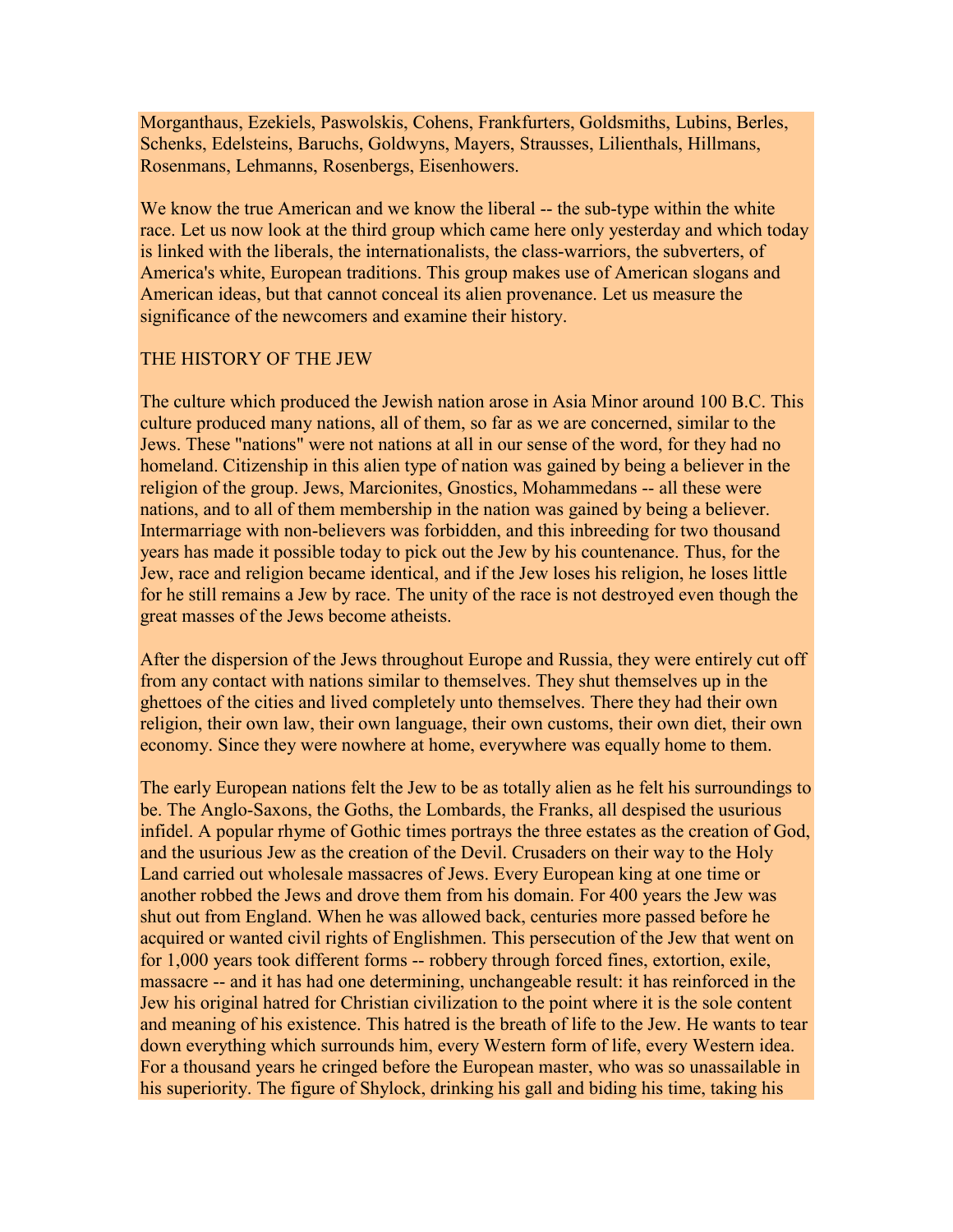usury and saving the coins which represented to him the means of his liberation -- this is the symbolic figure of the Jew for a thousand years. This consuming hatred on the part of the Jew is one of the most important facts in the world today. The Jew is a world power. How did this come about?

#### THE RISE OF THE JEW TO POWER

It was the Industrial Revolution in Europe and America which enabled the Jew, from having been Shylock for a thousand years, the despised and cringing usurer, to become the type of the modern Jew, the cinema dictator, the tyrant of the inmost thoughts of 100,000,000 Americans. The Jew had been thinking in terms of economics and money for a thousand years before Europe and America began to develop a money civilization. Consequently when money stepped out as the supreme force, the Jew shot upward like a meteor. There was still a barrier however to his complete conquest of power. The heathen, the outsider, was still barred from civil rights. Of old he had not sought them, but now they were necessary if he was to conquer the master of yesterday. Nation after nation succumbed to the principles which the butchers of the French Revolution preached, and which the Jew took up and excitedly shouted over the world. A money civilization wants no aristocracy to stand in its way, so Money and Jew preached equality. Nor must there be any barriers to the employment of money, so the Jew preached liberty. He sought to lose his mark as outsider, for in his new role he wanted to be accepted as a member of whatever nation he might be among, so that he might conquer the power for his revenge. So he preached fraternity for others and the brotherhood of man.

But his "equality" meant only a new inequality -- the dictatorship of the Master of Money over the economic slave tied to his bench with a wage-chain. His "liberty" meant that the Jew was free to squeeze out the life-blood of nations through usury and financial dictatorship. The "brotherhood of man" -- that meant that the Jew was to be accepted as an equal -- but that he was to maintain his ancient unity and desire for revenge. Now the point has been reached where he steps out and asks for special privileges -- and gets them! Yesterday he denied aristocracy -- today he affirms it -- and he is the new aristocrat!! Did not Albert Einstein, before whom Americans are supposed to bow and scrape, write in Colliers Magazine an article entitled "Why the Jew is Superior"? And did not the white Americans afraid to think for himself any longer, read it and believe?

The Jew did not conceive nor organize modem industrialism. No more did he organize liberalism. But when these two things had become realities, he cleverly insinuated himself into the new social and economic fabric which arose, and he has now identified himself with the rapacious capitalism of the sweatshops and with the dishonest and revolting "democracy" of the type where Tweedledum opposed Tweedledee, and the Jew cares not which wins for he nominates them both.

There was a great danger to the Jew in this removal of all barriers between him and the host nations. This danger was assimilation of the great mass of Jews. If this were to occur, the Rothschilds, Baruchs, Frankfurters, Rosenmans, Guggenheims, Schiffs,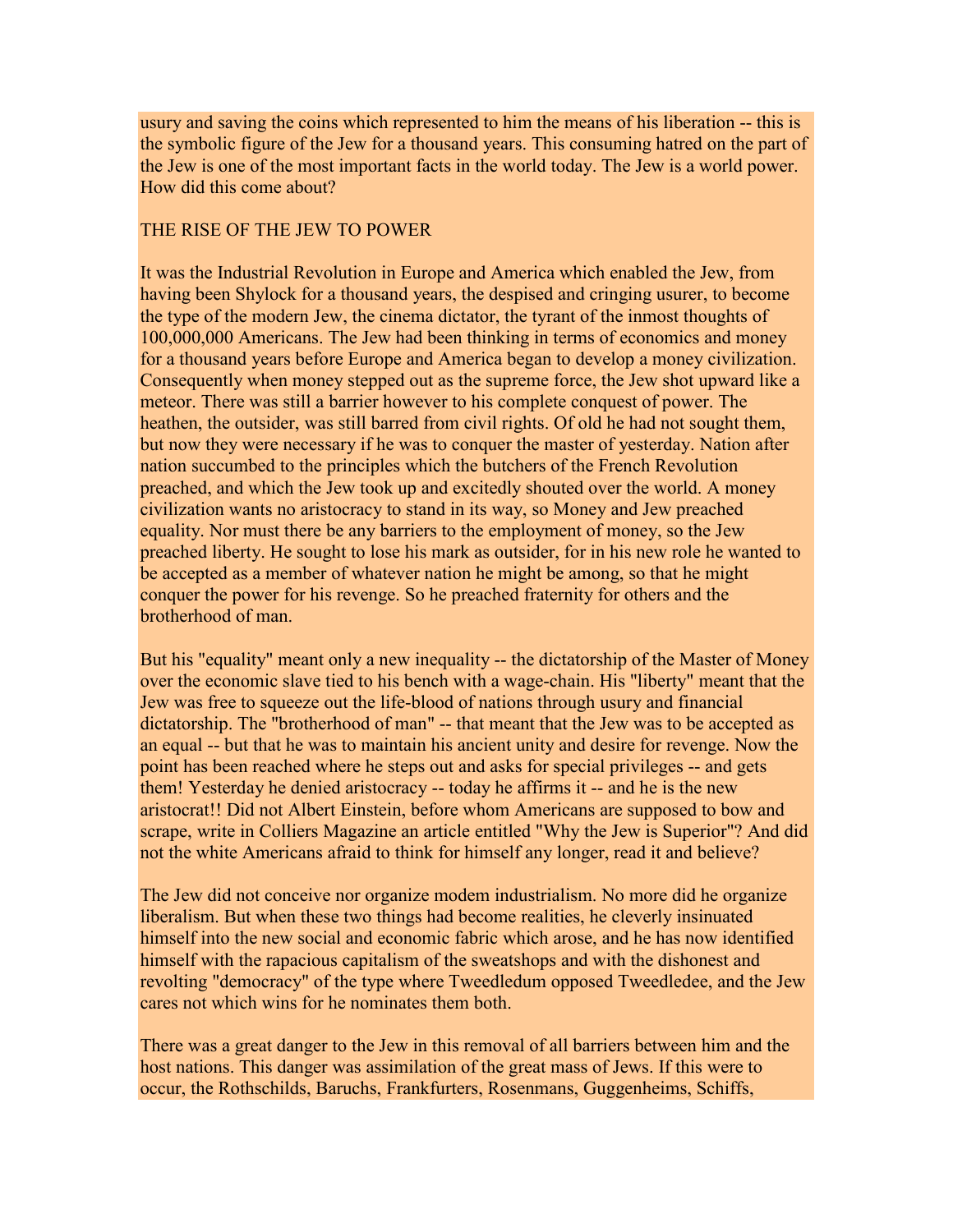Lehmanns, Cohens -- all these would be leaders without followers. They would lose their trustworthy followers who could penetrate everywhere and spread the influence of the Jew. One fruitful source of taxation would be gone. So the word "assimilated" became a term of contempt used by arch-Jews to describe other Jews who were losing their Jewish feelings and instincts. The Jew, with his two thousand years behind him, was faced with a perilous situation. No mere money manipulation could cope with this emergency. In this situation, the Jewish leaders invented Zionism.

#### ZIONISM AND THE PINNACLE OF JEWISH POWER

It was a political master-stroke on the part of the Jew to bring out the movement known as Zionism. Its ostensible aim was to seek a "national home" for the Jew, a plot of ground to which all Jews would theoretically return and there settle. Since the idea seemed to be to make the Jews into a nation like America, one with geographical boundaries, it seemed a praiseworthy movement to Americans. It seemed to promise the end of the Jews as the shifting sand dunes among nations, and to herald their establishment as a civilized nation. Hence unlimited Zionist activity and propaganda could be carried on among the Jews by their leaders, and no suspicion was aroused in the minds of the host nations.

But the real aim of Zionism was merely to save the Jew, wherever he was, from assimilation by the Western peoples, the European and American people. It enabled their leaders to unite the Jews firmly, to prevent assimilation by giving the Jews a political aim to follow. The spurious quality of the movement is shown by the fact that almost no Jews were moved to Palestine. A few only were moved, for commercial and political reasons and to conceal the Zionist fraud, but the millions remained in America and Europe. The real aim of Zionism -- to reaffirm and perpetuate the solidarity of the Jew -- has been successful. Zionism has become the official policy of the Jewish entity, and its ascendancy means, as far as the simple, ordinary Jew is concerned, that he is an utter slave in the hands of his leaders. It is probably superfluous to mention that no leading Zionist has gone from his position of power in white America back to Palestine. Nor need it be pointed out once more how few out of the millions of Jews driven from Europe have gone to Palestine. Almost to a man, they have come to America, their land of promise, the last base for their power, the last place for their revenge.

The invasion of Palestine, strategically important though it is, nevertheless stands in the shade of the vast invasion of America. During the short half century since Jewry adopted Zionism, some ten millions of Jews have been dumped on the shores of North America to displace Americans biologically and economically, to live parasitically on the American organism, to distort the social and spiritual life of the nation. The volume of the invasion has been such that even the slumbering, politically-unconscious white American has begun to blink his eyes and look around him in amazement, as he becomes gradually cognizant that his native land has passed into the possession of scheming, power-hungry, money-grubbing, total aliens.

The alien has his own press, in which he reveals those things which the democraticliberal press dutifully conceals at the behest of the Jew. Pick up at random an issue of the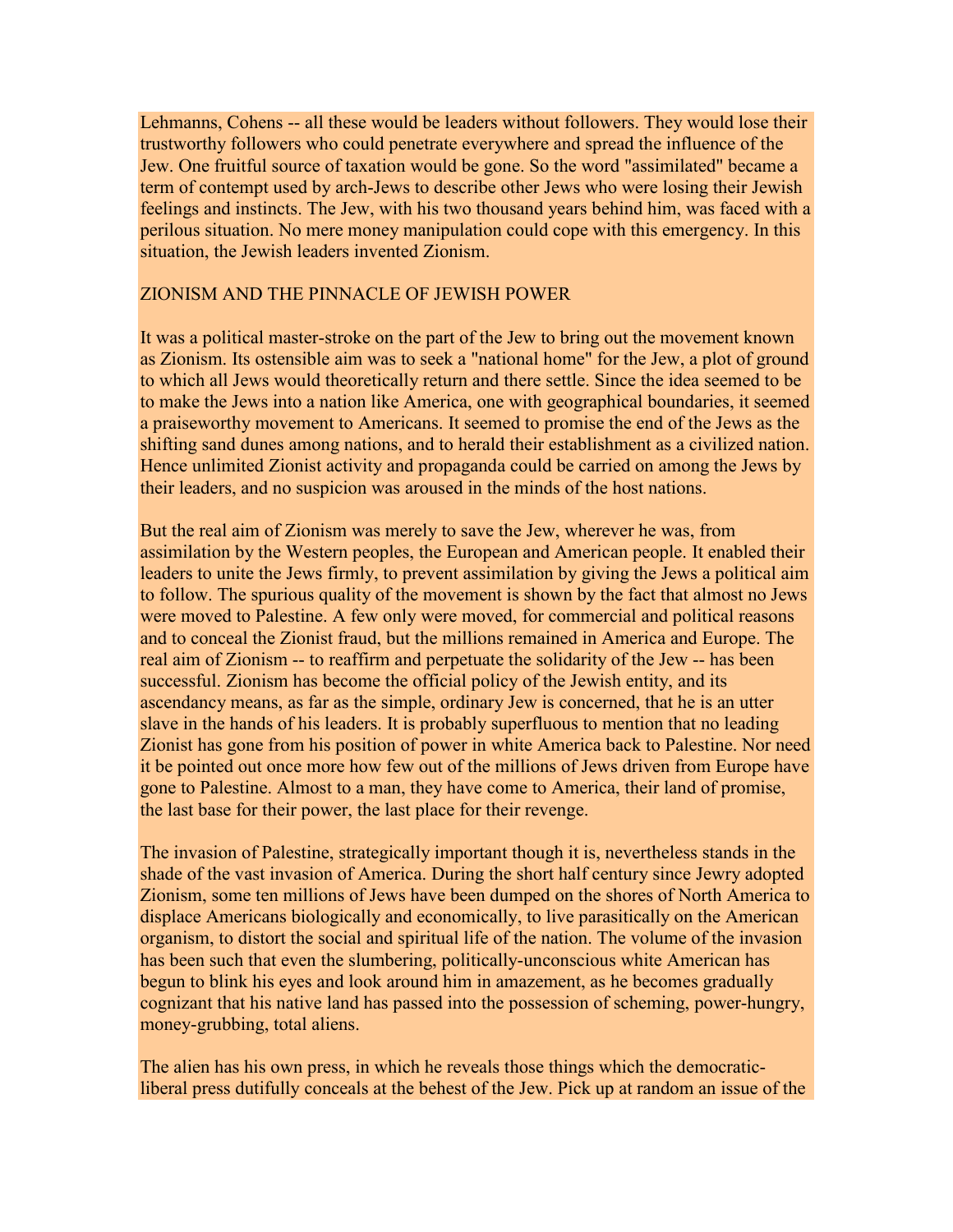"Contemporary Jewish Record" -- that for June 1941. On page 282 we are told how Jewish educators are combatting successfully "the un-American movement of 100% Americanism". On page 259 a member of the American Jewish Committee joyfully reports that because of the hostility between American and Jew the successive waves of Jewish immigrants "will develop into a cohesive American Jewish community". The article "The Jewish Emigrant -- 1941", describing the arrival of the Jew in America, says: "Our sole conclusion is that when the emigrant has finally arrived at his destination, he can consider himself at the entrance to Heaven". (sic).

Seven million of these immigrants have arrived at their "entrance to Heaven" since 1933. There is admitted hostility between them and their host-people. The Jew opposes 100% Americanism. Yet he calls his arrival here his "entrance to Heaven". How is this?

## THE RISING INFLUENCE OF THE JEW IN AMERICA

The North American continent was discovered, explored, cleared, plowed and settled by the individual imperialism of members of the European-American white race. The political independence of America was won, and the industrial-technical system of the continent was planned and built by the white race. The American merchant marine was built and sent into the seven seas by white men. Every creative idea in whatever realm - political, economic, technical, religious, legal, educational social -- that has been brought forth on this continent has originated with, and been developed by, members of the white European-American race. America belongs spiritually, and will always belong, to the Western Civilization of which it is a colonial transplantation, and no part of the true America belongs to the primitivity of the barbarians and fellaheen outside of this civilization, whether in Asia Minor, the Far East, or Africa.

And yet, even though the Jew was not present at Valley Forge, even though he was not at New Orleans in 1814, nor at the Alamo, nor at Bull Run or Chancellorsville, nor at Guantanamo Bay or Manila, even though he took no part in the conquest of the continent -- in spite of this complete dissociation of the Jew from the American past, it is a stark and gruesome fact that America today is ruled by the Jew. Where Americans hold office, they hold it at the pleasure of the Jews and use it in deference to his policy. Baruch argues with Roserman on the steps of the White House -- once the residence of Washington, Madison, Adams -- and the policy of America is thus determined. LaGuardia calls Lehmann by a Yiddish term of abuse in public. As lawyer, the Jew brings in excessive litigation; as judges he imports chicanery into the administration, and has the power to pronounce rules of law for Americans. A rabbi states: "The ideals of Judaism and the ideals of Americanism are one and the same," And the "Jewish Chronicle" (April 4, 1919) says: "The ideals of Bolshevism are consonant with the finest ideals of Judaism". The notorious rabbi Wise announces, "I have been an American for 67 years, but I have been a Jew for 6000 years". The "Jewish Chronicle" tells us: "The Jews in America are 100% Jewish and 100% American". These schizophrenic percentages resolve themselves into the thesis of the rabbis that Judaism, Trotskyist Bolshevism, and Americanism are one and the same. The synagogues have a parade of liberals -- sub-Americans with defective instincts -- come before them to parrot back at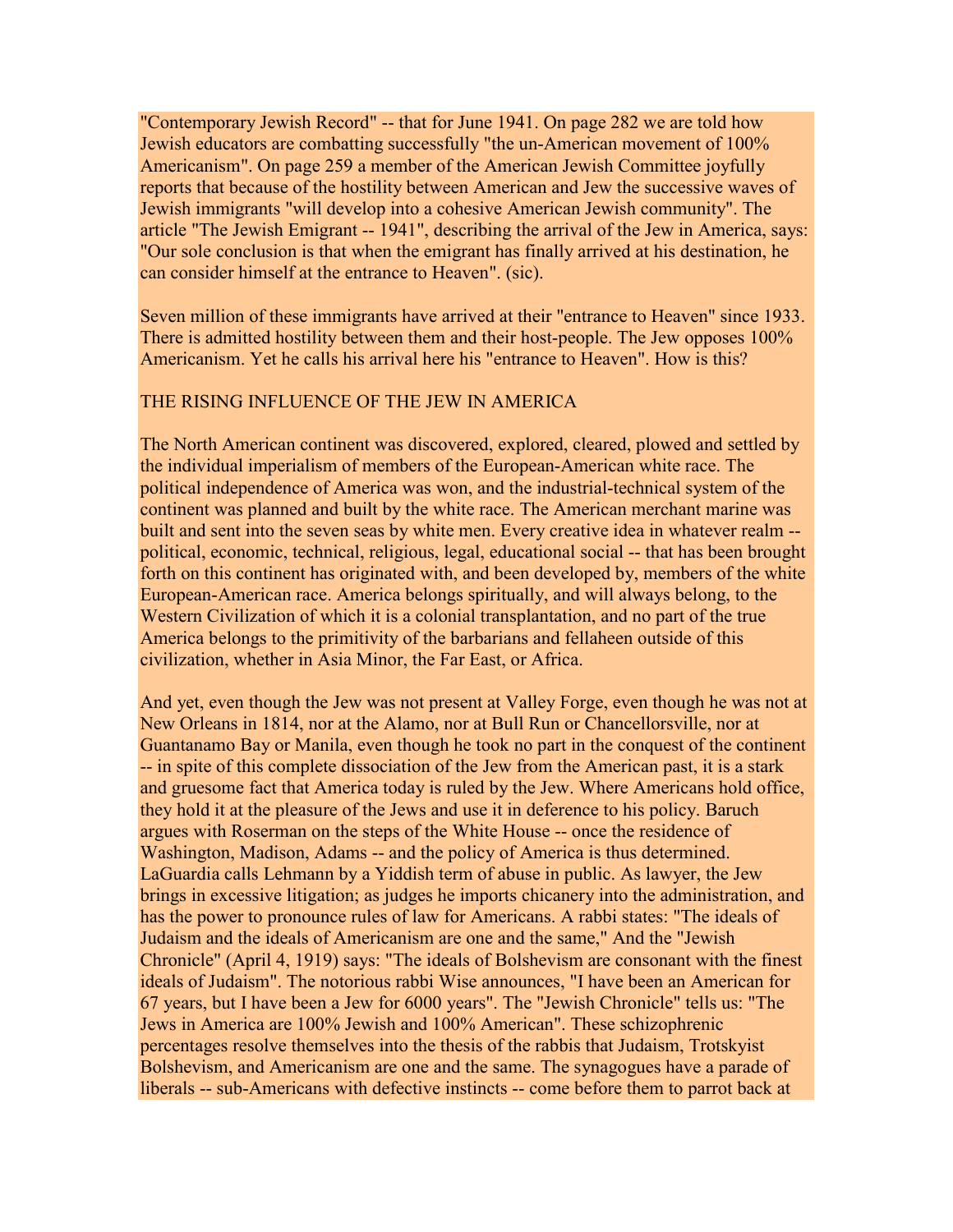them their own view-point.

The Jew numbers approximately 10% of the North American populations but in the Second World War, a war fought solely for Jewish interests, a war of his fomenting, a war to increase his power, the conscripts in the American Army were only 2% Jewish, according to official records. Neither in his assumed role of American, nor in his actual status as member of the Jewish Culture-State-

Nation-Race-People, was he willing to risk his blood, even in his own war. In the fighting forces he limited his participation to the administrative branches: Judge Advocate, Medical, Quartermaster, Finance. In the American Army Jewish conscripts have an unconditional right to a furlough for Passover, for Yom Kippur, for Rosh Hashanah. The induction of Jews into the Army is delayed over Jewish holidays -- "to avoid undue hardship". The Central Conference of American Rabbis in the 47th annual convention in New York addressed a resolution to the American Congress asking that Jews be exempted from conscription "in accordance with the highest interpretation of Judaism"!

In the publicly supported educational institutions for higher learning, the Jew is driving out the native American student. In the free universities, such as Wayne University and City College of New York, the Jew's possession is complete. The Stock Exchange presents a similar picture. The New York Exchange is dormant on Jewish holidays. The Officers Reserve Corps is ever more penetrated by the Jews. The police forces of the large cities are under his control, and the Federal secret police enforce his bidding. He commands the National Guard in the populous states.

How has this come about? How has the native American been driven from the positions of representation, of power and respect in his own land? How has he been chased out of the professions, out of government, of the universities, out of the sources of public information? How did the interloper from Asia, the ghetto-creature from Kishnev, attain to his eminence whereupon he holds in his hands the decision of war or peace, and decides who are America's friends and who are America's enemies?

Two things are responsible for this situation in which America finds itself serving as a mere tool in the hands of an alien. First is Liberalism -- the enemy of national greatness, the virus that eats up national feelings. Liberalism is the doctrine that everyone is equal, everyone acceptable, the doctrine that the botched, the misbegotten are equal to the strong and the superior, that there are no foreigners and no distinctions. Liberalism gnaws away at the structure for which patriots and great leaders gave their lives and fortunes. To Liberalism, America is a "melting-pot", a dump heap for the world's human refuse. When the white race in Europe drives out the Jew, he goes to America where weak heads and inferiors who are jealous of that to which they are not equal have laid down for him the red carpet of Liberalism, and on this carpet, the Jew has advanced to supreme power in the short half a century since he first discovered that America is a fine host for an enterprising parasite. Liberalism is the inversion of that 100% Americanism which the Jew hates.

But mere Liberalism alone does not account for it. The second factor has been the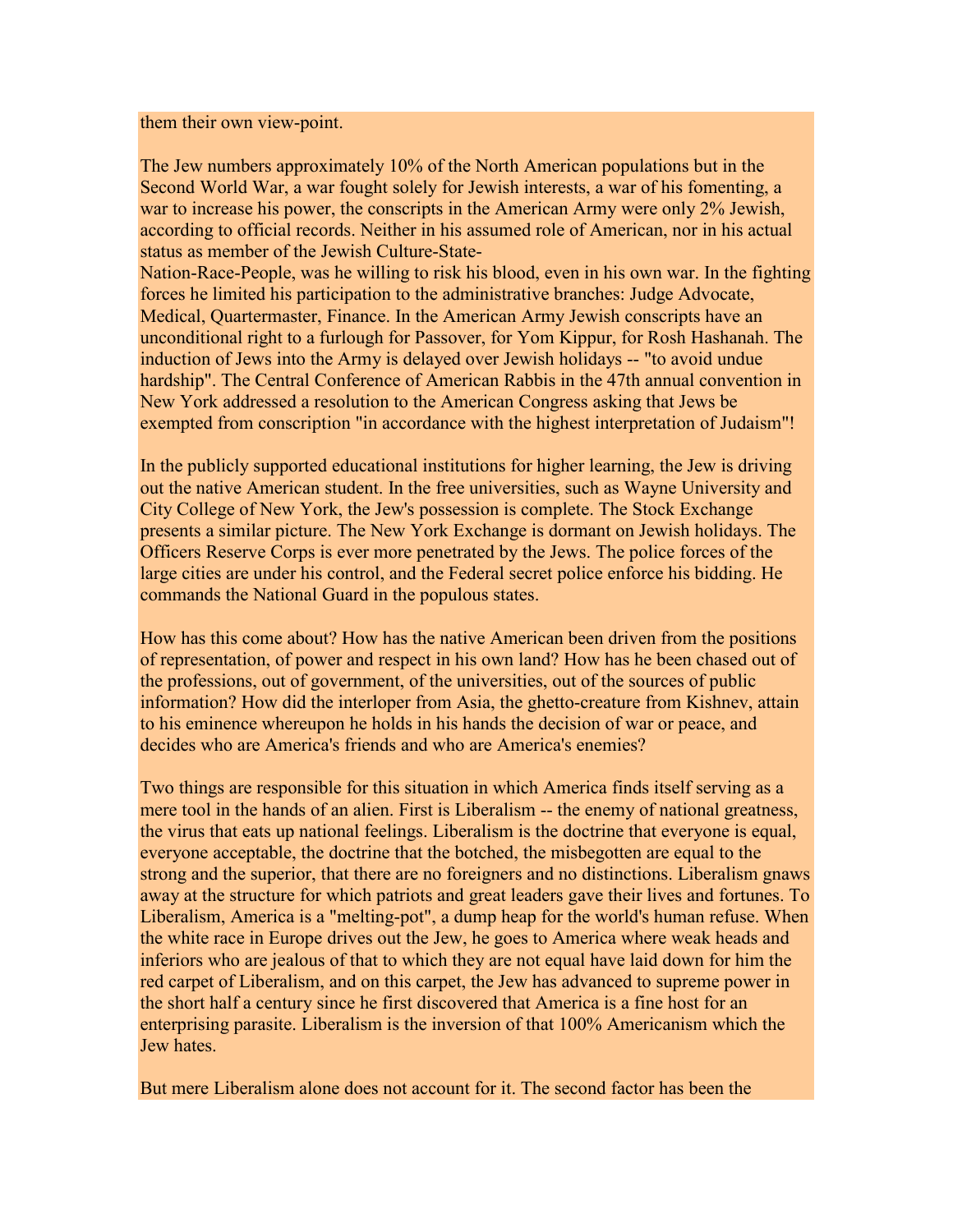aggressive unity of the Jew, his cohesiveness born of hate, which has welded him together and organized his forces for his mission of destruction. By virtue of the cohesiveness of the Jewish entity, at once Culture, State, Nation, People, Race, Religion, and Society, the Jew conquered the cinema industry, the news-gathering associations which controls all "news" and journalistic opinion, the periodical and book press, and the radio networks. When it became obvious the "Republican" party was about to lose the 1932 election, he cleverly insinuated himself into the "Democratic" party, and placed his candidate in the Presidency. This was the Revolution of 1933, but since it had occurred in the form of a simple change of parties, the politically-unconscious American remained unaware.

In 1933, there descended upon Washington the swarm led by Baruch, Lehmann, Morgenthau, Frankfurter, Niles and Rosenman. In their train were thousands of Paswolskis, Messersmiths, Lubins, Berles, Fortases, Lilienthals, Cohens, Ezekiels, Silversteins et al, and bringing up the procession came enough lesser Jews, deracinated liberals, technocrats and aliens to double the population of the capital city within a few years.

Between the cracks in the pavement the Jew recruited a thousand sub-Americans as "radio commentators", newspaper "columnists", and professional propagandists to disseminate the world-outlook the Jew considered appropriate for the American. A multiplicity of government bureaus came into existence, necessarily staffed with Jews. The Jew sought to bring under his control every factor of public expression and influence, thus to make sure that never again would there be a free national election for he did not intend to relinquish his power, so long dreamt of, and now at last real, through the free play of any constitutional game of parties and majorities. He purged the central government of whoever could not be led by the nose, or bought. Who opposed was shouted down, smeared with vile labels, and so silenced.

Thus America was given a semitic countenance.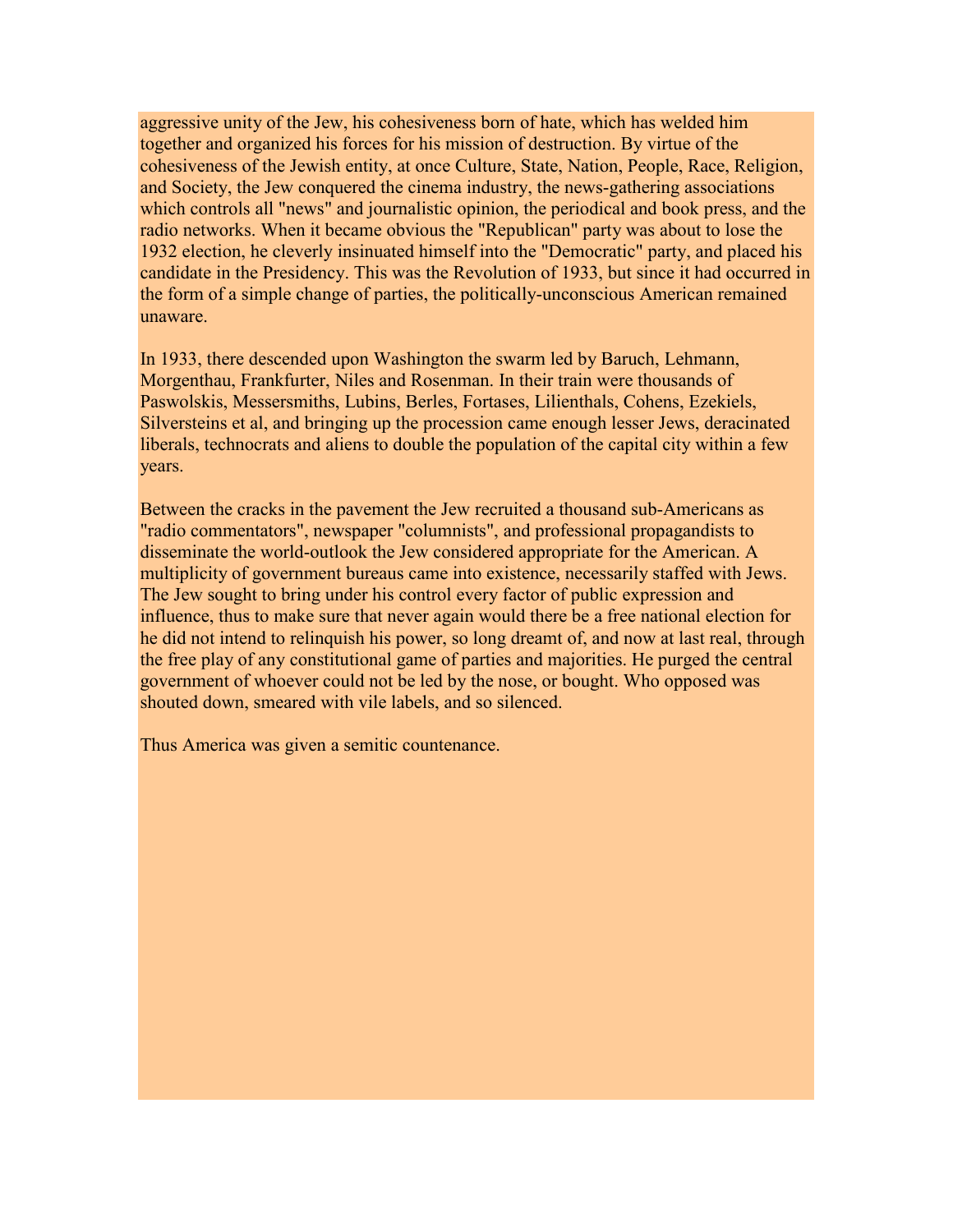## **The World in Flames**

#### **An Estimate of the World Situation**

<span id="page-46-0"></span>*(published February 1961)*

In October 1946, in a quiet garden in Wiesbaden, an unknown person, whose writings and actions are only valued by his enemies, and that negatively, composed a short monograph entitled "The Possibilities of Germany", and this Estimate can best begin by a short citation from that unpublished work:

"Eventually -- not before 15 years, not more than 30 -- the Anglo-Saxon-Jewish combine and the Russian Empire will wage the third of the series of World Wars."

1960 was the first year in which the world political situation was ripe for a great war. But the exact moment of its outbreak is known to no one at this time, not even to any clairvoyant. It may take place this year, or any year after this, the last possible time being about 1975.

I

A brief comparison is in order with the situation of 1946. In that year, America-Jewry controlled, in a political if not military, sense the entire Western Hemisphere, all of Western Europe except a part of Germany, all of Africa, all the Near East, the Middle East, and the Far East. This all amounted to 9/10 of the surface of the earth and more than 3/4 of the earth's population.

Since then, this preponderance of power vi-a-vis Russia has dwindled to a point where the Washington regime at this moment has no preponderance of power vis-a-vis Russia, but stands in an inferior power-position.

The basic reason for the diminution of power is spiritual-organic. Power will never stay in the hands of him who does not want power and has no plan for its use. Desire for revenge, desire to "stop Hitler", desire to destroy Europe, desire to kill 80,000,000 Germans by the Morgenthau Plan -- all these are not will-to-power. Will-to-power means inherently the will to do something positive with that power, not the will to prevent something.

The more superficial and direct reason for the diminution of power was political incapacity on the part of the Zionists, or Washington regime as it is here interchangeably called. This incapacity manifested itself first in total incomprehension of the Russian soul, leading to the belief that this wild, chaotic, spirituality had surrendered itself permanently to the guidance of a small group of Jewish intellectuals.

A person who believes that the seizing of the apparatus of power -- government, army,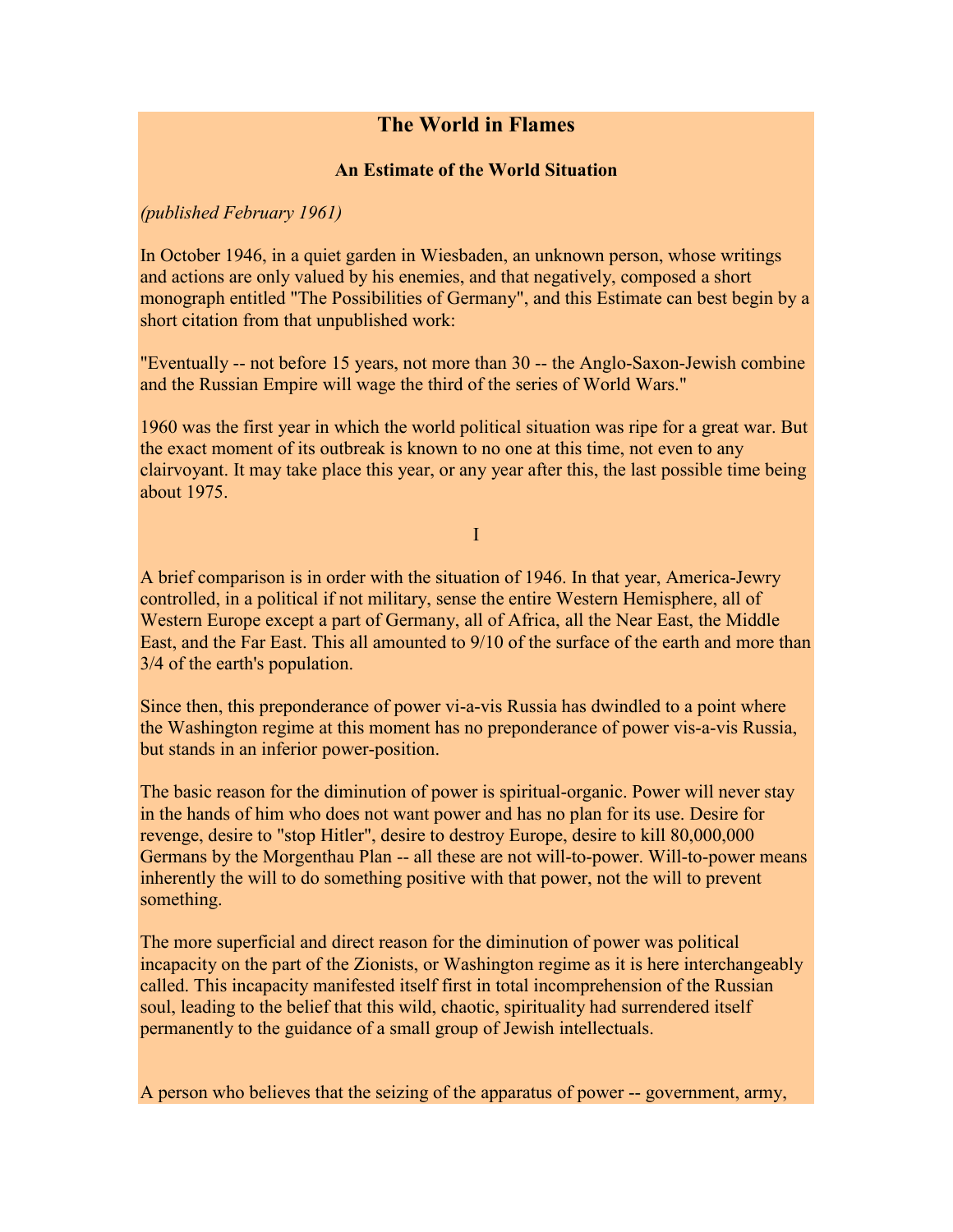police, press, education -- guarantees the continuance of power is a political non-entity. Yet the whole Washington regime believes this. In philosophy they are materialists and thus cannot ever understand that visible facts are only the manifestation of invisible spiritual movements.

To the extent that a people is materialistic in its religion and philosophy, it is nonrevolutionary, but the Russians are completely non-materialistic, being completely dominated by feelings, and acting always from their feelings. Thus it was that the Russians, even without disturbing the Bolshevik governmental structure or ideology, effected a complete revolution and deprived the Jewish leadership of all power. The Jew in contemporary Russia is allowed to be a Jew, if he is first and foremost a Russian. In other words he is not allowed to be a Jew, and is being exterminated without physical violence.

Since the Washington regime believed in the"friendliness" -- i e. Jewish domination -- of Russia, it gave China to Russia, as it had already given part of Germany and part of Japan. One cannot call this treason on the part of the nincompoop Marshall who accomplished the actual transfer of China from the Washington regime to the Russian sphere, for he was sent by the Washington regime on this very mission, and when he died, years later, was called by the Zionist press the greatest soldier, etc., etc. Legally speaking, it makes no sense to say the entire government of a country is committing treason, for it is they who define the enemy. In a spiritual sense, of course, the Washington regime are traitors to the United States and its people, but they have so defined the relationships that those who are loyal to the United States in a spiritual and political sense are regarded as traitors in a legal sense.

India was surrendered in 1947, and lost to the control of the Washington regime. Together with China it accounts for about 40% of the world's population.

Since then, Egypt has been lost and half the Arab world, through the creation of the foolish, unnecessary Jewish State in Palestine.

Cuba and Venezuela have been lost, with only financial bridgeheads retained, and all the Latin American possessions of the Washington regime, from Nicaragua to Argentina, are growing restive.

Because it retained the fiction of the independence of the European lands, the Washington regime has imperilled its grip on France, by allowing De Gaulle to set up himself up as a leader.

In Korea, the Zionists fought against the Chinese armies they had created, through the Great General Marshall, and these armies used the very equipment which Marshall had delivered to them, sufficient to equip 60 divisions. Not only did they lose the war, but they demonstrated to the entire world that the United States infantry is inferior, and that the Zionist empire is, in the Chinese phrase, a paper tiger.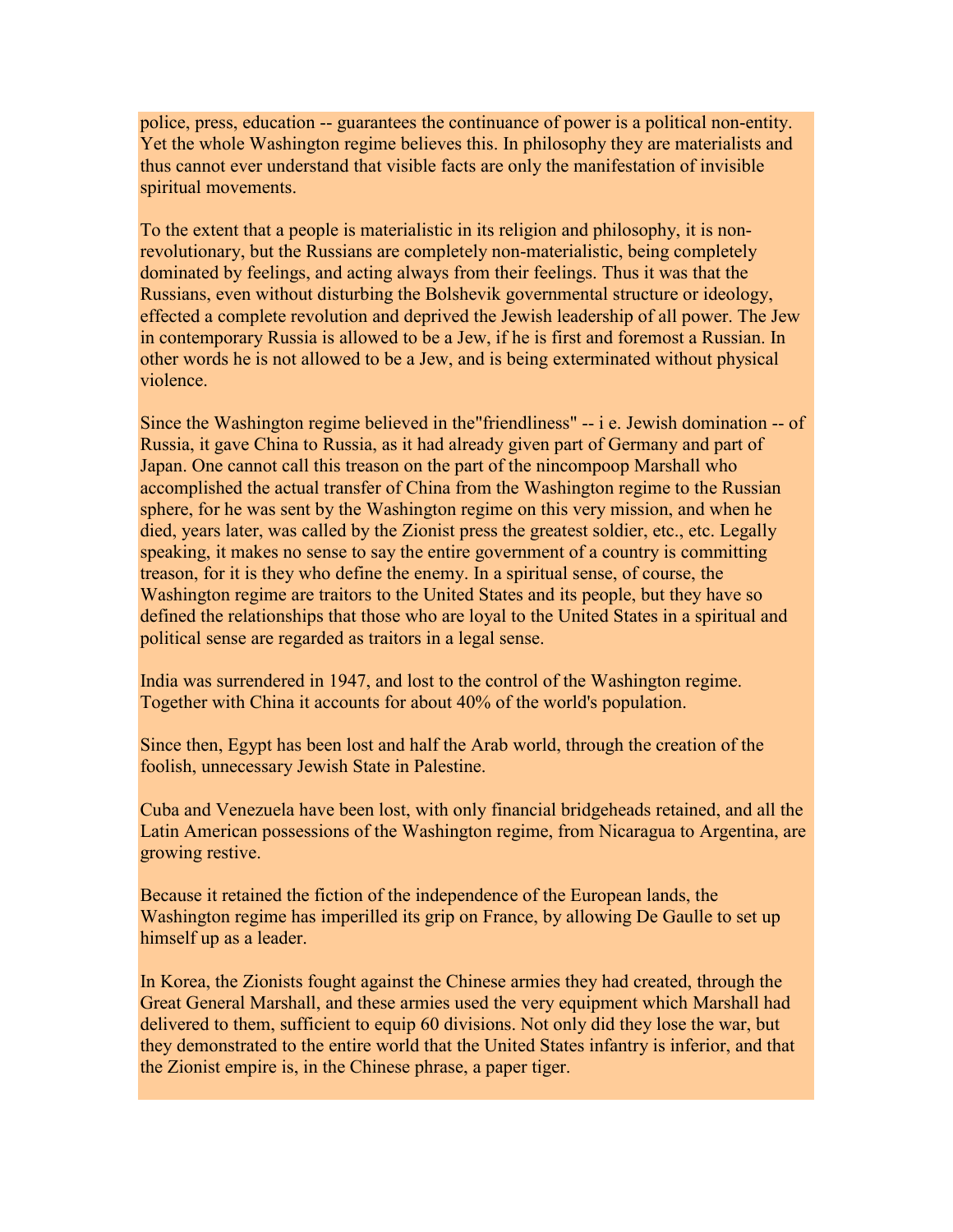On the positive side, there is little to record. The Zionists conquered Spain without a war, and have occupied it with their troops. They have completely incorporated England, and occupied it once more with troops.

Of all that they possessed in 1946, there remain only the greater part of Latin America, (now precariously held), all Europe except part of Germany and the greater part of the Mediterranean littoral (also precariously held). Japan has been lost, but Australia, without military value, is still held. The Philippines are still precariously held.

What the Washington regime has lost Russia has gained, either by extension of its influence directly or by increasing the neutral area. The extension of neutrality is of immediate benefit to Russia, exactly as it is of immediate loss to America-Jewry. This is so because of the concentric shape of the geographical theater of the political struggle. Russia occupies an inner circle, and America-Jewry an outer circle. The neutralization of India, Japan, Egypt et al. represent breaks in the outer circle, and weakening of the Jewish-American economic-political structure.

This is so also for a moral reason. Jewry always claims to speak for, and to represent, all humanity, with the exception of one unit, which is thus automatically the enemy of humanity. In a war of attrition, it is a positive detriment to be labelled by most of the world's press as the enemy of humanity, even though in a short war it makes no difference. Therefore, the more the Jewish-American control over the press of the countries of the world is weakened, the better is Russia's moral-political position.

II

It is instructive to compare the Second and Third World wars in their aspect of the quantitative relationships of the combatants. In the Second World War, on the one side (Germany, Italy, Japan, Hungary, Finland, Rumania and Bulgaria) were 225,000,000 people, with an area of less than 1,000,000 square miles at the beginning of the conflict. On the other side were approximately 1,000,000,000 people and approximately 50,000,000 square miles. In addition the so-called neutrals (with unimportant exceptions) were enrolled in the economic service of the Jewish-American-Russian coalition, since the coalition possessed a monopoly of their trade.

In the distribution of 1960, the quantitative aspect looms thus: on the one side of the Jewish-American leadership is a population of 400,000,000 and an area of approximately 30,000,000 miles. (These figures include all North and South America, all Western Europe, and more than half of Africa, together with Australia and environs.) On the other side of the Russian-Chinese coalition is a population of 800,000,000 and an area of approximately 15,000,000 square miles. (This includes Russia, China, and the Russianheld areas of Europe.)

These quantitative estimates are generous to the American-Jewish front, for much of what is given is questionable, from the standpoint of military value of the population and accessibility of the territory. Thus it is quite clear that none of the armies in Jewish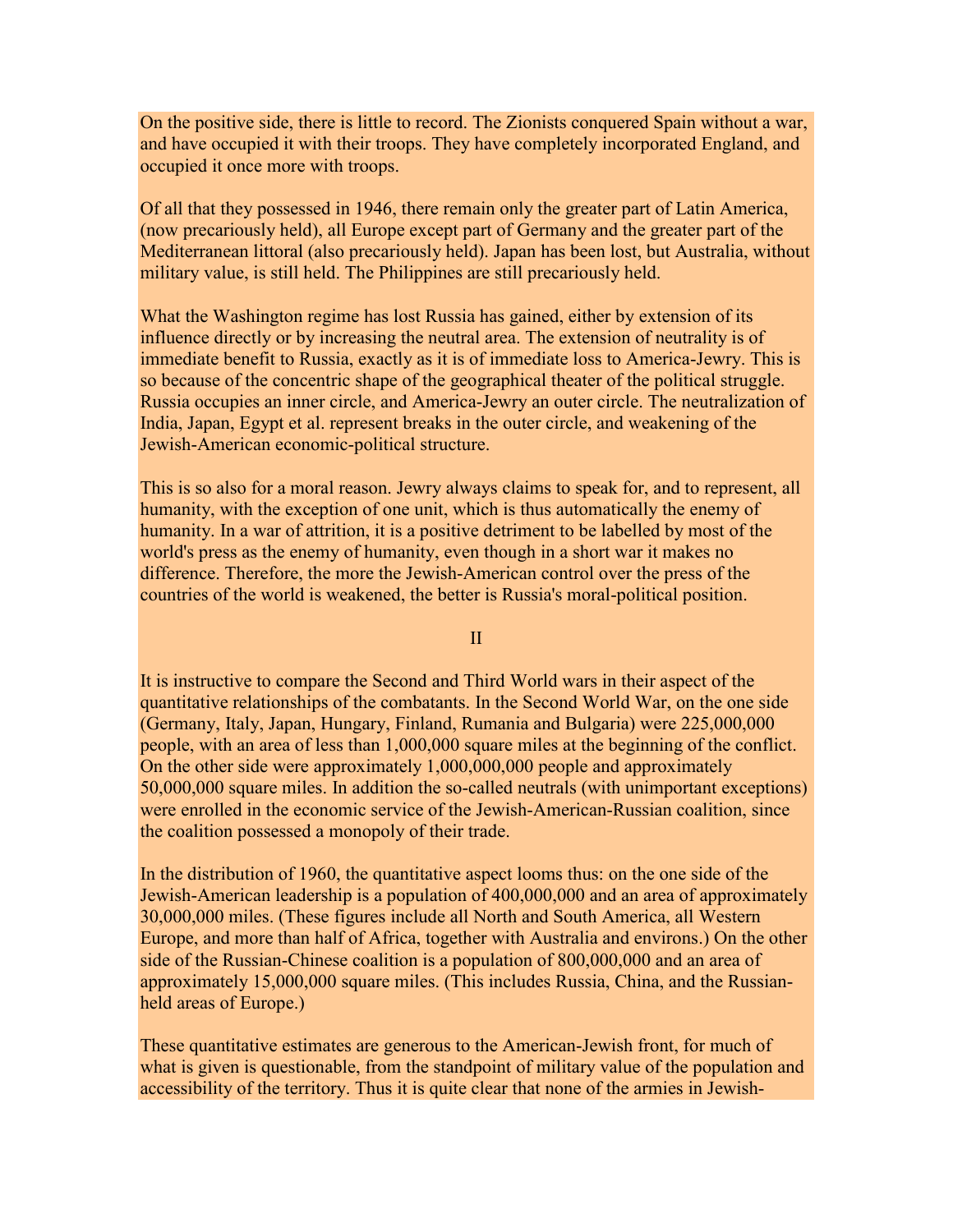American occupied Europe will have great military value, since the essence of the armies, i.e. morale, will be absent. Furthermore, the entire population of Latin America is at best available only for economic service; there is no expectation that in the Third, any more than in the First or Second World Wars, this population can be used as cannonfodder. And if the movement for Latin American independence spreads, almost a third part of the figures, both for population and land area given above must be stricken. If the Arab revolt spreads further, it may cut off much of Africa from Zionist control.

On the moral side, the two wars are quite different. In the Second World War, Germany and Japan were both nationalist. Only secondarily, and in a propaganda way did they claim to represent any principle which was of universal validity. Thus they offered no great persuasion to the population in enemy countries or neutral countries to sympathize. The Jewish-American-Russian-English etc. etc. coalition, however, used no nationalist feelings except as propaganda against Germany. Their whole war cry was a universal one: Freedom, Happiness, Justice; a birthday-party every day for every person in the world.

In the Third World War two universals are offered by the contestants: on the one side the joys of Capitalism, on the other the perfect happiness of Communism. Germany, Italy and Japan all got out of the League of Nations when it was clear that it was entirely dominated by the enemy. Russia stayed in the United Nations all through a long period when the thing was entirely Jewish-American, and has persevered to the point where the thing can be sometimes useful to them even though they do not have the major control.

Thus, while the United Nations was at war against Russia's ally in Korea, a Russian was the head of the Security Council, the organ charged with the prosecution of the war.

A national, or particular, principle against a universal principle is at a crushing disadvantage in a World War. But this time, the Zionists face another Universal, and one with which half of their very own people are secretly, half-openly, or openly in sympathy. In a wax between Capitalism and Communism, the Jewish people finds itself physically on the one side, but spiritually on the other. Their minds are divided from their pocketbooks. This weakens leadership corps of America-Jewry, for this corps is entirely Jewish. The Jewish-American entity is Jewish as respects its head, American as respects its body.

In view of the complete lack of spirituality, intellect, political awareness, and moral courage in the American population, the possibility of an American revolt against Jewish domination has been entirely omitted. Such a thing is only a possibility after America-Jewry suffers a thorough military defeat, and even then only if it is followed by largescale economic disasters.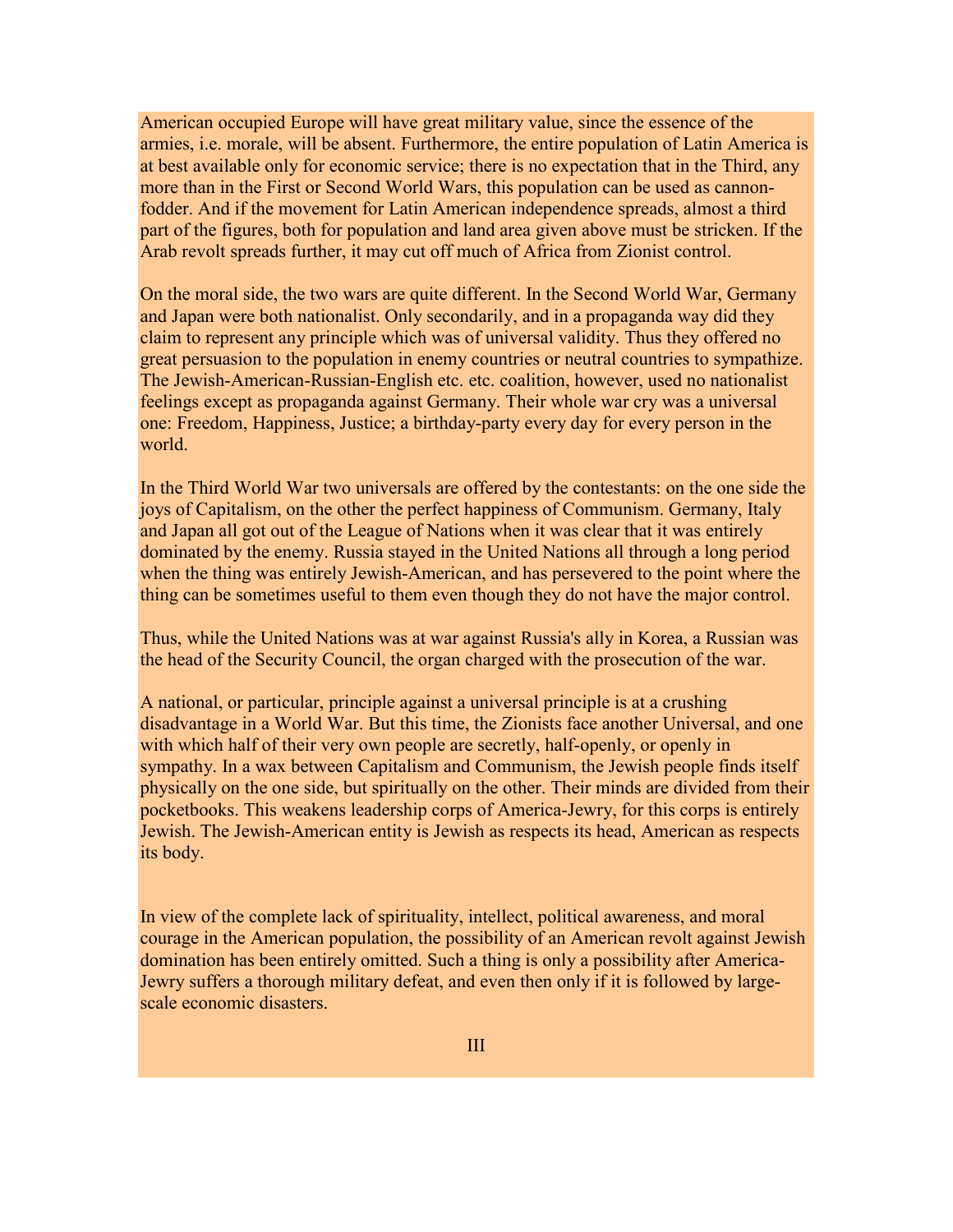The regimes of Washington and Moscow together make up a Concert of Bolshevism, just as the Culture States of the West made up the Concert of Europe of the 18th century. Moscow and Washington share all basic values, and recognize it mutually. No matter how strong their political rivalry, they make "cultural" agreements whereby each may export its brand of culture to the other. Thus Washington sends the clown Bob Hope to Russia, and Moscow sends the cacophony expert Shostakovich to North America, causing the intellectuals to gush with admiration. The American cinema is not anti-Russian, regardless of preparations for the Third World War. Compare this with the preparations for the Second World War, when this same cinema created many thousands of hate-Germany films, which it is still turning out.

Bolshevism means, as simple historical fact, destruction of the West and of the remnants of its Culture. The Communist Manifesto sets forth a program to accomplish this on the economic-social side. In the ten demands that it makes, only nine are possible, and all these have been realized in the United States, but not one of them has been realized in Russia. The barbarian nature of the Russians is itself Bolshevism, but Marxian Communism is purely an export article in Russia, while in the United States, it is an accomplished fact.

The reality of this Concert is shown especially by the Policy of America-Jewry toward Germany. Much as it needs a German Army, it will not create a real German Army, but only a mass of helpless rifle-battalions to be slaughtered by Russia without a chance of winning. Both Russia and America-Jewry have failed to get the best performance from their German captives who make the rockets for them. Russia overworks its German rocket-men, and America-Jewry has so thoroughly denationalized, brain-washed and Americanized its German rocket-men that they are no longer German, and have thus lost the source of their technical superiority, i.e. their German inwardness. This is the final explanation why the German rockets made in Russia are better than the German, rockets made in the USA.

Most of the cinema in North America treats Russia and Russians as interesting and admirable, human and good. The cinema's purpose in the general scheme of propaganda is to control the emotional attitudes of the population. Control of the intellectual attitudes is the work of the press, and here Russia is treated negatively. Why this duality? Every ruling regime gives perforce in its propaganda a picture of itself, and the Washington Zionist regime itself suffers from this quality. Russia is not a total enemy, but a rival. The Korean war, 1950-1953 expressed the limited hostility of the Washington regime toward Russia and its official war-aim was not "victory" or "unconditional surrender", but "a just truce".

When the Germans in Russia make some new technical advance, Eisenhower congratulates the Moscow regime. Roosevelt never congratulated Hitler on such occasions. The Russian flag is flown in the United States on all festive, "international" occasions. Never did the German flag appear, nor does it today. The fundamental ineradicable Jewish hatred of Germany appears in the fact that even the Germany they control directly is not permitted to sit among the United Nations, on a par with the other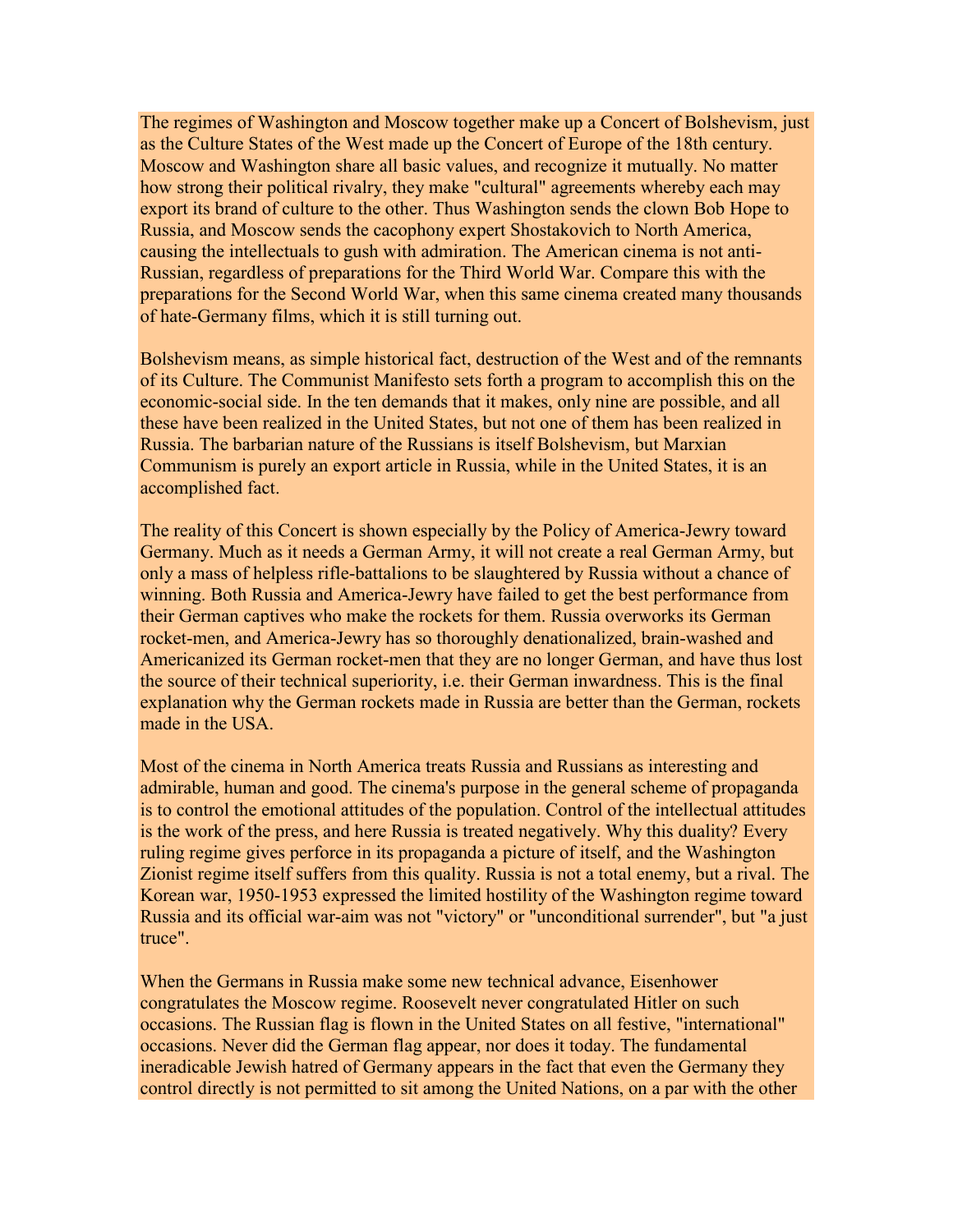puppets. The spate of anti-German films in the theatres and on television continues unabated. The anti-Russian films are few indeed,

One conclusion emerges, of military-political significance: in the Third World War, the Washington regime will list Germany among its enemies. Already the radio propagandists say "Russia and Red Germany." The intention here is, not only that the German rifle battalions be slaughtered by the Russian advance, but that the way be opened for the bombardment of Germany again, this time with more destructive bombs.

The Concert of Bolshevism is a reality only because of the attitude of the Washington Regime. Russia does not disturb it, since it works to their ends -- it gave them China, neutralized India and Japan. But they do not take it seriously, any more than they regard the United Nations as a serious thing.

IV

We now come to the military aspect of the Third World War, It is perfectly clear that the Washington regime has put its entire faith in "strategic bombardment." They plan to deliver the explosives to their targets by ballistic missiles, guided missiles, submarines and airplanes, land-based and carrier-based. This faith in bombardment is just that: it is faith, but not rational. Faith has certain advantages, but not in the realm of technics. Belief that I will discover a new weapon, will or at least, may, lead me to that discovery, but belief that this weapon will destroy my enemy all by itself will not increase the power of the weapon. Black magic would be better in this case, for it works directly on the morale of the enemy, whereas the faith in the weapon merely assumes that if his cities are destroyed, he will be disheartened.

Russia is a porous target, and rockets are effective only against dense targets. The Jewish-American citadel is far denser than the Russian citadel, and is thus vulnerable to rockets to a far greater decree. America-Jewry would be better off if rockets did not exist. In that case its citadel would be inviolate, and it could never sustain a military disaster of the greatest magnitude, for its armies would be at the antipodes and their victory or defeat would be of minor consequence. Thus the basic Jewish-American military doctrine is one which cannot possibly give it victory. But this same military doctrine, if adopted by the enemy, could give victory to the enemy.

Russian morale is tough, because of the barbarian nature of the soldier-material, and not because of good leadership, organization, or indoctrination. The Jewish-American morale is poor, the soldier material is utterly worthless in itself. This population has no political awareness, no significant military tradition, no military instinct, no military ambition, and no moral strength, and no respect for, or belief in anything whatever. This youth is characterized by the Beatnik, the American form of the Nihilist. He believes in nothing and respects nothing because there is nothing within his range of vision worthy of respect or inspiring belief. The Beatnik is not an insignificant entity: he is the ruling type in the American youth. He represents the fashion, all other youth feel inwardly inferior to him, as non-fashionable elements always do toward the fashion-corps.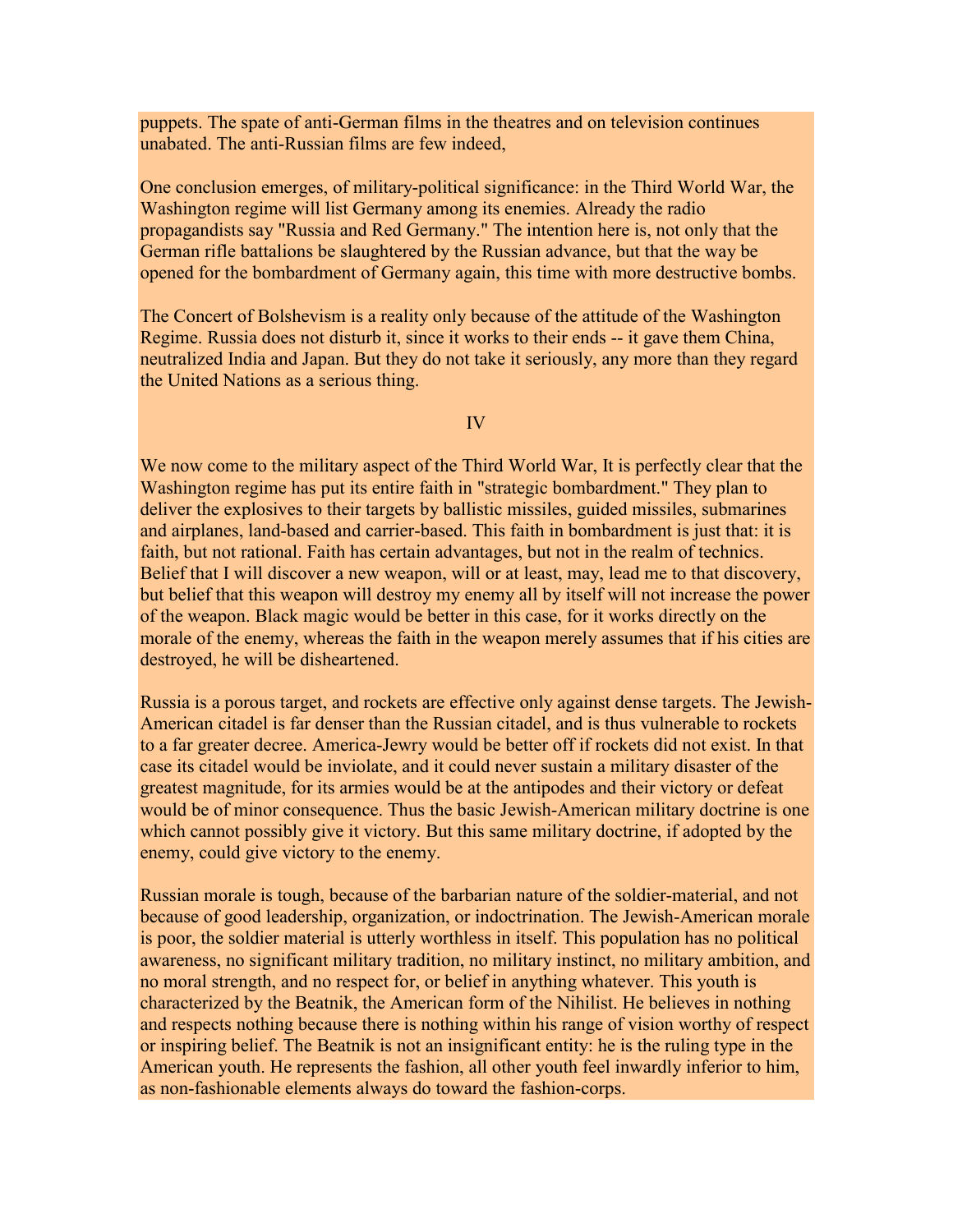Russian barbarians cannot be demoralized by rockets. The Beatnik can, because he has no morale to start with, no inner participation. The Russian population is young, and it is rural, mostly in fact, the rest in spirit. The American population is old, and it is megalopolitan, mostly in fact, the rest in spirit. Speaking in general, only rural people are good fighters, not city-people, especially if the fighting is severe.

Rockets are merely artillery, and thus can never conquer. It is true that the doctrine arose in military circles during 1914-1918 that "artillery conquers the ground; the infantry occupies it." But this is mere stupidity, on a level with the military leadership and conduct of that war. Only infantry can conquer.

From this fact comes the Russian military doctrine. It derives from Clausewitz and is valid for all wars between powers based on the same continent. That doctrine is that the aim of war is the destruction of the enemy's armies by decisive blows. The Russian military sees in the Jewish-American bombardment of German cities in the Second World War mere stupidity, and here they are correct. But this same Russian military has not yet fully grasped the fact that the Clausewitz doctrine on The Aim of the War is not valid for intercontinental warfare. As far as the Jewish-American puppet armies in Europe go, the doctrine is correct. For Russian victory in Europe, these puppet armies must be rounded up, as they inevitably will be. But there still remains the Jewish-American citadel. How is Russia, without massive means of sea-transport as it is, to destroy the Jewish-American armies? It is simply not possible. Does this mean therefore that Russia cannot win?

It is clear that both contestants in the Concert of Bolshevism have a ruling military ideation according to which they cannot possibly win.

America-Jewry, which believes in rockets, can win only with infantry.

Russia, which believes in infantry, can win only with rockets.

So much for their similarity; now for the difference. Although the ruling doctrine in Russian military circles is an infantry-oriented one (as it should be), nevertheless the Russian military has equipped itself with good German rockets, better than the German rockets of America-Jewry.

But the Military of America-Jewry, though it talks out of one side of its mouth about "balanced forces," has not equipped itself with good infantry, for the simple reason that it cannot, entirely lacking any human material which could be shaped into good infantry. The Jewish-American naval forces now have the doctrine that they are mere artillery auxiliaries. The submarines exist to throw rockets; the carriers exist in order to carry airplanes to throw rockets; The cruisers exist to -- yes, why do they exist? Away with them, to the mothball closet! The naval battle at sea, the meaning of the fleet, is not contemplated. Protection of commerce is forgotten, since overseas commerce will almost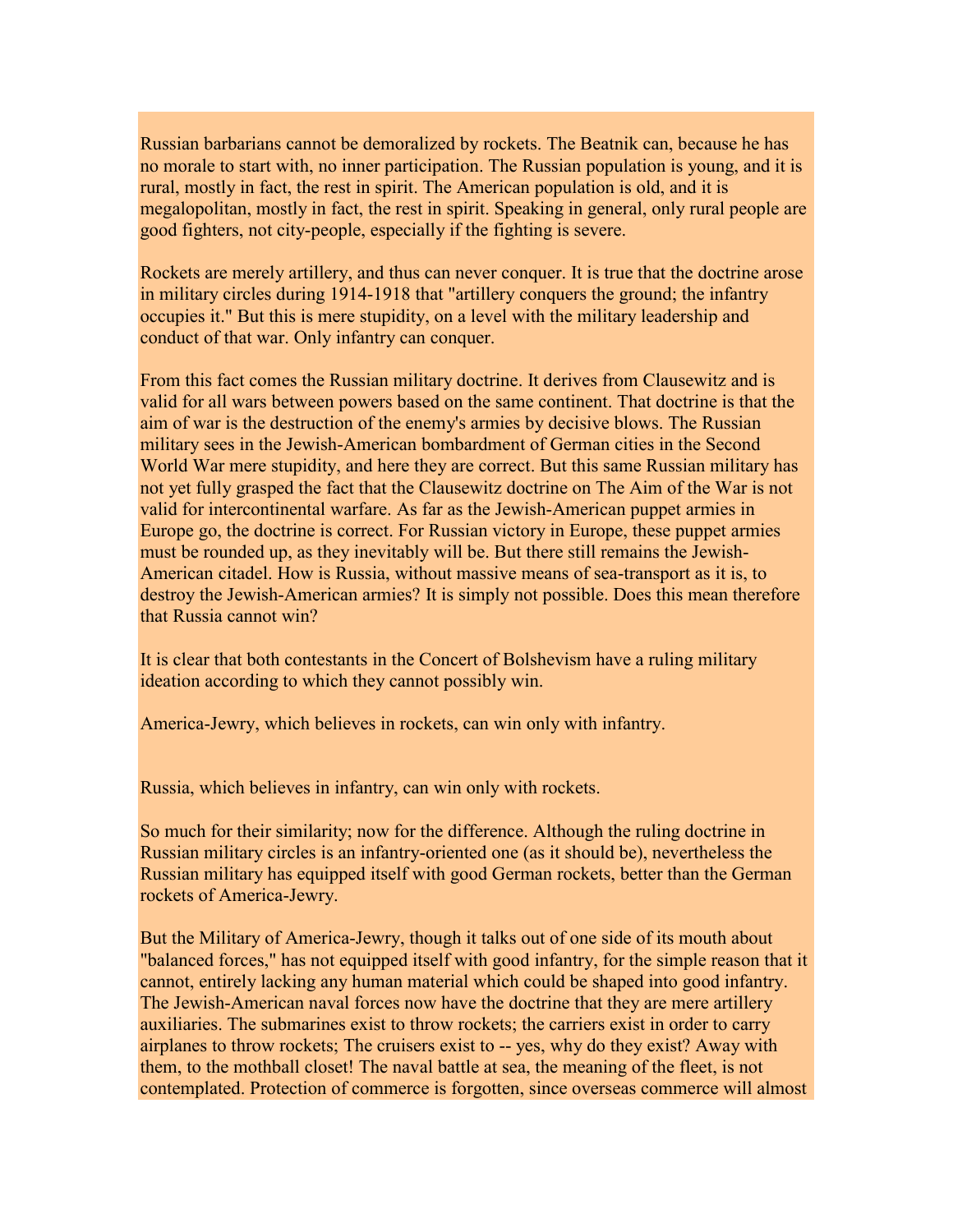all be cut off in the Third World War.

The Russian forces are prepared to fight with infantry, with artillery, with armor, with air forces, with missiles, ballistic and guided, thrown from land and from submarines. The American-Jewish forces are prepared to fight only with rockets.

Since the rocket is the only Jewish-American weapon, it is understandable that they do not want to abolish atomic weapons, nor to agree to stop their further testing and developing. By the same token it is understandable that the Russians sincerely want to render illegal the only weapon which America-Jewry can use against them.

But here only the Russian position is rational. The American-Jewish position would make sense if (1) it could win with rockets, and (2) it had superiority in rockets. But neither condition is present. It would be better to get out of the competition before the war than to lose the war, but politicians in general do not think that way.

The dispute rages in Russian military circles on whether American rocket manufacturing, storing, and launching facilities should have top target priority, or whether that should be given to American cities. Those who think nationalistically, organically, patriotically, humanly, would attack the rocket facilities first; those who think in terms of cold reason, regardless of domestic damage and losses, would attack the great cities as the prior targets.

V

Now, it has been said that America-Jewry can win only with infantry, and that Russia can win only with rockets. These propositions must be fully explained.

First, the meaning of the concept to win. Immediately the political and military planes separate themselves out. Politically, the concept of winning means the conclusion of peace on terms satisfactory to one's self Militarily it means that the enemy asks for peace.

This does not contradict Clausewitz in his statement that the military aim of war is the destruction of the enemy's armies. It merely widens the concept of military victory to cover the case, which arises now for the first time in world-history, in which a war is fought between two powers whose armies can have no contact with one another.

This assumes that in the first phase of the war the Jewish-American forces in Europe and their local auxiliaries will be entirely destroyed or expelled from Europe, including England of course. A minor series of operations will follow, hardly to be called a phase of the war, i.e. the finishing of the complete domination of Asia by Russian or Chinese arms. This will include the occupation of Hong Kong and Singapore, the neutralization of Pakistan, the occupation of Persia, the conquest of Turkey, and the delivering of the Jewish-American puppet formations in the Near East to the United Arab movement. A small-scale war may also be necessary to clean out completely the Jewish-American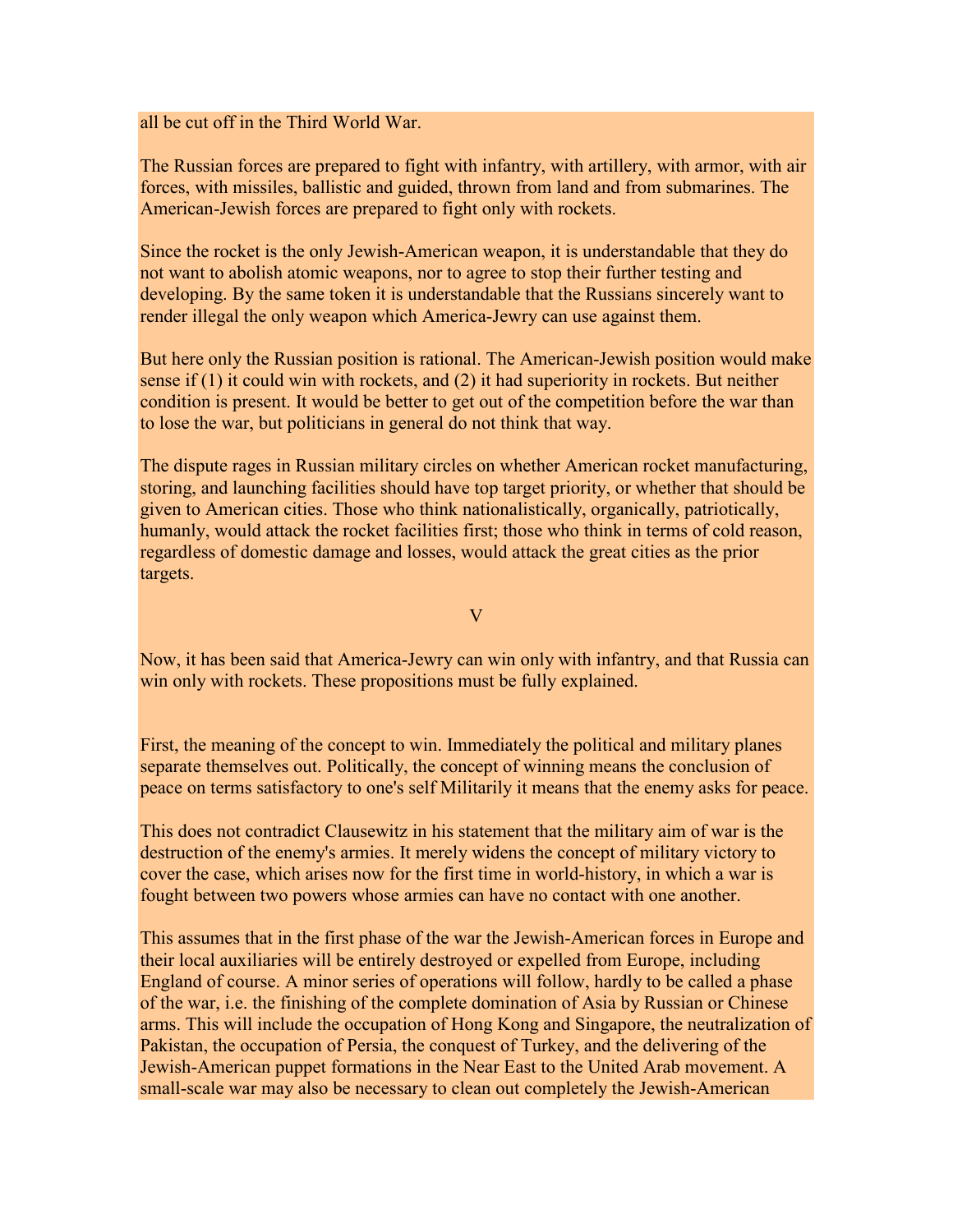bases in North Africa. Japan will be neutral or allied to Russia.

But after this phase, the issue of victory remains undecided. The Jewish-American regime will not surrender, since the very existence of Jewry is at stake, and the whole United States and its population is there to secure the existence of Jewry.

So here is a war between continents whose armed forces have no contact, nor can they have any contact. Russia has no possibility of delivering a large army to the North American continent, Nor is it possible for America-Jewry to deliver a large army to the Eurasiatic continent, first because it has no such army, nor can it raise it in the numbers and quality necessary, and second, because it is impossible to mount an invasion of Eurasia from the North American continent.

Thus the only "contact" the hostile armies can have with one another is in the limited form of an intercontinental artillery duel. By these means, it is possible for neither contestant to destroy the armies of the other, since these will be widely deployed, offering no target. The only real target for intercontinental ballistic missiles is a large city. Here the United States offers a plethora of targets, and Russia few.

What is the effect of Jewish-American bombardment of Russian cities? And what is the effect vice versa? The Russian is a peasant, whether or not he tills the soil. He, is not cityoriented, even when he lives in the city. When the city is destroyed, little is destroyed, so he feels, The American, and a fortiori the Jew, is a megalopolitan, whether or not he lives in Megalopolis. When the city is destroyed, all is destroyed, so he feels. He who reads may draw his own conclusion at this point.

Next is the question of bombardment at intercontinental range by guided missiles. Since their precise degree of accuracy is a secret-secret-secret-secret matter, only common sense is available. Common sense teaches first that at thousands of miles distance no rocket can be guided to say, a factory, or within destructive range of it, and second, that against every weapon, even superior weapons, defenses, even if not complete and perfect, are always worked out. It would appear that guided missiles will be simply an auxiliary to the basic artillery, namely ballistic missiles, and will thus not be decisive.

Next is the question of bombardment by bomb-carrying aircraft. After the first phase of the war, the heaviest Jewish-American aircraft will have to take off on their bombing missions thousands of miles from their targets in Russia and Germany. These targets will be Russian rocket factories, stockpiles and launching facilities, as far as they know where these are located. On this point there is no doubt whatever that Russian counter espionage is many times as effective as that of American-Jewry. There is also little doubt that Jewish-American espionage in Russia labors under almost invincible handicaps. Thus, these aircraft will not be too well supplied with targets, and will not be decisive.

What was said above about bombardment at intercontinental range by ballistic and guided missiles applies equally well to bombardment at continental ranges by the same type of missiles, launched from ships of all types. And what was said about land-based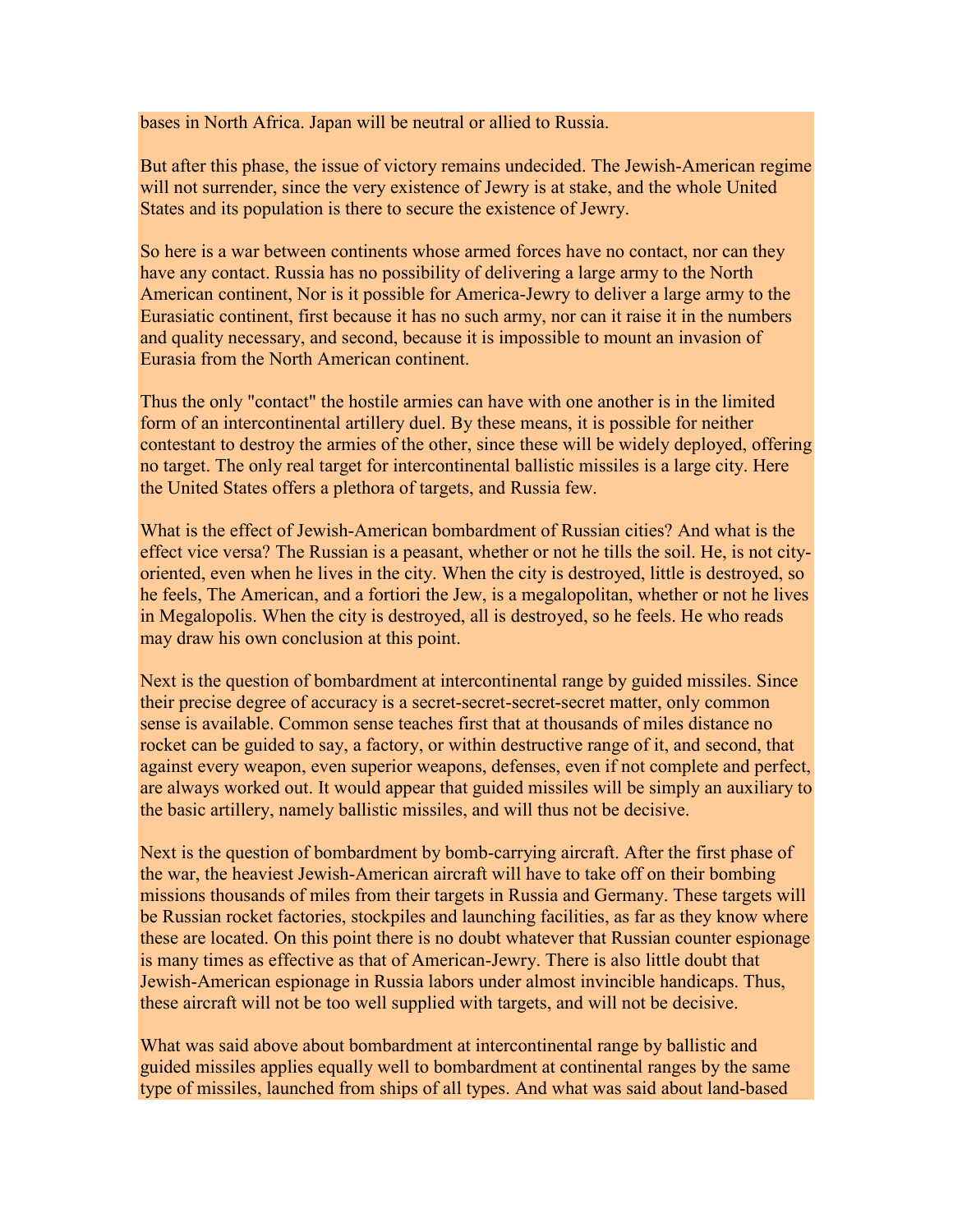bombing aircraft applies still, even though with less force, to bombing aircraft based on, aircraft-carrying ships. These have a shorter distance to travel, but since they cannot destroy something whose location is unknown to them, such airplanes are no more dangerous than Jewish-American espionage makes them.

On the point of bombardment by aircraft, Russia is thus better situated by virtue of the superiority of its espionage, and the relative inferiority of the counter-espionage of America-Jewry. But the fact that they have few if any aircraft carriers means that their aircraft must fly thousands of miles before reaching the target.

We come back to the city as the target. If bombardment of cities is not decisive, no other form of bombardment will be decisive. But it is quite clear that only in the case of America-Jewry can bombardment of cities even possibly be sufficient for a decision to ask for peace.

If this happens, an interesting new possibility opens up. In November 1918 Germany surrendered to the English-led coalition, consisting of England, France, Italy, Japan, China, India, Portugal, USA, etc. But after the surrender, England continued the blockade, a war-measure after the war. Since the war was over, this could not be called a means of destroying the enemy's armed forces. It was solely a means of killing civilians, and in this blockade, continued until July 1919, a million people died of starvation in Germany.

Now England was a civilized power, yet it continued war after surrender of its enemy. There is thus the distinct possibility that barbarian Russia, signatory to no treaty to mitigate the harshness of war, would continue to bombard USA after a surrender, in order finally to eliminate it as a potential world-power, by complete destruction of its industrial potential (which is almost entirely in cities). That which the Jewish-American-English-French forces did in Germany after the Second World War; destruction of industrial plants, and irrational plundering of natural resources in order to destroy them, could be equally well done by Russia after the Third World War: further destruction of cities, perhaps occupation (large armies might no longer be necessary) to destroy industry systematically, on the pattern used by American-Jewish forces in Europe 1945-1950. If there were no occupation, the forest areas could be destroyed by systematic bombardment, converting most of the North American Continent into desert.

#### VI

The foregoing has assumed that Russia and China would be able completely to occupy the Eurasiatic continent. How far is this assumption justified?

At present the Russian army is in a class by itself, being the only large army in existence which is fully equipped with the best weapons and of good fighting quality. The Chinese army is large, not fully, equipped, not equal to the Russian in moral qualities. The Jewish-American army is quite inferior in size to both its enemies, extremely well equipped, but of poor fighting quality. The German army is small, entirely without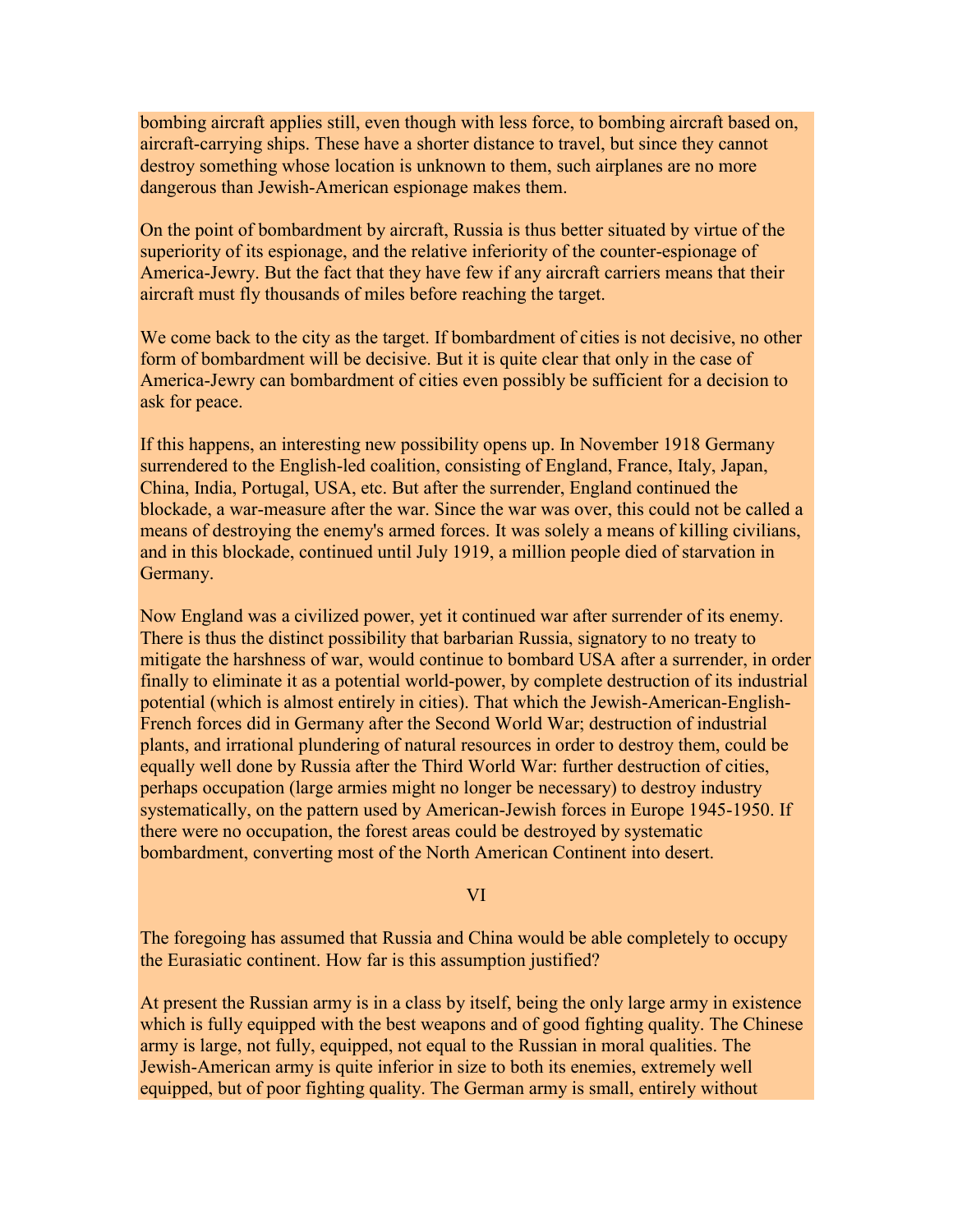equipment, entirely without morale. The Turkish army is small well equipped, and of good moral quality. The Italian and French armies are both small, ill-equipped and without morale. The English army is small, well equipped, and without morale. The Spanish army is small, not well equipped, but of good morale.

In a war between a coalition and a single power, the single power will win if other conditions are equal. A coalition must outweigh a single power. The coalition forces against Russia in Europe, however, are vastly outweighed by Russia in addition to their decisive handicap of being quite lacking in fighting morale.

The only army in the coalition of the Jewish-American forces in Europe which can be expected to fight well is the Spanish. The terrain in Spain also favors a defender. If De Gaulle is able to consolidate his regime he may neutralize France, and, as already seen, neutrality works for Russia. Not only France would be affected by such a development. Neutrality is the wish of all the peoples of Europe, and this force will definitely reach the political plane if it's given the encouragement of an example.

While it is possible that the Jewish-American forces might be able more or less to stabilize a front in France, in Spain, or in Turkey, this possibility is abstract at this moment, for the armies are neither in existence nor in a position which could stop a Russian invasion force.

Thus, the assumption that the first phase of the Third World War will develop as outlined above is one justified by the conditions of 1960.

No estimate would be complete which leaves two great political developments out of account, both of recent years. The first is the Arab Revolt, led by a great and vigorous man, Gamal Abdul Nasser. The second is the formation of nationalist, neutralist regimes by such brilliant statesmen as Marshal Jozef Broz Tito of Yugoslavia, Nehru of India, Field Marshal Ayub Khan of Pakistan, General Ibrahim Abboud of the Sudan, Sekou Toure of Guinea, Sukarno of Indonesia, Nkruniah of Ghana, and others. These personalities embody an Idea, none are out for money or publicity. They live simply, work for and live for their ideas. One such man, in a position of leadership, is a worldhistorical force. All lead weak political units, and cannot by themselves fight either of the great world-powers. But all want independence for their people; Nasser, for example, for some 300,000,000 Moslems. Each is a symbol to great human masses. Their significance, in each case, in this Estimate, is that they diminish the Jewish-American power without augmenting the Russian-Chinese power. By their Palestine policy, the Zionists may even succeed in driving the Arab world to fight for Russia.

Eventually responsible leadership for a restive mass of some 180,000,000 Latin Americans will evolve. Already the seeds of revolt against Jewish-American economic domination have been sown. Witness Cuba.

The growing tide of neutralism in the world, is due to the political incapacity of the leadership corps of America-Jewry. If this tide rises in Europe, America-Jewry would be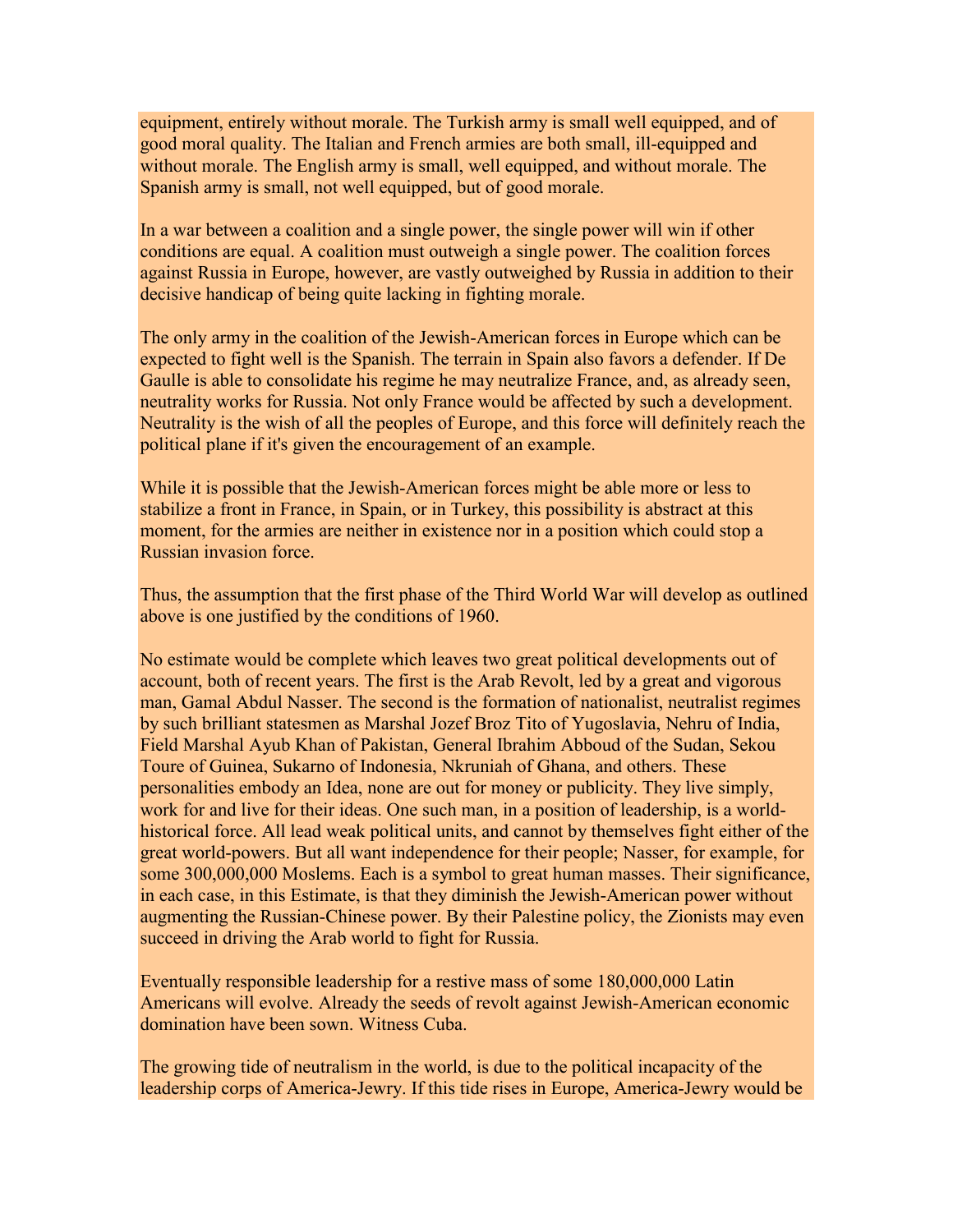defeated before the war. De Gaulle is not a great man, but if he is able to gain French independence, he will immediately find himself the spiritual leader of all Europe, pygmy though he is. De Gaulle is a cretin, but people will follow even a cretin if he embodies their deepest, most natural, instinctive feelings. De Gaulle's driving force is a vanity of super-dimensional extent. Even Churchill, the embodiment of the Idea of Vanity itself, was still content to be a Zionist executive with a front position, a big office, and a resounding title. But De Gaulle wants more: he wants to be equal to the masters who created him and blew him up like a rubber balloon. Because of the spiritual force upon which he has accidentally alighted -- the universal European desire for neutrality -- he may even succeed. An idiot might save Europe. History has seen things as strange.

#### VII

An unusual point among the historically-unique relationships of the Third World War is that while neither side can win -- in the classical military meaning -- neither can lose, in the classical military meaning of that word. The armies of America-Jewry cannot destroy the armies of Russia, and the armies of Russia cannot destroy the armies of America-Jewry on the North American continent. Into the middle of an Age of Annihilation Wars comes now a war in which political and military annihilation is mutually impossible to the contestants.

But in a political sense, victory is still possible. Victory means, in the Third World War, not annihilation of the opponent, but conclusion of peace on one's own terms. Speaking thus of political victory, it is clear that America-Jewry -- under the conditions of 1960 - must lose, and Russia must win.

Russia holds the initiative, it has the moral force, it has the arsenal. America-Jewry has no moral force, completely inadequate military forces, and has moreover a military doctrine (or, perhaps, an anti-military doctrine?) according to which it does not need any military force except artillery.

This Russian preeminence is not at all owing to Russian cleverness but solely to its opponent's stupidity. To cite once more the unpublished "Possibilities of Germany" from the year 1946: "In every respect but one, Russia is superior to the enemy. Technically, America-Jewry is better prepared. The only way Russia can overcome its handicap in this respect is through German brains. In a word, Russia needs Germany." Since 1946, Russia has obediently armed itself with such rockets as Germans have made for it, and this has been its main cleverness.

It was not Russian cleverness which drove out Chiang from China, but the Jewish-American agent Marshall. Russia did not neutralize India -- The Anglo-American troops there were withdrawn by order from Washington. Russia did not occupy Eastern Germany -- America-Jewry gave it to Russia. Russia did not take the Suez Canal -- Nasser did it. Russia did not liberate Cuba -- Cubans did that. Russia is not making trouble in France for America-Jewry -- that is being done by De Gaulle, and the Communist party there has opposed him to the utmost. The Russian Communist Party in